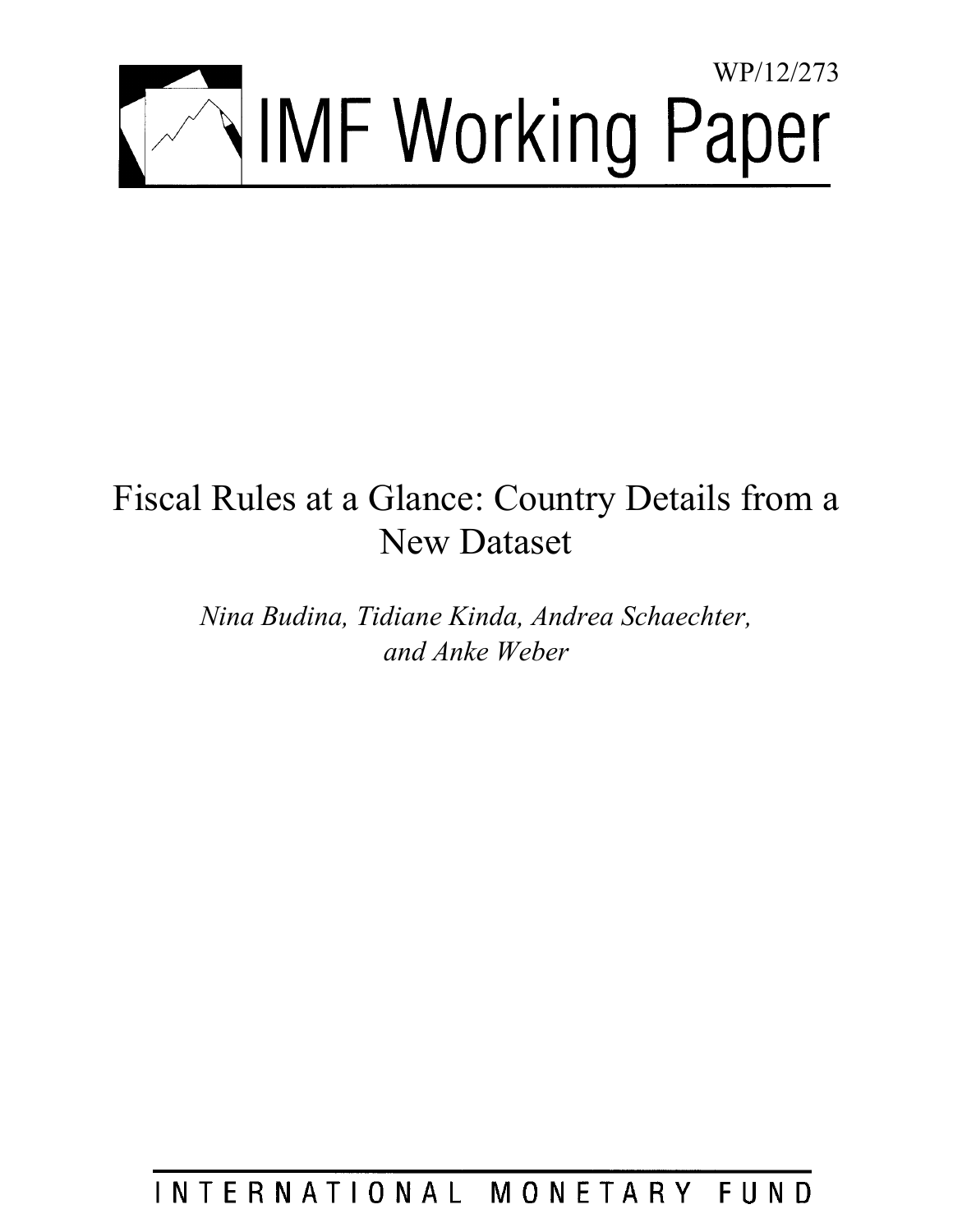### **IMF Working Paper**

### Fiscal Affairs Department

### **Fiscal Rules at a Glance: Country Details from a New Dataset**

### **Prepared by Nina Budina, Tidiane Kinda, Andrea Schaechter, and Anke Weber**

Authorized for distribution by Martine Guerguil

November 2012

**This Working Paper should not be reported as representing the views of the IMF.**  The views expressed in this Working Paper are those of the author(s) and do not necessarily represent those of the IMF or IMF policy. Working Papers describe research in progress by the author(s) and are published to elicit comments and to further debate.

### **Abstract**

This paper provides country-specific information on fiscal rules in use in 81 countries from 1985 to end-September 2012. It serves as background material and update of the July 2012 Working Paper "Fiscal Rules in Response to the Crisis—Toward the 'Next Generation' Rules: A New Dataset" and is also available in an easy accessible electronic data visualization tool (http://www.imf.org/external/datamapper/FiscalRules/map/map.htm). The dataset covers four types of rules: budget balance rules, debt rules, expenditure rules, and revenue rules, applying to the central or general government or the public sector. It also presents details on various characteristics of rules, such as their legal basis, coverage, escape clauses, as well as key supporting features such as independent monitoring bodies.

JEL Classification Numbers: E62, H11, H62

Keywords: Fiscal rules, fiscal governance, fiscal policy.

Authors' E-Mail Addresses:  $n$ budina@imf.org,tkinda@imf.org, aschaechter@imf.org, aweber@imf.org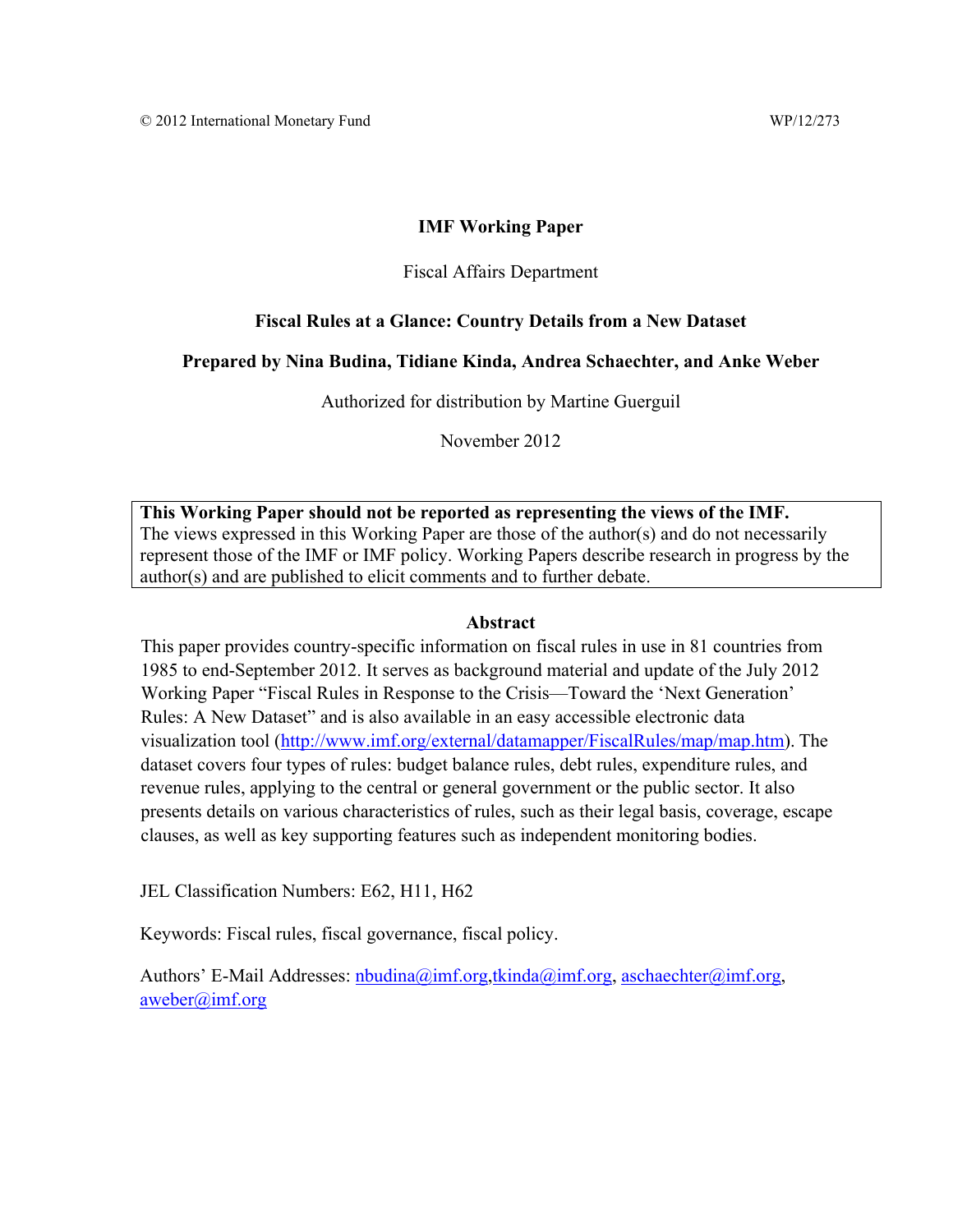|     | Contents | Page           |
|-----|----------|----------------|
|     |          | $\overline{2}$ |
|     |          |                |
| I.  |          |                |
|     |          |                |
| II. |          |                |
|     |          |                |
|     |          |                |
|     |          |                |
|     |          |                |
|     |          |                |
|     |          |                |
|     |          |                |
|     |          |                |
|     |          |                |
|     |          |                |
|     |          |                |
|     |          |                |
|     |          |                |
|     |          |                |
|     |          |                |
|     |          |                |
|     |          |                |
|     |          |                |
|     |          |                |
|     |          |                |
|     |          |                |
|     |          |                |
|     |          |                |
|     |          |                |
|     |          | .22            |
|     |          |                |
|     |          |                |
|     |          |                |
|     |          |                |
|     |          |                |
|     |          | 26             |
|     |          | 26             |
|     |          |                |
|     |          | 27             |
|     |          |                |
|     |          | . 28           |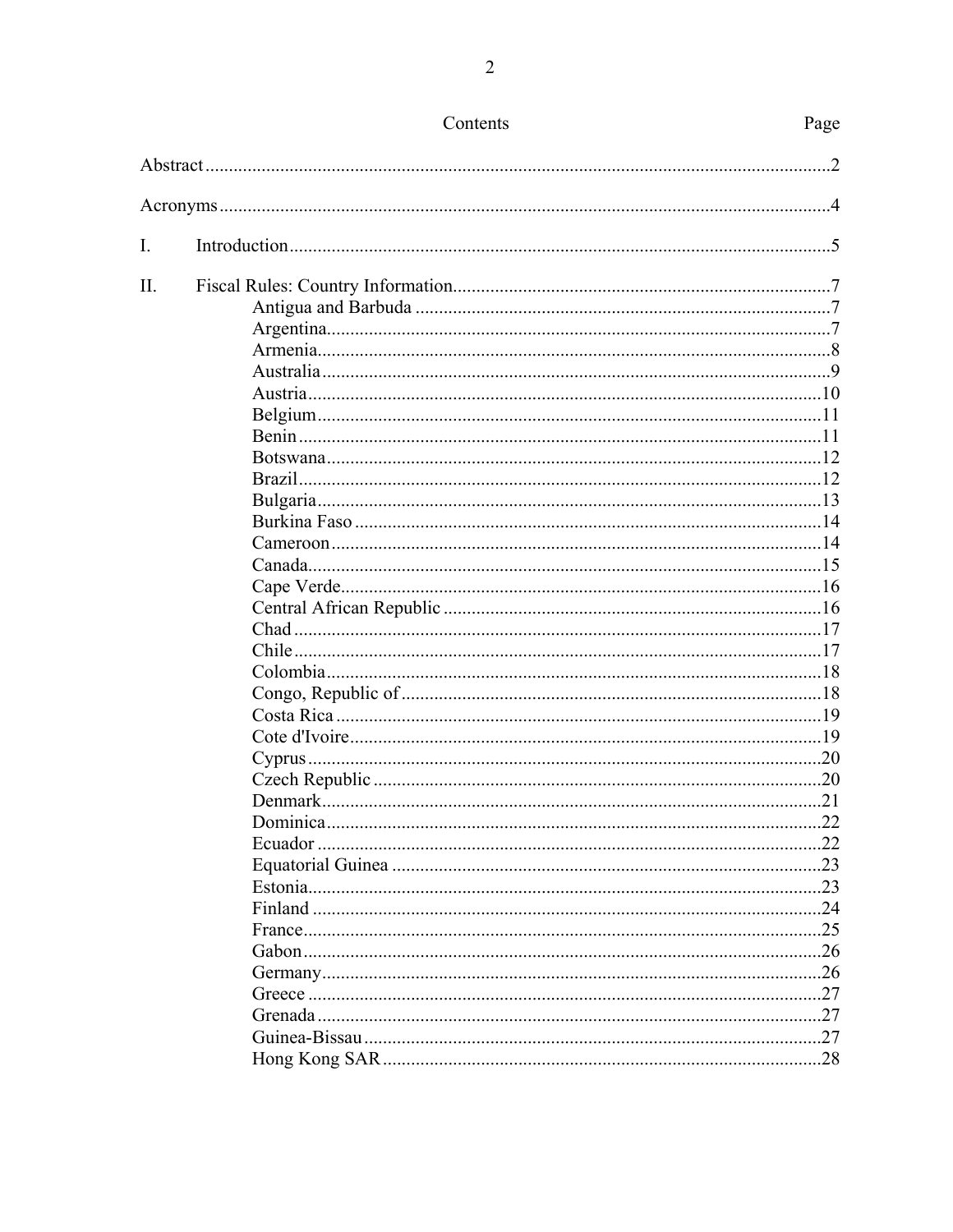|        | 29  |
|--------|-----|
|        | 30  |
|        |     |
|        |     |
|        |     |
|        |     |
|        |     |
|        |     |
|        |     |
|        |     |
|        |     |
|        |     |
|        |     |
|        |     |
|        |     |
|        |     |
|        |     |
|        |     |
|        |     |
|        |     |
|        |     |
|        |     |
|        |     |
|        |     |
|        |     |
|        |     |
|        |     |
|        |     |
|        |     |
|        |     |
|        |     |
|        | .48 |
| Serbia | 49  |
|        |     |
|        |     |
|        |     |
|        |     |
|        |     |
|        |     |
|        |     |
|        |     |
|        |     |
|        |     |
|        |     |
|        |     |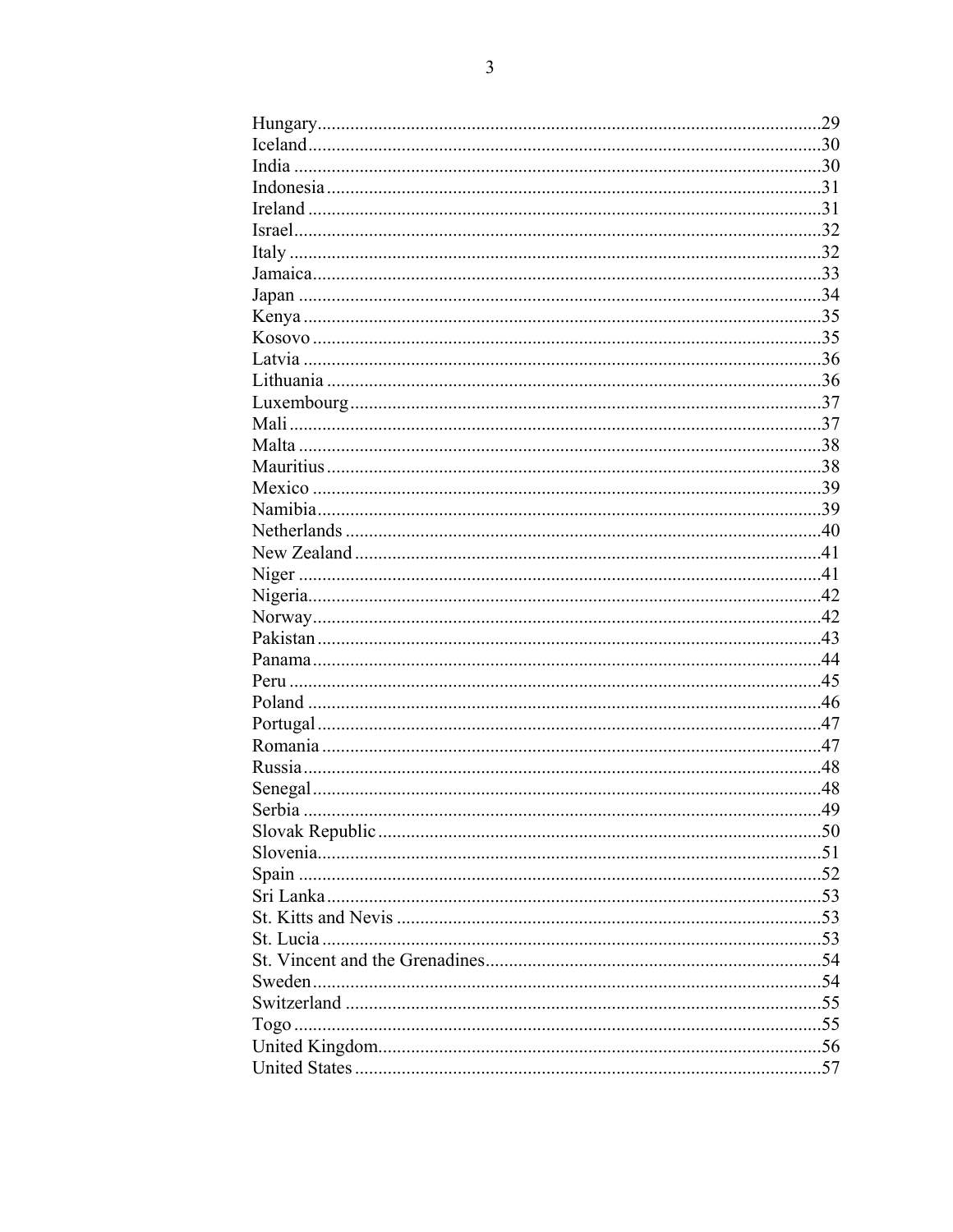| III. |  |
|------|--|
|      |  |
|      |  |
|      |  |
|      |  |

## **Acronyms**

| <b>BBR</b>  | Budget balance rule                 |
|-------------|-------------------------------------|
| CG          | Central government                  |
| DR          | Debt rule                           |
| ER          | Expenditure rules                   |
| EU          | European Union                      |
| <b>FRL</b>  | Fiscal responsibility law           |
| GG          | General government                  |
| IFI         | International Financial Institution |
| <b>MTBF</b> | Medium-term budgetary framework     |
| MTEF        | Medium-term expenditure framework   |
| PAYGO       | Pay-as-you-go rule                  |
| RG          | Regional government                 |
| <b>RR</b>   | Revenue rule                        |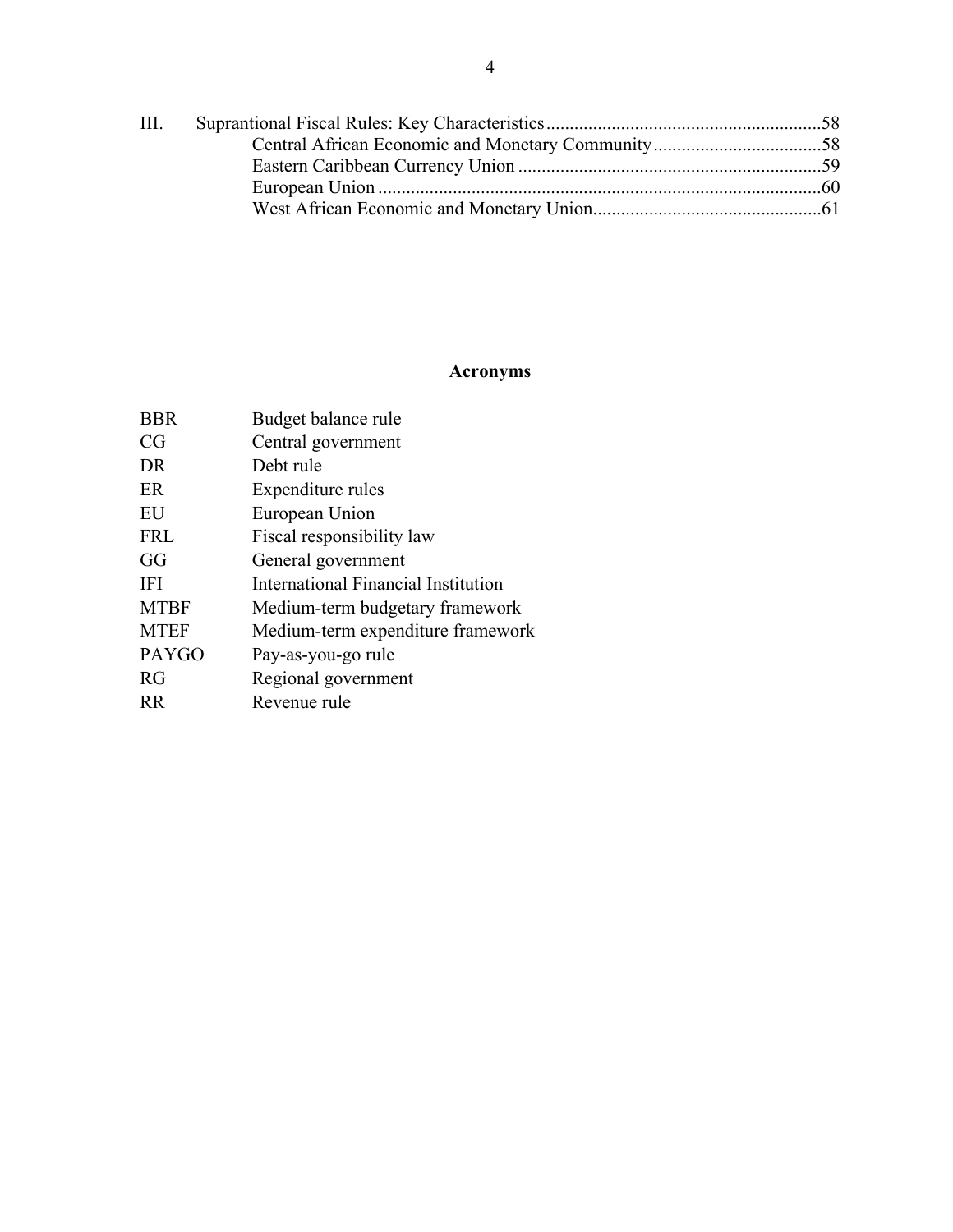### **I. INTRODUCTION**

This paper provides country-specific information on fiscal rules in use in 81 countries from 1985 to end-September 2012.<sup>1</sup> It accompanies and updates the July 2012 Working Paper "Fiscal Rules in Response to the Crisis—Toward the 'Next Generation' Rules: A New Dataset" (Schaechter, Kinda, Budina, and Weber) and the electronic data visualization tool.<sup>2</sup> The dataset covers four types of rules: budget balance rules, debt rules, expenditure rules, and revenue rules, applying to the central or general government or the public sector. It also presents country-specific details on various characteristics of rules, such as their legal basis, coverage, escape clauses, and takes stock of key supporting features that are in place, including independent monitoring bodies. The electronic dataset codes this information for easy cross-country comparisons and empirical analysis. It includes additionally information on institutional supporting arrangements, namely multi-year expenditure ceilings and fiscal responsibility laws.

A fiscal rule is a long-lasting constraint on fiscal policy through numerical limits on budgetary aggregates. This implies that boundaries are set for fiscal policy which cannot be frequently changed. That said the demarcation lines of what constitutes a fiscal rule are not always clear. For this dataset and paper, we followed the following principles:

- In addition to covering rules with targets fixed in legislation, we consider also those fiscal arrangements, as fiscal rules for which the targets can be revised, but only on a low-frequency basis (e.g., as part of the electoral cycle) as long as they are binding for a minimum of three years. Thus, medium-term budgetary frameworks or expenditure ceilings that provide multi-year projections but can be changed annually are not considered to be rules.
- We only consider those fiscal rules that set numerical targets on aggregates that capture a large share of public finances and at a minimum cover the central government level. Thus, rules for subnational governments or fiscal sub-aggregates are not included here.
- We focus on *de jure* arrangements and not to what degree rules have been adhered to in practice.

 $\overline{a}$ 

<sup>&</sup>lt;sup>1</sup> Rules that were adopted by end-September 2012 but are not yet put in place, for which a clear transition path has not been determined and those for which the operational details have not yet been spelled are included in the descriptive part of the dataset but not in the coding.

<sup>&</sup>lt;sup>2</sup> The dataset is available here: http://www.imf.org/external/datamapper/FiscalRules/map/map.htm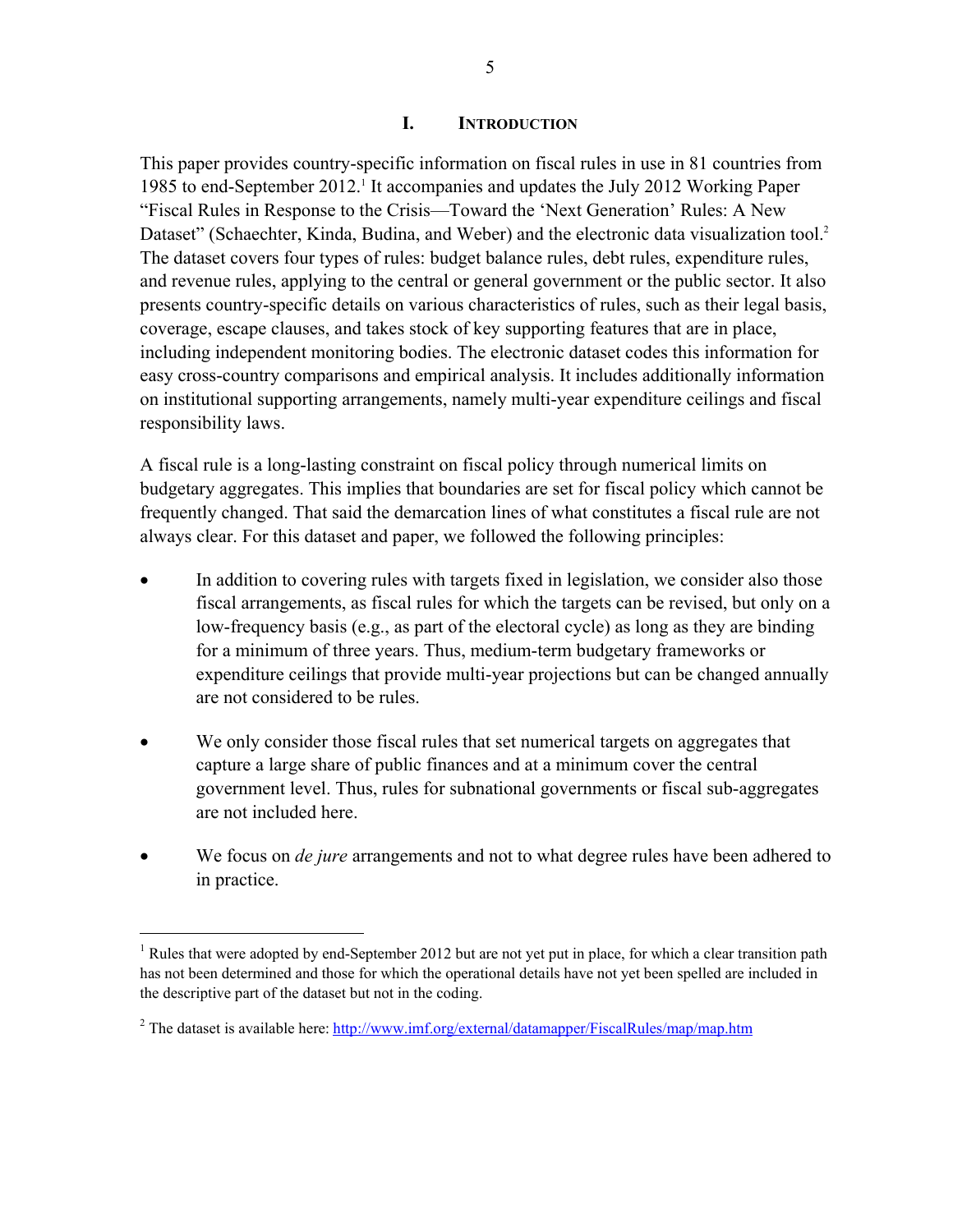How to interpret the country-specific information? The tables in Section II contain all national rules and a cross-reference to Section III if the country also operates under supranational fiscal rules. The date when a rule took effect is shown in brackets. The most recent rules are show first. When a characteristic of the rule was changed over time, the year of the change is shown in the respective column. A description of each rule and the time period to which it applied is included in the bottom part of each table. Supranational fiscal rules are described in Section III.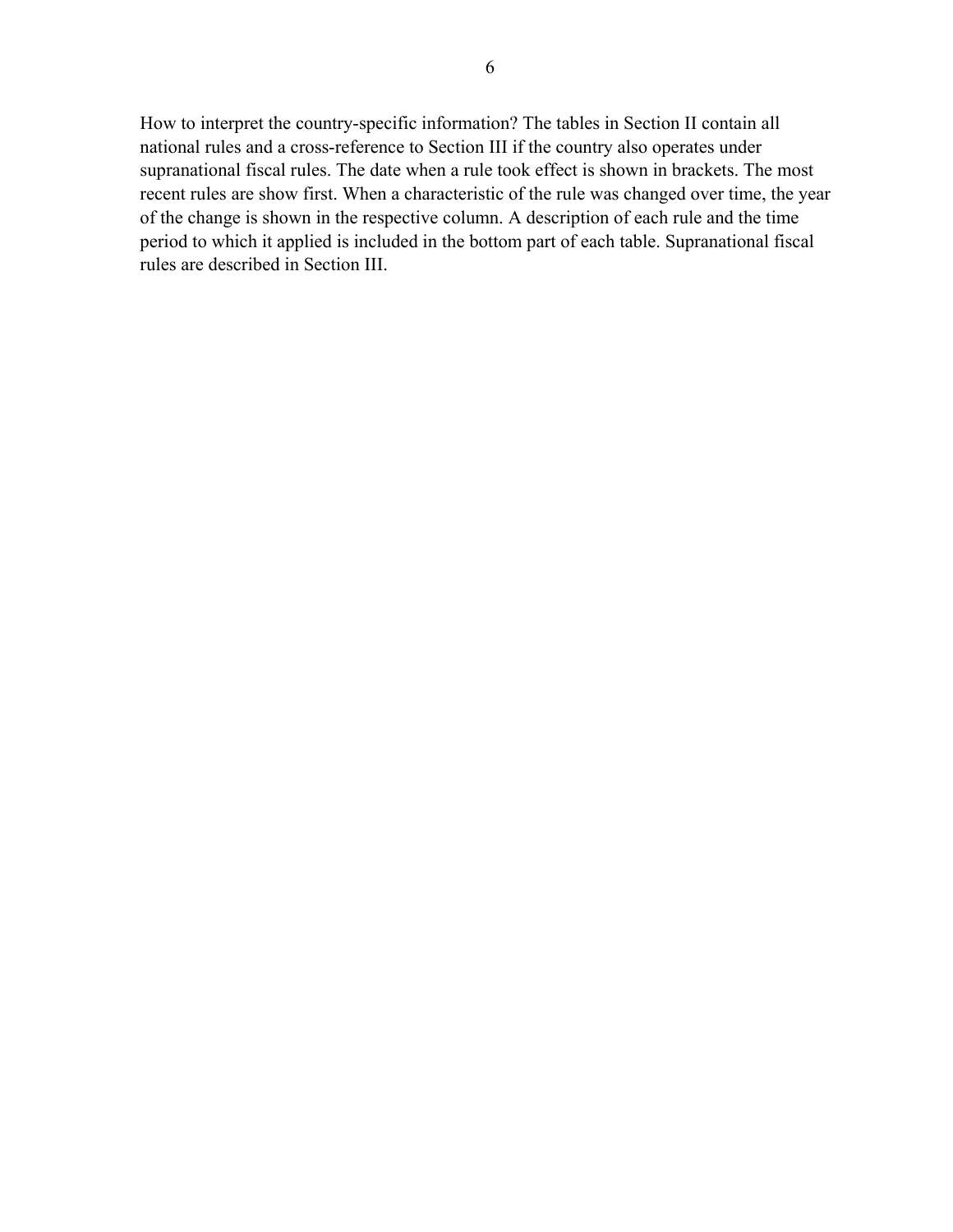### **II. FISCAL RULES: COUNTRY INFORMATION**

#### **Antigua and Barbuda**

|                                                                                                                                                       | Type of<br><b>National</b><br><b>Rules</b><br>(Start date in<br>brackets) | Key Characteristics (start date in brackets if different from implementation) |  |        |             |             |                                     |  |
|-------------------------------------------------------------------------------------------------------------------------------------------------------|---------------------------------------------------------------------------|-------------------------------------------------------------------------------|--|--------|-------------|-------------|-------------------------------------|--|
| Body Sets<br><b>Body Monitors</b><br>Enforcement<br><b>Statutory Basis</b><br>Coverage<br><b>Budget</b><br>Implementation<br>Procedure<br>Assumptions |                                                                           |                                                                               |  | Formal | Independent | Independent | Well-Specified<br>Escape<br>Clauses |  |

*Supranational rules* (dates in brackets):

--

Eastern Caribbean Currency Union (1998)

For a description of the rules and the key characteristics see Section III.

#### **Argentina**

| Type of                                                        |                        | Key Characteristics (start date in brackets if different from implementation) |                                    |                                                                 |                                                       |                                     |
|----------------------------------------------------------------|------------------------|-------------------------------------------------------------------------------|------------------------------------|-----------------------------------------------------------------|-------------------------------------------------------|-------------------------------------|
| <b>National</b><br><b>Rules</b><br>(Start date in<br>brackets) | <b>Statutory Basis</b> | Coverage                                                                      | Formal<br>Enforcement<br>Procedure | Independent<br><b>Body Sets</b><br><b>Budget</b><br>Assumptions | Independent<br><b>Body Monitors</b><br>Implementation | Well-Specified<br>Escape<br>Clauses |
| <b>Budget balance Statutory</b><br>rule (2000)                 |                        | General<br>qovernment                                                         | Yes                                | No                                                              | Yes                                                   | No                                  |
| Expenditure<br>rule (2000)                                     | Statutory              | General<br>government                                                         | Yes                                | No.                                                             | Yes                                                   | No                                  |

*National rules* (dates in brackets):

Fiscal rules are set out in the Fiscal Responsibility Law (FRL) adopted in 1999 and then revised in 2001 and 2004 to allow for a longer transition period to established numerical targets. From 2009, the rules and the FRL were de facto suspended.

**BBR (2000-08)**: All jurisdictions are required to balance revenue and expenditure, excluding investment in basic social and economic infrastructure and IFI-financed projects.

**ER (2000-08)**: Primary expenditure cannot grow more than nominal GDP or at most stay constant in periods of negative nominal GDP growth.

In the case of the provinces, the FRL established a borrowing constraint whereby debt servicing costs could not exceed 15 percent of the current revenues after deduction of revenue-sharing (coparticipación) transfers to municipalities. All administrations were encouraged to create fiscal countercyclical funds.

The Federal Fiscal Responsibility Council was created in 2000 to oversee the application of the law and to monitor implementation of the rules; it was empowered to impose penalties for non-compliance that ranged from public disclosure of any breaches to the partial withholding of budgetary transfers from the Federal government (other than revenue-sharing resources).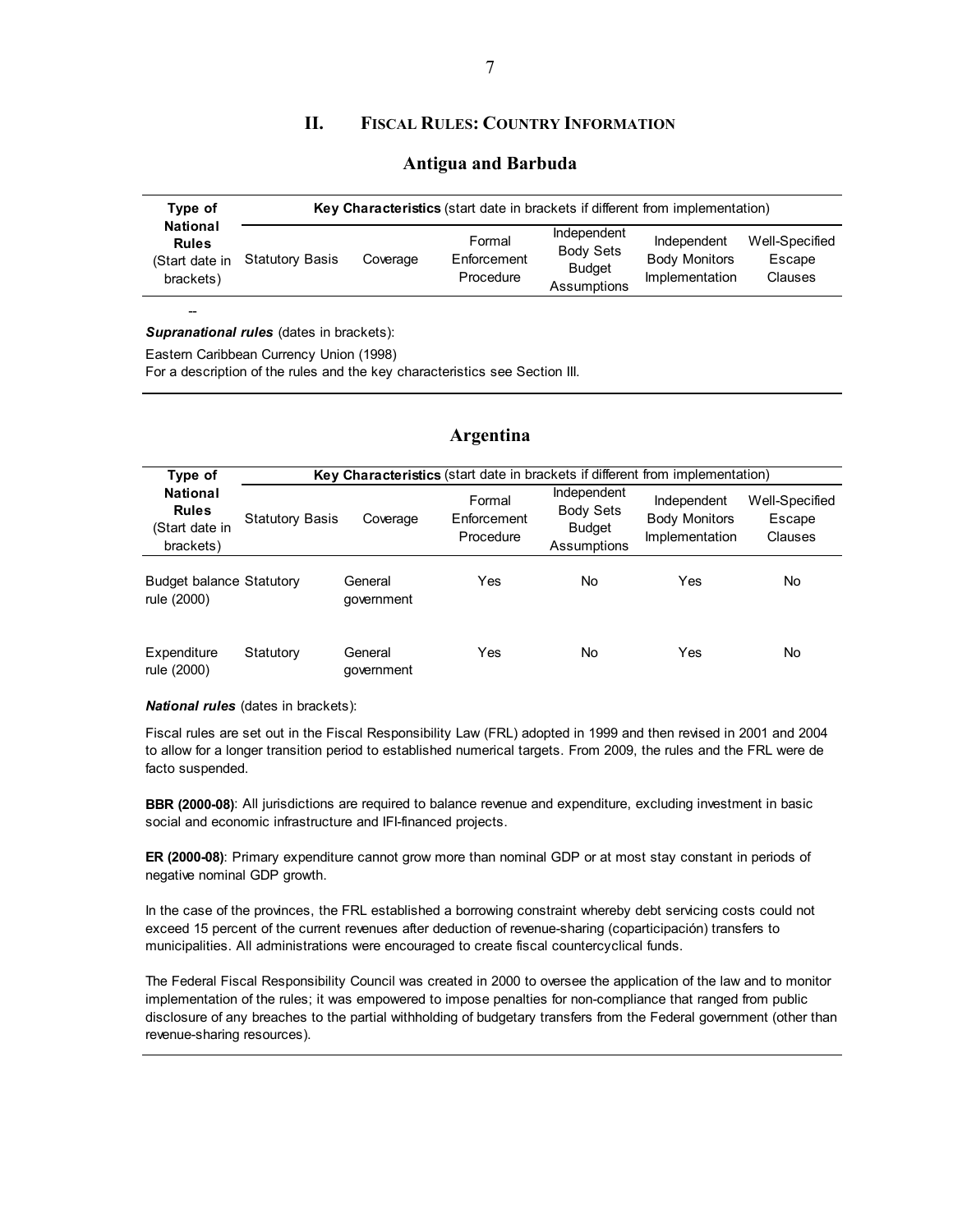### **Armenia**

| Type of                                                        |                         | Key Characteristics (start date in brackets if different from implementation) |                                    |                                                                 |                                                       |                                     |  |  |
|----------------------------------------------------------------|-------------------------|-------------------------------------------------------------------------------|------------------------------------|-----------------------------------------------------------------|-------------------------------------------------------|-------------------------------------|--|--|
| <b>National</b><br><b>Rules</b><br>(Start date in<br>brackets) | <b>Statutory Basis</b>  | Coverage                                                                      | Formal<br>Enforcement<br>Procedure | Independent<br><b>Body Sets</b><br><b>Budget</b><br>Assumptions | Independent<br><b>Body Monitors</b><br>Implementation | Well-Specified<br>Escape<br>Clauses |  |  |
| Debt rule<br>(2008)                                            | Political<br>commitment | Central<br>qovernment                                                         | No                                 | No                                                              | No                                                    | No                                  |  |  |

*National rules* (dates in brackets):

**DR (since 2008):** The public debt may not exceed 60 percent of GDP in any given year. If the ratio of public debt over the previous year's GDP exceeds 50 percent, the deficit in the following year should be lower than 3 percent of the average GDP of the previous three years.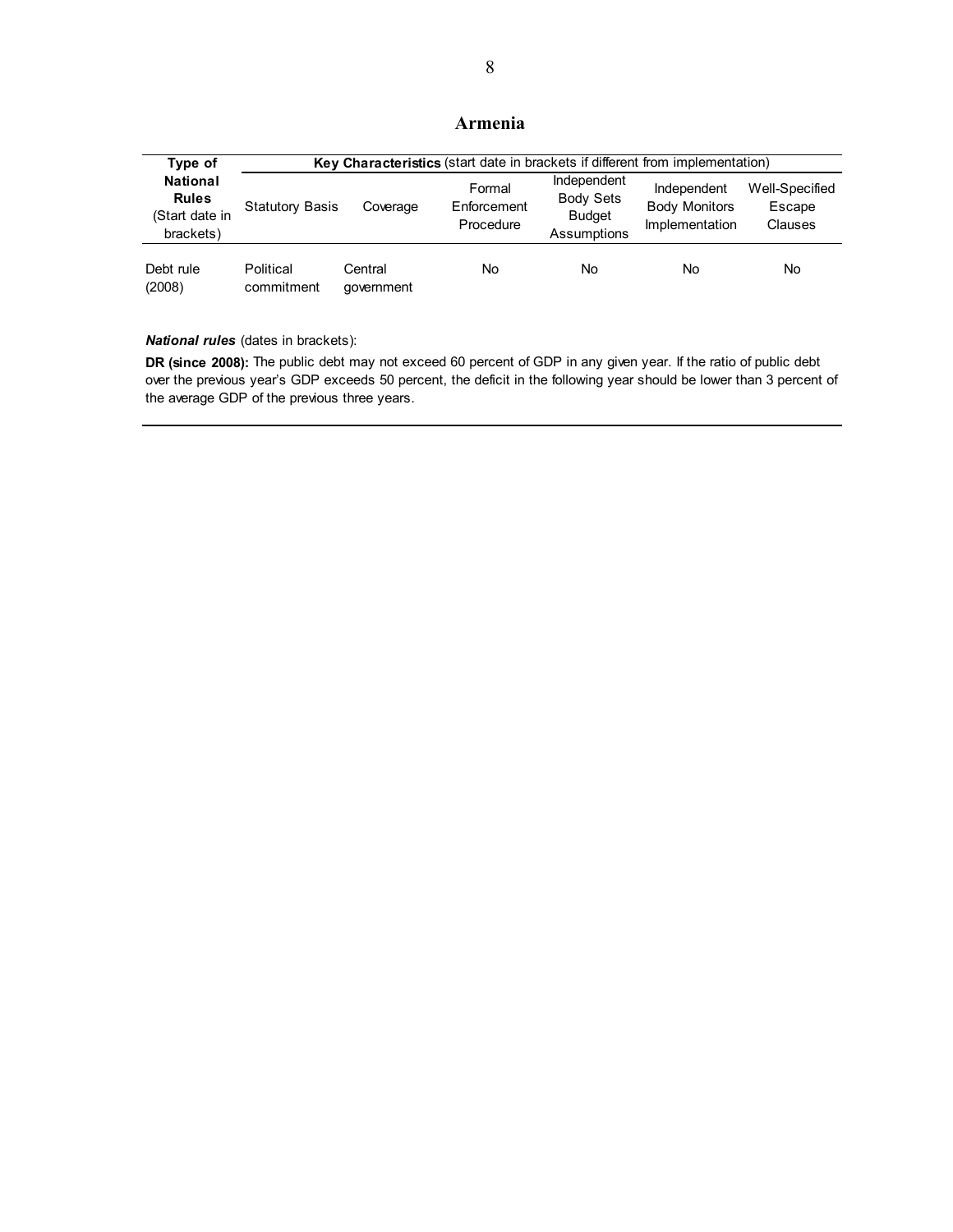### **Australia**

| Type of                                                        |                                                              |                       | Key Characteristics (start date in brackets if different from implementation) |                                                                 |                                                       |                                     |
|----------------------------------------------------------------|--------------------------------------------------------------|-----------------------|-------------------------------------------------------------------------------|-----------------------------------------------------------------|-------------------------------------------------------|-------------------------------------|
| <b>National</b><br><b>Rules</b><br>(Start date in<br>brackets) | <b>Statutory Basis</b>                                       | Coverage              | Formal<br>Enforcement<br>Procedure                                            | Independent<br><b>Body Sets</b><br><b>Budget</b><br>Assumptions | Independent<br><b>Body Monitors</b><br>Implementation | Well-Specified<br>Escape<br>Clauses |
| Expenditure<br>rules (1985,<br>2009)                           | Political<br>Commitment<br>$(1985)$ ,<br>Statutory<br>(2009) | Central<br>government | Yes (1985); No<br>(2009)                                                      | <b>No</b>                                                       | <b>No</b>                                             | <b>No</b>                           |
| Revenue rules<br>(1985, 1998)                                  | Political<br>Commitment<br>$(1985)$ ,<br>Statutory<br>(1998) | Central<br>government | Yes (1985); No<br>(1998)                                                      | No.                                                             | No.                                                   | No                                  |
| <b>Budget balance Political</b><br>rules (1985,<br>1998)       | Commitment<br>$(1985)$ ,<br>Statutory<br>(1998)              | Central<br>government | Yes (1985); No<br>(1998)                                                      | No.                                                             | No                                                    | No                                  |
| Debt Rule<br>(1998)                                            | Statutory                                                    | Central<br>government | <b>No</b>                                                                     | <b>No</b>                                                       | <b>No</b>                                             | No                                  |

*National rules* (dates in brackets):

**ER (from 2009):** As part of the deficit exit strategy, the Australian Government committed to return the budget to surplus by restraining real growth in spending to 2 percent a year once the economy recovered to grow above trend. Once the budget returns to surplus, and while the economy is growing at or above trend, the government will maintain expenditure restraint by retaining a 2 percent annual cap on real spending growth, on average, until surpluses are at least 1 percent of GDP.

**BBR, RR, DR (since 1998)**: In 1998 the fiscal policy framework was formalized in the Charter of Budget Honesty Act. It provides a framework for the conduct of government fiscal policy by requiring the fiscal strategy to be based on principles of sound fiscal management and by facilitating public scrutiny of fiscal policy and performance. The key elements of the fiscal strategy are to achieve budget surpluses, on average, over the medium term; keep taxation as a share of GDP below the level of 2007-08, on average; and to improve the government's net financial worth over the medium term. The medium-term strategy does not require that the budget remains in surplus every year over the economic cycle.

In its 1985-86 Budget, the Australian Government set out the "trilogy" commitments for the life of the Parliament (three years):

**BBR (1985-88):** Reduce the budget deficit in dollar terms in 1985-86 and as a proportion of GDP over the life of the Parliament.

**ER (1985-88):** Not raise government expenditure as a proportion of GDP in 1985-86 and over the life of the Parliament.

**RR (1985-88)**: Not raise tax revenue as a proportion of GDP in 1985-86 and over the life of the Parliament.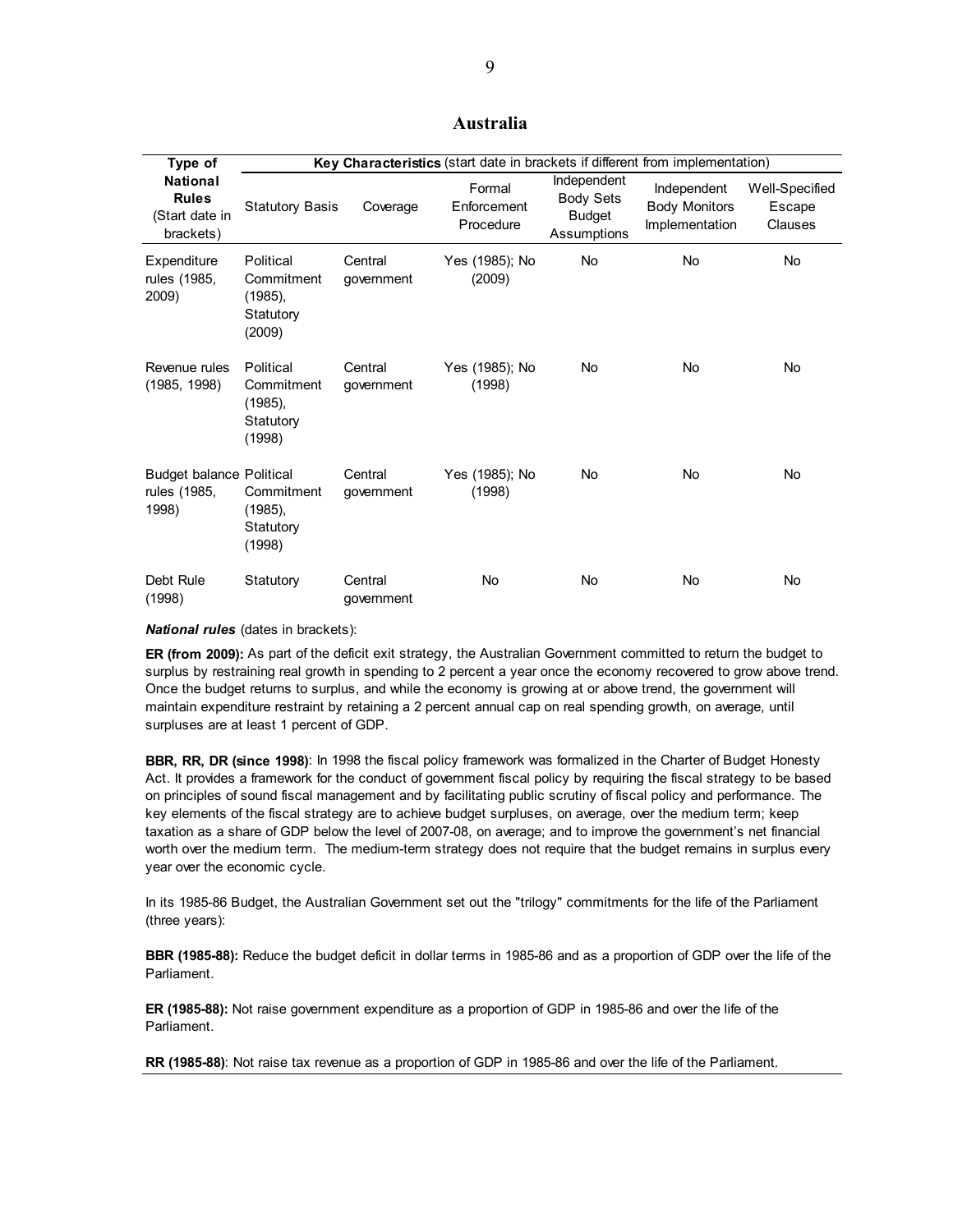| Austria |  |
|---------|--|
|         |  |

| Type of                                                        | Key Characteristics (start date in brackets if different from implementation) |                       |                                    |                                                                 |                                                       |                                     |  |
|----------------------------------------------------------------|-------------------------------------------------------------------------------|-----------------------|------------------------------------|-----------------------------------------------------------------|-------------------------------------------------------|-------------------------------------|--|
| <b>National</b><br><b>Rules</b><br>(Start date in<br>brackets) | <b>Statutory Basis</b>                                                        | Coverage              | Formal<br>Enforcement<br>Procedure | Independent<br><b>Body Sets</b><br><b>Budget</b><br>Assumptions | Independent<br><b>Body Monitors</b><br>Implementation | Well-Specified<br>Escape<br>Clauses |  |
| <b>Budget</b><br>balance rule<br>(1999)                        | Statutory                                                                     | General<br>government | Yes                                | No <sub>1</sub>                                                 | No                                                    | No                                  |  |

*National rules* (dates in brackets):

**BBR (since 1999):** Deficit targets for the federal, regional and local governments, contained in an Austrian Stability Pact (ASP) were set up informally in 1996 and formalized in 1999, within a multiyear budgetary setting, which was reformed over the years. Due to the economic crisis, budget goals were revised in March 2011. This was accompanied by strengthening the enforcement mechanism of the ASP, consisting of shifting the focus back to attaining budgetary goals in individual years, enhancing the role of the Court of Auditors and making the launch of the sanctioning procedure automatic.

Four-year expenditure ceilings for the federal government were adopted in 2007 and took effect with the 2009 budget. Expenditure ceilings are divided into fixed (about 80 percent of expenditure) and flexible ones. The latter concern areas which depend on cyclical fluctuations, such as social security allocations. While the ceilings are in principle set for a 4-year rolling horizon, they have so far been binding only for the budget year. Thus, they are considered here as a medium-term expenditure framework rather than a fiscal rule.

**BBR (from 2017):** Parliament passed on December 7, 2011, an amendment to the federal budget law stipulating that, from 2017 onward, the structural deficit at the federal level (including social insurance) shall not exceed 0.35 percent of GDP. The amendment is conceptually similar to the German debt brake rule but has so far not been able to be anchored in the constitution. Operational details are still being prepared in separate laws and regulations, which including a general government structural deficit limit of 0.45 percent of GDP as of 2017(split into 0.35 percent of GDP for the federal level (including social security) and 0.10 percent of GDP for all states and municipalities). Ex post deviations will be accumulated in compensation accounts and if the (negative) balance in the account exceeds 1.25 percent of GDP for the federal level or 0.367 percent of GDP for states and municipalities, a correction has to be initiated at times when the output gap is negative and narrowing or is positive. In the transition period (2012-16), the ASP determines the fiscal targets in terms of headline rather than structural deficits.

1/ An independent research institute has provided the macroeconomic forecasts so far, but there was no legal obligation of the government to use these projections. As of the federal budget framework for 2014-2017 there is a legal obligation to base the budget and the framework on GDP-estimates of an independent research institute (ref: BHG 2013 (para 2 (5) lit 1) and para 122 (6).

*Supranational rules* (dates in brackets): EU (1995) and euro area (1999) For a description of the rules and the key characteristics see Section III.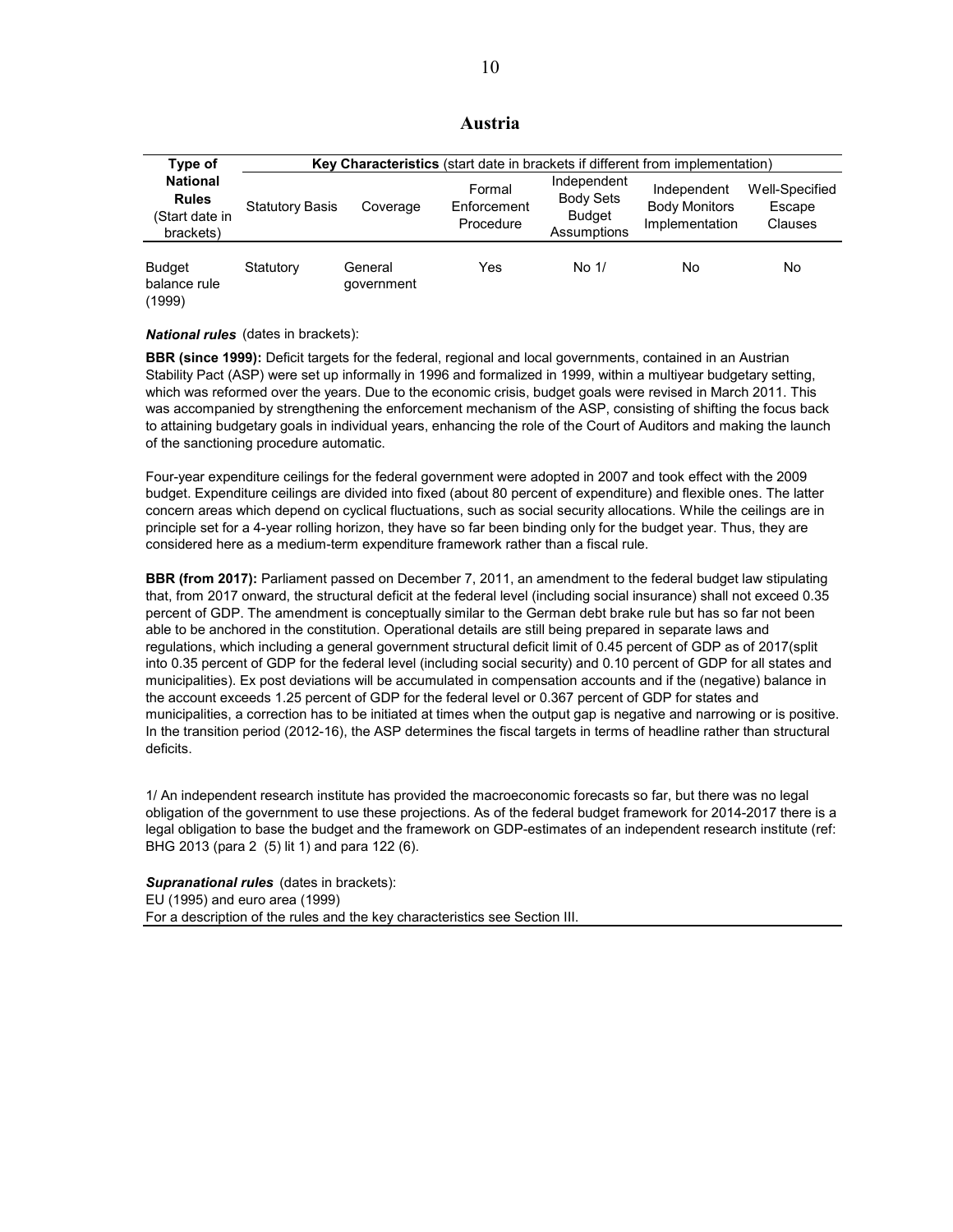### **Belgium**

| Type of                                                        |                        |                       |                                    |                                                          | Key Characteristics (start date in brackets if different from implementation) |                                     |
|----------------------------------------------------------------|------------------------|-----------------------|------------------------------------|----------------------------------------------------------|-------------------------------------------------------------------------------|-------------------------------------|
| <b>National</b><br><b>Rules</b><br>(Start date in<br>brackets) | <b>Statutory Basis</b> | Coverage              | Formal<br>Enforcement<br>Procedure | Independent<br>Body Sets<br><b>Budget</b><br>Assumptions | Independent<br><b>Body Monitors</b><br>Implementation                         | Well-Specified<br>Escape<br>Clauses |
| Expenditure<br>rule (1993)                                     | Coalition<br>agreement | Central<br>qovernment | Yes                                | Yes                                                      | No                                                                            | No.                                 |
| Revenue rule<br>(1992)                                         | Coalition<br>agreement | Central<br>government | Yes                                | Yes                                                      | No                                                                            | No.                                 |

*National rules* (dates in brackets):

**ER (1993-98):** Real growth of primary expenditure of CG ought to be equal or be less than 0 percent.

**RR (1992-99)**: Growth of revenues has to be "in line with" GDP growth (though the coalition partners had different interpretations of this wording). Both rules were set in coalition agreements.

Under the "fiscal compact" signed March 1, 2012, the government commits to adopt a structural budget balance rule in its constitution or in durable legislation, as well as an automatic correction mechanism by 2014.

*Supranational rules* (dates in brackets): EU (1992) and euro area (1999)

For a description of the rules and the key characteristics see Section III.

### **Benin**

| Type of                                                        | <b>Key Characteristics</b> (start date in brackets if different from implementation) |          |                                    |                                                                 |                                                       |                                            |  |
|----------------------------------------------------------------|--------------------------------------------------------------------------------------|----------|------------------------------------|-----------------------------------------------------------------|-------------------------------------------------------|--------------------------------------------|--|
| <b>National</b><br><b>Rules</b><br>(Start date in<br>brackets) | <b>Statutory Basis</b>                                                               | Coverage | Formal<br>Enforcement<br>Procedure | Independent<br><b>Body Sets</b><br><b>Budget</b><br>Assumptions | Independent<br><b>Body Monitors</b><br>Implementation | Well-Specified<br>Escape<br><b>Clauses</b> |  |

-- *Supranational rules* (dates in brackets):

West African Economic and Monetary Union (2000)

For a description of the rules and the key characteristics see Section III.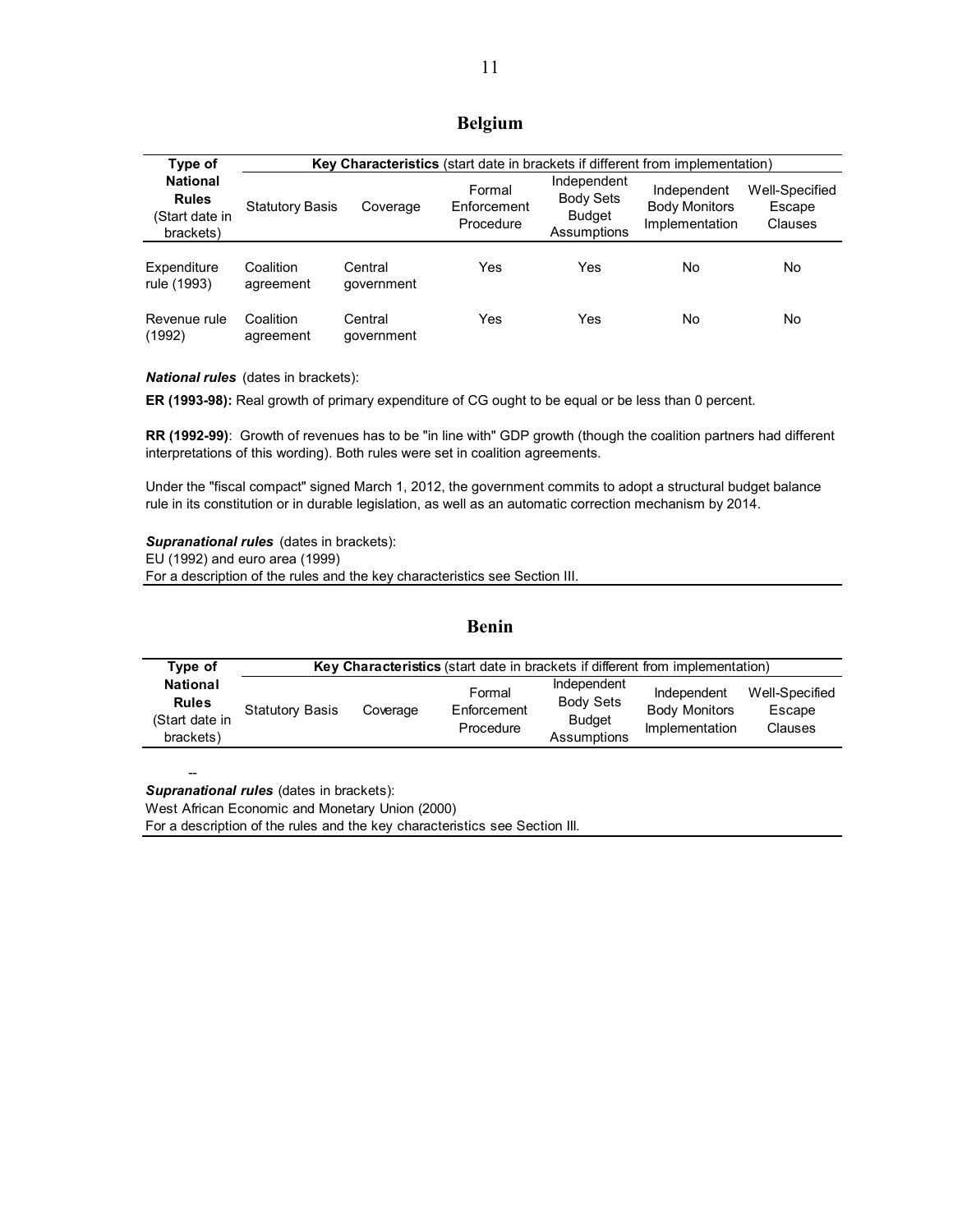#### **Botswana**

| Type of                                                        |                        | Key Characteristics (start date in brackets if different from implementation) |                                    |                                                                 |                                                       |                                     |  |  |
|----------------------------------------------------------------|------------------------|-------------------------------------------------------------------------------|------------------------------------|-----------------------------------------------------------------|-------------------------------------------------------|-------------------------------------|--|--|
| <b>National</b><br><b>Rules</b><br>(Start date in<br>brackets) | <b>Statutory Basis</b> | Coverage                                                                      | Formal<br>Enforcement<br>Procedure | Independent<br><b>Body Sets</b><br><b>Budget</b><br>Assumptions | Independent<br><b>Body Monitors</b><br>Implementation | Well-Specified<br>Escape<br>Clauses |  |  |
| Expenditure<br>rule (2003)                                     | Statutory              | Central<br>qovernment                                                         | No                                 | <b>No</b>                                                       | No                                                    | No.                                 |  |  |

*National rules* (dates in brackets):

**ER (since 2003):** Ceiling on the expenditure-to-GDP ratio of 40 percent. 30 percent of total expenditure should be directed toward development spending, which includes all capital spending and the recurrent spending for health and education.

| Type of                                                        |                        | Key Characteristics (start date in brackets if different from implementation) |                                    |                                                                 |                                                       |                                     |  |  |
|----------------------------------------------------------------|------------------------|-------------------------------------------------------------------------------|------------------------------------|-----------------------------------------------------------------|-------------------------------------------------------|-------------------------------------|--|--|
| <b>National</b><br><b>Rules</b><br>(Start date in<br>brackets) | <b>Statutory Basis</b> | Coverage                                                                      | Formal<br>Enforcement<br>Procedure | Independent<br><b>Body Sets</b><br><b>Budget</b><br>Assumptions | Independent<br><b>Body Monitors</b><br>Implementation | Well-Specified<br>Escape<br>Clauses |  |  |
| Debt rule<br>(2000)                                            | Statutory              | General<br>government                                                         | Yes                                | <b>No</b>                                                       | No                                                    | Yes                                 |  |  |
| Expenditure<br>rule (2000)                                     | Statutory              | General<br>government                                                         | Yes                                | <b>No</b>                                                       | No                                                    | Yes                                 |  |  |

#### **Brazil**

#### *National rules* (dates in brackets):

A Fiscal Responsibility Law is in place since May 2000. The law sets out a number of numerical fiscal indicators:

**DR, ER (since 2000)**: (i) Personnel expenditure is limited to 50 percent of net current revenue for the federal government, and 60 percent for states and municipalities. Within each level of government the law further specifies limits for the executive, legislative, judiciary and other offices, where applicable, (ii) permanent spending mandates cannot be created without permanent revenue increases or spending cuts, (iii) Congress sets debt limits for all levels of government. The government sets numerical multiyear targets for the budget balance (for the current year and indicative targets for the next two years), expenditure and debt. In case of noncompliance, corrective measures need to be taken and can result in sanctions (the Fiscal Crimes Law details penalties for mismanagement, ranging from fines to loss of job). Escape clauses exist for real GDP growth below 1 percent over four quarters, and natural disaster but can only be invoked with Congressional approval. There is also the "golden rule" principle set in the Constitution (new borrowing should be at most equal to public investment).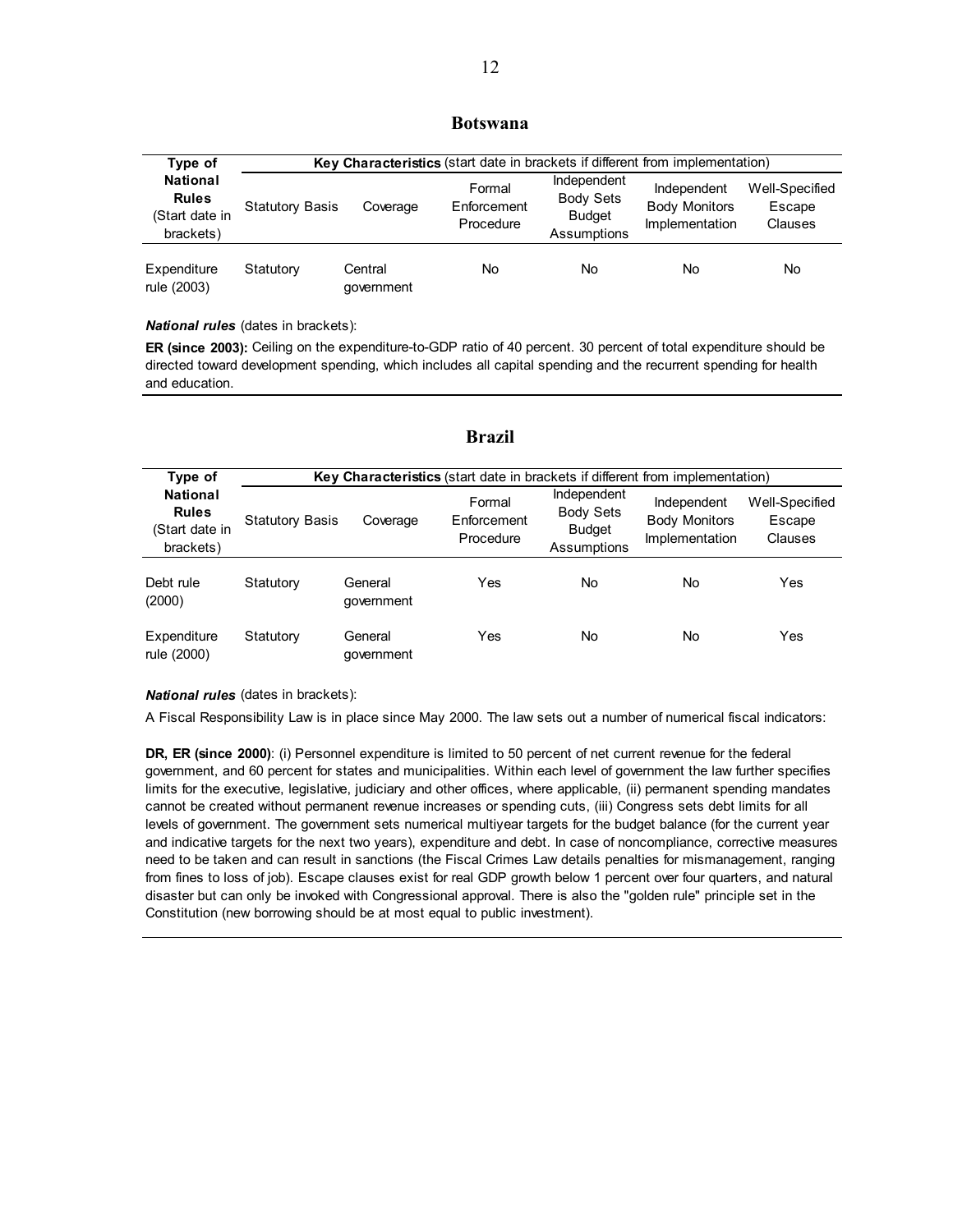### **Bulgaria**

| Type of                                                        |                                                                        | <b>Key Characteristics</b> (start date in brackets if different from implementation) |                                    |                                                          |                                                       |                                     |  |  |  |
|----------------------------------------------------------------|------------------------------------------------------------------------|--------------------------------------------------------------------------------------|------------------------------------|----------------------------------------------------------|-------------------------------------------------------|-------------------------------------|--|--|--|
| <b>National</b><br><b>Rules</b><br>(Start date in<br>brackets) | <b>Statutory Basis</b>                                                 | Coverage                                                                             | Formal<br>Enforcement<br>Procedure | Independent<br><b>Body Sets</b><br>Budget<br>Assumptions | Independent<br><b>Body Monitors</b><br>Implementation | Well-Specified<br>Escape<br>Clauses |  |  |  |
| <b>Budget balance Statutory</b><br>rules (2006,<br>2009, 2012) | (2012), Political government<br>commitment<br>$(2006-)$                | General                                                                              | No.                                | No.                                                      | No                                                    | No.                                 |  |  |  |
| Expenditure<br>rules (2006,<br>2012)                           | Statutory<br>(2012), Political government<br>commitment<br>(2006-2009) | General                                                                              | No.                                | No.                                                      | <b>No</b>                                             | No                                  |  |  |  |
| Debt rule<br>(2003)                                            | Statutory                                                              | General<br>government                                                                | Yes                                | No.                                                      | No                                                    | No                                  |  |  |  |

*National rules* (dates in brackets):

**BBR (from 2012)**: The deficit cannot exceed 2 percent of GDP (also included in the Financial Stability Pact and established through an amendment to the Organic Budget Law, which took effect in January 2012).Under the "fiscal compact" signed March 1, 2012, the government commits to adopt a structural budget balance rule in its constitution or in durable legislation, as well as an automatic correction mechanism.

**BBR (2009-11):** Deficit to be contained and brought progressively below 3 percent of GDP.

**BBR (2006-08):** Flexible rule to keep the budget balanced or in surplus.

**ER (from 2012, 2006-09)**: Ceiling on the expenditure-to-GDP ratio of 40 percent. From 2006 to 2009 the rule was a political commitment approved by the Council of Ministers within the multiannual financial framework. The rule was discontinued in 2010 and 2011, after its breach in 2009. It was renewed in 2012 and its binding character was strengthened since it is part of the Financial Stability Pact (it is established also with an amendment to the Organic Budget Law, effective since January 2012).

**DR (from 2003)**: The State Debt Law has three types of limits: (i) annual additions to the debt stock; (ii) new sovereign guarantees; and (iii) the outstanding debt. The outstanding GG debt cannot exceed the debt level recorded at the end of the previous year if the debt-to-GDP ratio exceeds 60 percent. This rule has not been binding for Bulgaria since the rule was adopted in 2003.

*Supranational rules* (dates in brackets): EU (2007). For a description of the rules and the key characteristics see Section III.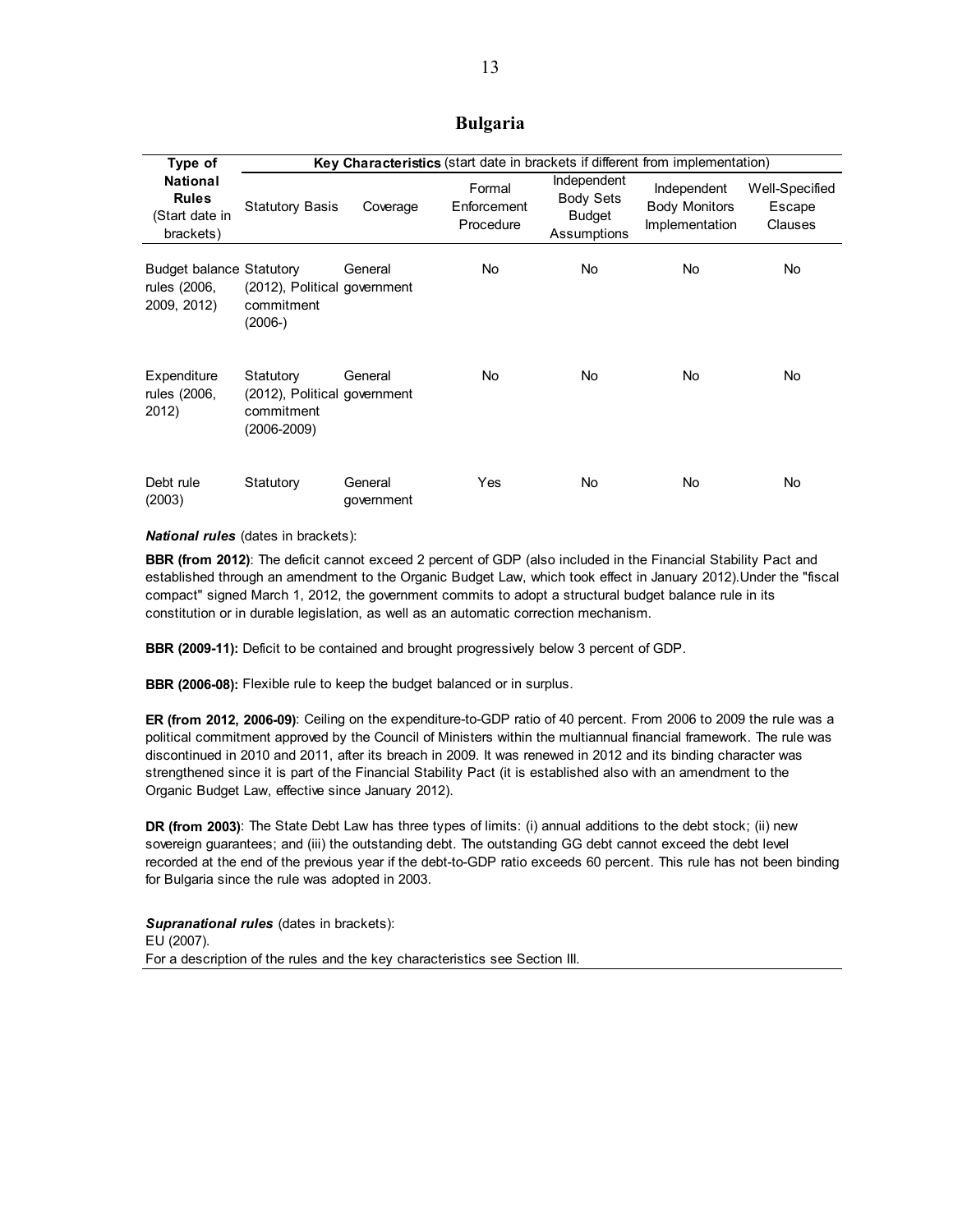### **Burkina Faso**

| Type of                                                        |                        | Key Characteristics (start date in brackets if different from implementation) |                                    |                                                                 |                                                       |                                     |
|----------------------------------------------------------------|------------------------|-------------------------------------------------------------------------------|------------------------------------|-----------------------------------------------------------------|-------------------------------------------------------|-------------------------------------|
| <b>National</b><br><b>Rules</b><br>(Start date in<br>brackets) | <b>Statutory Basis</b> | Coverage                                                                      | Formal<br>Enforcement<br>Procedure | Independent<br><b>Body Sets</b><br><b>Budget</b><br>Assumptions | Independent<br><b>Body Monitors</b><br>Implementation | Well-Specified<br>Escape<br>Clauses |

*Supranational rules* (dates in brackets):

West African Economic and Monetary Union (2000)

For a description of the rules and the key characteristics see Section III.

#### **Cameroon**

| Type of                                                        | <b>Key Characteristics</b> (start date in brackets if different from implementation) |          |                                    |                                                                 |                                                       |                                     |  |  |
|----------------------------------------------------------------|--------------------------------------------------------------------------------------|----------|------------------------------------|-----------------------------------------------------------------|-------------------------------------------------------|-------------------------------------|--|--|
| <b>National</b><br><b>Rules</b><br>(Start date in<br>brackets) | <b>Statutory Basis</b>                                                               | Coverage | Formal<br>Enforcement<br>Procedure | Independent<br><b>Body Sets</b><br><b>Budget</b><br>Assumptions | Independent<br><b>Body Monitors</b><br>Implementation | Well-Specified<br>Escape<br>Clauses |  |  |

--

--

*Supranational rules* (dates in brackets):

Central African Economic and Monetary Community (2002)

For a description of the rules and the key characteristics see Section III.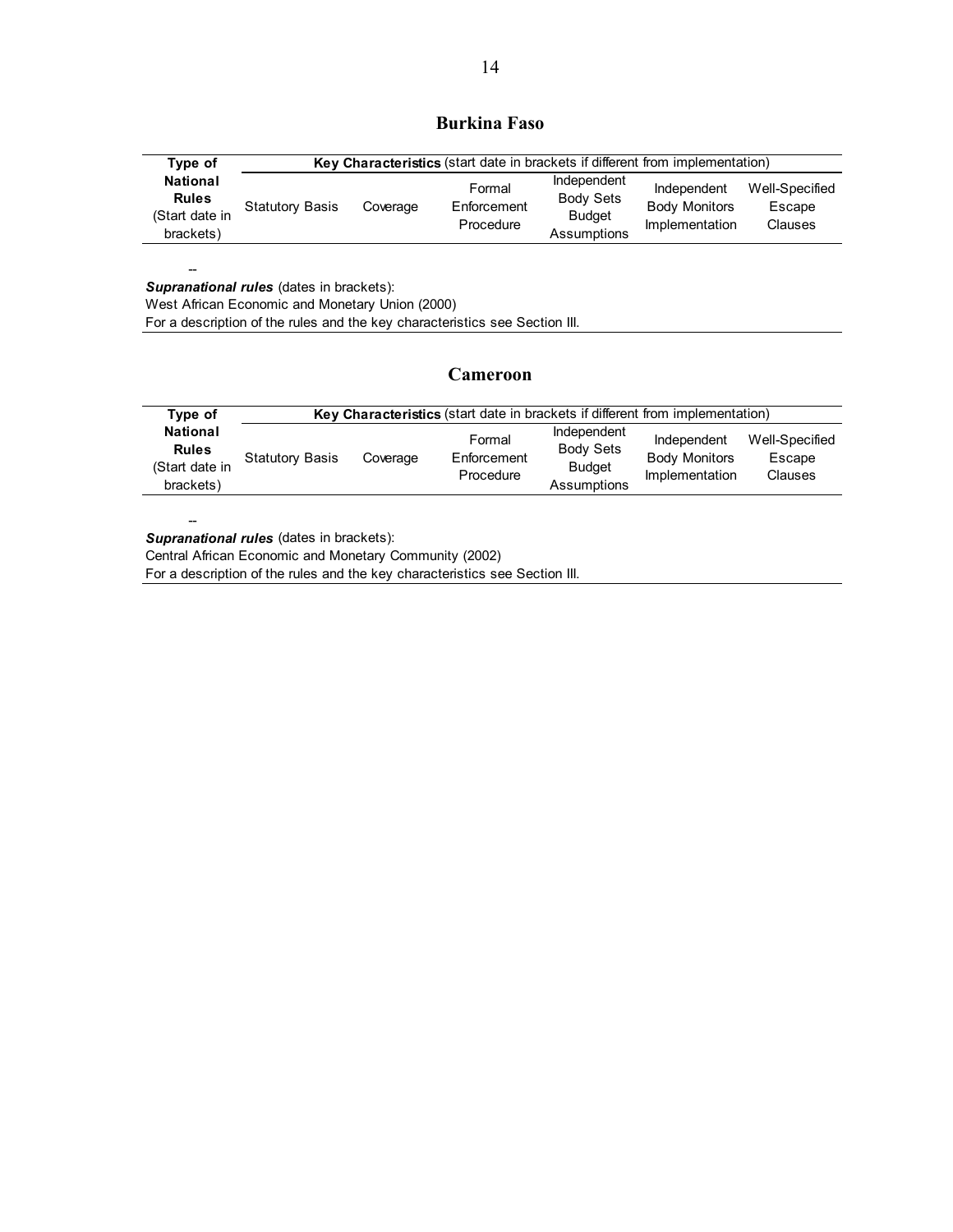### **Canada**

| Type of                                                        |                         | <b>Key Characteristics</b> (start date in brackets if different from implementation) |                                    |                                                                 |                                                       |                                     |
|----------------------------------------------------------------|-------------------------|--------------------------------------------------------------------------------------|------------------------------------|-----------------------------------------------------------------|-------------------------------------------------------|-------------------------------------|
| <b>National</b><br><b>Rules</b><br>(Start date in<br>brackets) | <b>Statutory Basis</b>  | Coverage                                                                             | Formal<br>Enforcement<br>Procedure | Independent<br><b>Body Sets</b><br><b>Budget</b><br>Assumptions | Independent<br><b>Body Monitors</b><br>Implementation | Well-Specified<br>Escape<br>Clauses |
| <b>Budget balance Political</b><br>rule (1998)                 | commitment              | Central<br>qovernment                                                                | <b>No</b>                          | Yes                                                             | Yes                                                   | No.                                 |
| Debt rule<br>(1998)                                            | Political<br>commitment | Central<br>qovernment                                                                | <b>No</b>                          | Yes                                                             | Yes                                                   | No                                  |
| Expenditure<br>rules (1998)                                    | Political<br>commitment | Central<br>government                                                                | No                                 | Yes                                                             | Yes                                                   | No                                  |

*National rules* (dates in brackets):

**BBR, DR, ER (1998-2005):** In 1998, the debt repayment plan set out a "balanced budget or better" policy which, however, was not legislated rules at the federal level. A Contingency Reserve and an economic prudence factor are built into the federal budget and may be devoted to debt reduction if not needed. In 2006, the government abandoned the "balanced budget or better" rule with targets of C\$3 billion debt reduction, coupled with eliminating net general government debt by 2021 and federal debt by 2013/14 (later changed to 2011/12). From 1991-96, the Federal Spending Control Act limited all program spending except self-financing programs. Overspending in one year was permitted if offset in following two years. Compliance with the Act was assessed by Auditor General.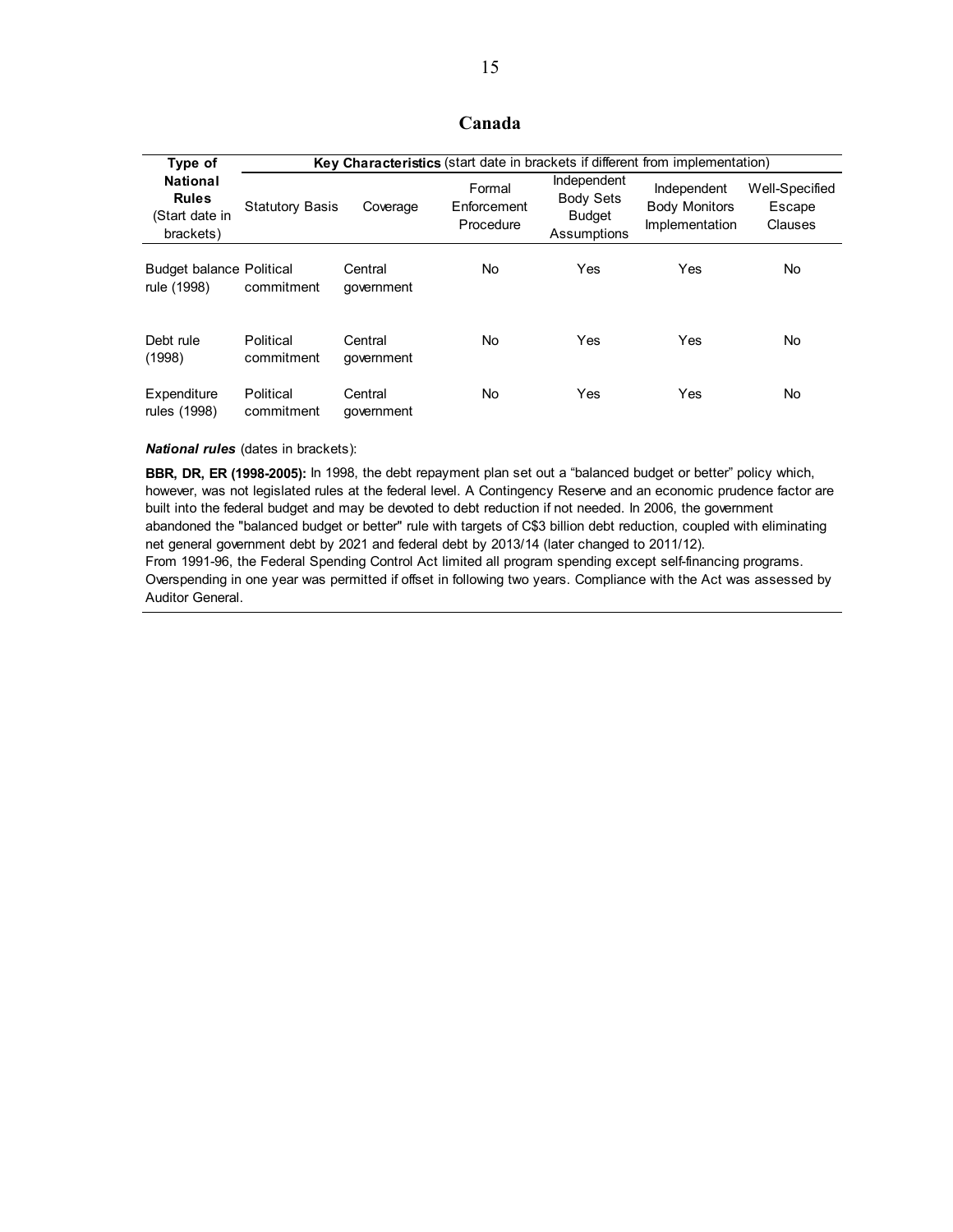### **Cape Verde**

| Type of                                                        |                         | Key Characteristics (start date in brackets if different from implementation) |                                    |                                                                 |                                                       |                                     |  |  |
|----------------------------------------------------------------|-------------------------|-------------------------------------------------------------------------------|------------------------------------|-----------------------------------------------------------------|-------------------------------------------------------|-------------------------------------|--|--|
| <b>National</b><br><b>Rules</b><br>(Start date in<br>brackets) | <b>Statutory Basis</b>  | Coverage                                                                      | Formal<br>Enforcement<br>Procedure | Independent<br><b>Body Sets</b><br><b>Budget</b><br>Assumptions | Independent<br><b>Body Monitors</b><br>Implementation | Well-Specified<br>Escape<br>Clauses |  |  |
| <b>Budget balance Statutory</b><br>rule (1998)                 |                         | Central<br>government                                                         | No                                 | No                                                              | No                                                    | No                                  |  |  |
| Debt rule<br>(1998)                                            | Political<br>commitment | Central<br>government                                                         | No                                 | No.                                                             | No                                                    | No                                  |  |  |

*National rules* (dates in brackets):

--

**BBR (since 1998):** Ceiling on domestic borrowing of 3 percent of GDP.

**DR (since 1998):** Debt ceiling of 60 percent of GDP. Regarding domestic borrowing, the annual budget authorizes the amount for net domestic financing for the year. The government needs to return to parliament and seek another authorization if it wants net domestic financing to exceed the budget authorization amount. However, there is an absolute ceiling of 3 percent of GDP. That amount cannot be exceeded unless the parliament votes to change the underlying budget legislation which would be a more complicated process. This functions as a binding limit which the government watches carefully. The 60 percent debt limit is not binding (public debt is currently above it with no action being taken). There is enough transparency in the public accounts of Cape Verde so that breaches of the domestic borrowing limit would eventually be detected and become an accountability issue.

The government can increase spending above what has been approved in the budget as long as the spending is financed by external concessional resources. This is a prerogative that parliament delegates to the government as part of the budget law.

### **Central African Republic**

| Type of                                                        | Key Characteristics (start date in brackets if different from implementation) |          |                                    |                                                                 |                                                       |                                     |  |  |
|----------------------------------------------------------------|-------------------------------------------------------------------------------|----------|------------------------------------|-----------------------------------------------------------------|-------------------------------------------------------|-------------------------------------|--|--|
| <b>National</b><br><b>Rules</b><br>(Start date in<br>brackets) | <b>Statutory Basis</b>                                                        | Coverage | Formal<br>Enforcement<br>Procedure | Independent<br><b>Body Sets</b><br><b>Budget</b><br>Assumptions | Independent<br><b>Body Monitors</b><br>Implementation | Well-Specified<br>Escape<br>Clauses |  |  |

*Supranational rules* (dates in brackets): Central African Economic and Monetary Community (2002) For a description of the rules and the key characteristics see Section III.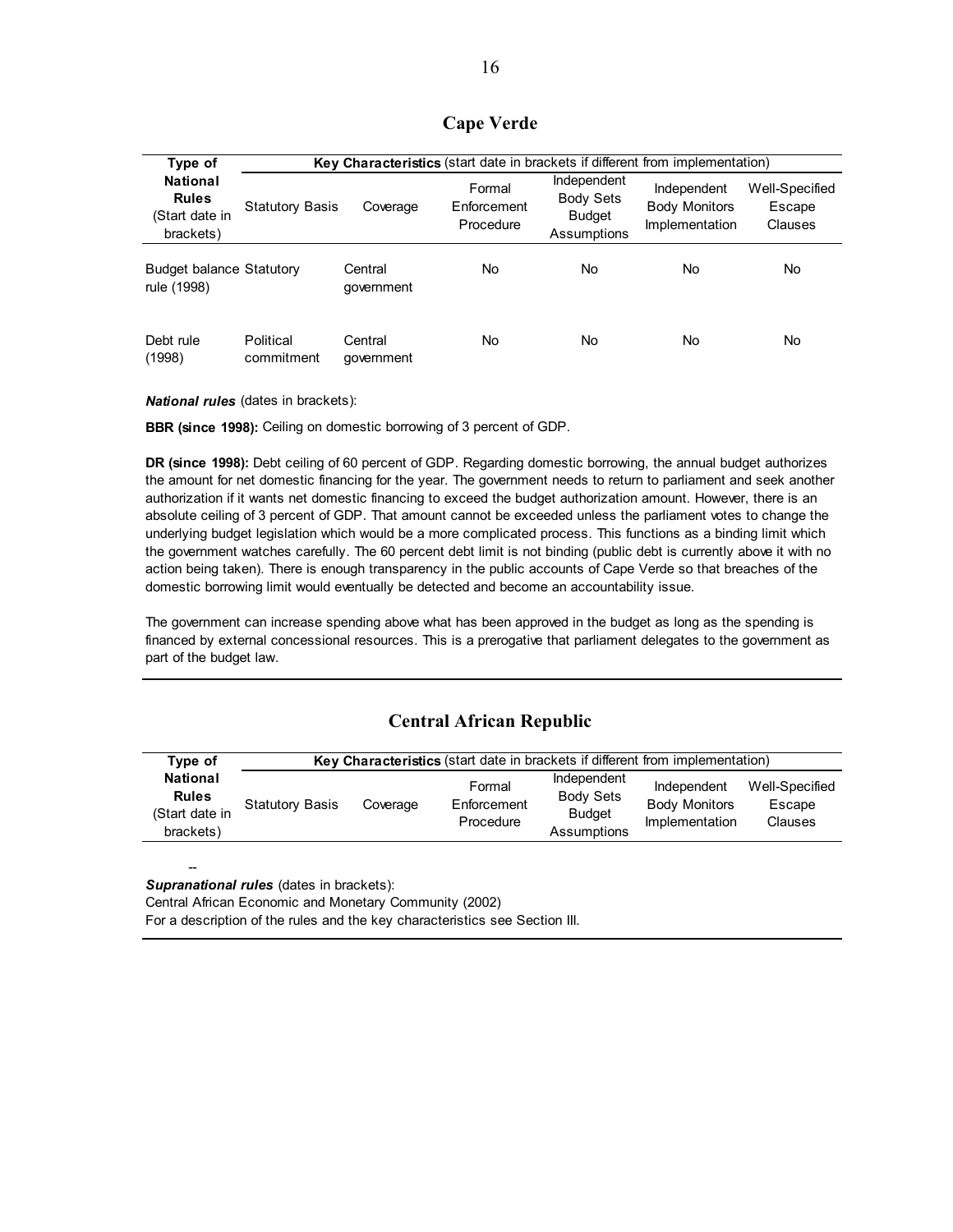| .,<br>. .<br>.<br>×<br>۰,<br>×<br>۰. |
|--------------------------------------|
|--------------------------------------|

| Type of                                                        | Key Characteristics (start date in brackets if different from implementation) |          |                                    |                                                                 |                                                       |                                     |  |
|----------------------------------------------------------------|-------------------------------------------------------------------------------|----------|------------------------------------|-----------------------------------------------------------------|-------------------------------------------------------|-------------------------------------|--|
| <b>National</b><br><b>Rules</b><br>(Start date in<br>brackets) | <b>Statutory Basis</b>                                                        | Coverage | Formal<br>Enforcement<br>Procedure | Independent<br><b>Body Sets</b><br><b>Budget</b><br>Assumptions | Independent<br><b>Body Monitors</b><br>Implementation | Well-Specified<br>Escape<br>Clauses |  |

*Supranational rules* (dates in brackets):

--

Central African Economic and Monetary Community (2002)

For a description of the rules and the key characteristics see Section III.

### **Chile**

| Type of                                                        |                                              | <b>Key Characteristics</b> (start date in brackets if different from implementation) |                                    |                                                                 |                                                       |                                     |  |
|----------------------------------------------------------------|----------------------------------------------|--------------------------------------------------------------------------------------|------------------------------------|-----------------------------------------------------------------|-------------------------------------------------------|-------------------------------------|--|
| <b>National</b><br><b>Rules</b><br>(Start date in<br>brackets) | <b>Statutory Basis</b>                       | Coverage                                                                             | Formal<br>Enforcement<br>Procedure | Independent<br><b>Body Sets</b><br><b>Budget</b><br>Assumptions | Independent<br><b>Body Monitors</b><br>Implementation | Well-Specified<br>Escape<br>Clauses |  |
| <b>Budget balance Political</b><br>rule (2001)                 | commitment<br>(2001),<br>Statutory<br>(2006) | Central<br>qovernment                                                                | No                                 | Yes                                                             | No                                                    | No                                  |  |

*National rules* (dates in brackets):

**BBR (since 2001):** Structural balance with independent body providing key inputs. Under the structural balance rule, government expenditures are budgeted ex ante in line with structural revenues, i.e., revenues that would be achieved if: (i) the economy were operating at full potential; and (ii) the prices of copper and molybdenum were at their long-term levels. The implementation of the rule has changed somewhat since 2009. From 2001-07 a constant target for the structural balance (surplus of 1 percent of GDP) was defined; in 2008 a new constant target was specified (surplus of 0.5 percent of GDP). In 2009, while the target was a zero structural surplus, a de facto escape clause was used to accommodate countercyclical measures. Further, the current administration (2010-14) has specified a target path (to converge to 1 percent of GDP structural deficit by 2014). An independent committee of experts was called on (May 2010) to propose recommendations to improve the fiscal rule; based on this, the government published in October 2011 a second generation structural balance rule (http://www.dipres.gob.cl/572/article-81713.html).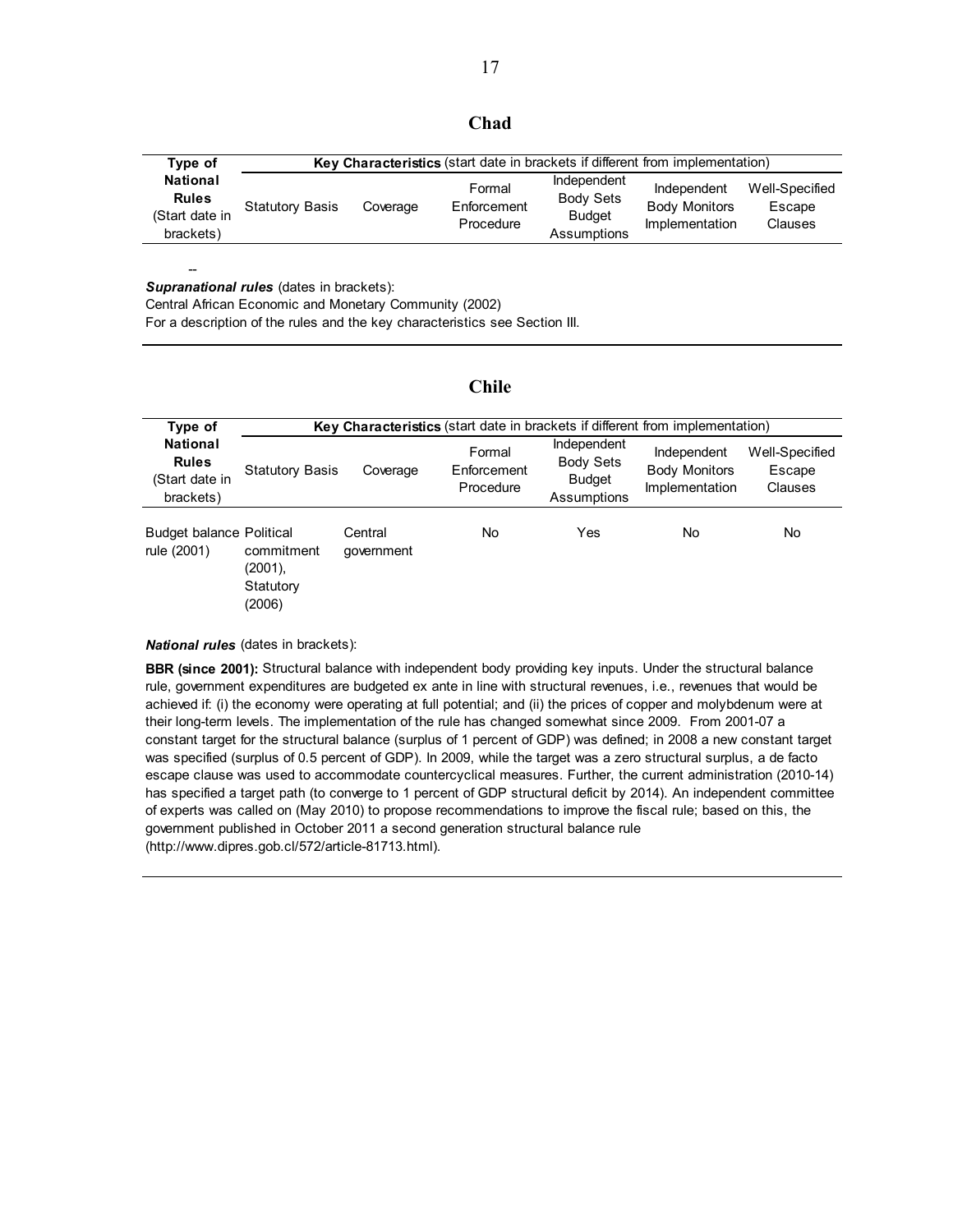### **Colombia**

| Type of                                                        |                        | <b>Key Characteristics</b> (start date in brackets if different from implementation) |                                    |                                                                 |                                                       |                                     |
|----------------------------------------------------------------|------------------------|--------------------------------------------------------------------------------------|------------------------------------|-----------------------------------------------------------------|-------------------------------------------------------|-------------------------------------|
| <b>National</b><br><b>Rules</b><br>(Start date in<br>brackets) | <b>Statutory Basis</b> | Coverage                                                                             | Formal<br>Enforcement<br>Procedure | Independent<br><b>Body Sets</b><br><b>Budget</b><br>Assumptions | Independent<br><b>Body Monitors</b><br>Implementation | Well-Specified<br>Escape<br>Clauses |
| <b>Budget balance Statutory</b><br>rule (2011)                 |                        | Central<br>qovernment                                                                | No                                 | No                                                              | No                                                    | Yes                                 |
| Expenditure<br>rule (2000)                                     | Statutory              | Central<br>aovernment                                                                | No                                 | No.                                                             | No                                                    | No                                  |

#### *National rules* (dates in brackets):

--

**BBR (since 2011):** Structural balance rule for CG (approved by Congress in June 2011) sets a path for fiscal consolidation that lowers the structural deficit for the CG to 2.3 percent of GDP in 2014 and sets a ceiling for the deficit of 1 percent effective in 2022. The rule also allows for fiscal expansion when the expected output growth rate is at least 2 p.p. lower than the long-term growth rate (allowing for countercyclical fiscal policy in cases of emergencies and/or large macro shocks); and creates a sovereign wealth fund (SWF) to save windfall revenue from natural resources. Annual targets are framed by a medium-term fiscal framework. There is an escape clause specified in art. 11: "In case of extraordinary events threatening the macroeconomic stability of the country, enforcement of the fiscal rule may be temporarily suspended, subject to the favorable opinion of CONFIS" (an internal fiscal council headed by the Finance Minister).

**ER (since 2000):** on current expenditure growth on CG.

### **Congo, Republic of**

| Type of                                                        | Key Characteristics (start date in brackets if different from implementation) |          |                                    |                                                                 |                                                       |                                     |  |
|----------------------------------------------------------------|-------------------------------------------------------------------------------|----------|------------------------------------|-----------------------------------------------------------------|-------------------------------------------------------|-------------------------------------|--|
| <b>National</b><br><b>Rules</b><br>(Start date in<br>brackets) | <b>Statutory Basis</b>                                                        | Coverage | Formal<br>Enforcement<br>Procedure | Independent<br><b>Body Sets</b><br><b>Budget</b><br>Assumptions | Independent<br><b>Body Monitors</b><br>Implementation | Well-Specified<br>Escape<br>Clauses |  |

*Supranational rules* (dates in brackets): Central African Economic and Monetary Community (2002) For a description of the rules and the key characteristics see Section III.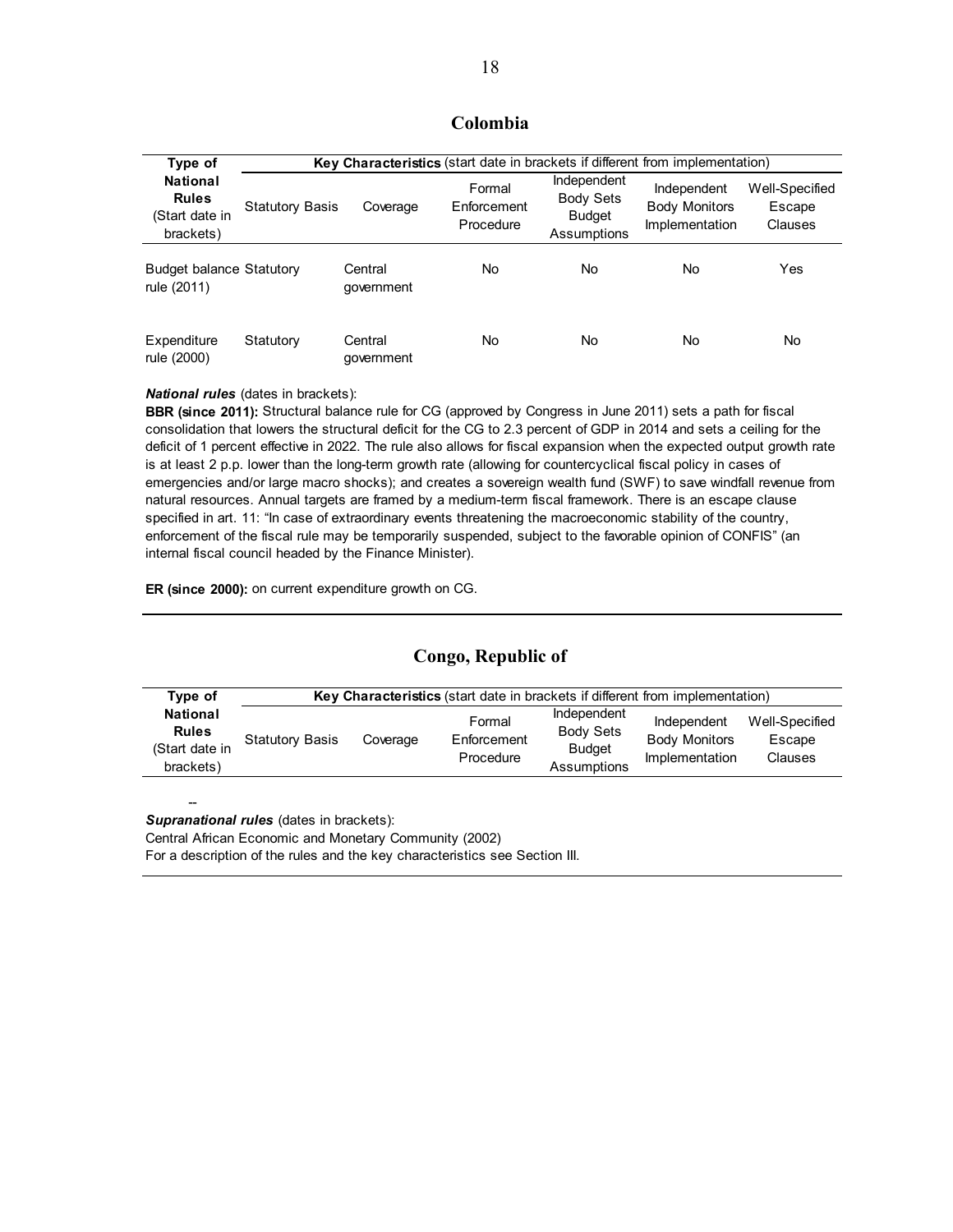### **Costa Rica**

| Type of                                                        |                        | Key Characteristics (start date in brackets if different from implementation) |                                    |                                                                 |                                                       |                                     |  |  |
|----------------------------------------------------------------|------------------------|-------------------------------------------------------------------------------|------------------------------------|-----------------------------------------------------------------|-------------------------------------------------------|-------------------------------------|--|--|
| <b>National</b><br><b>Rules</b><br>(Start date in<br>brackets) | <b>Statutory Basis</b> | Coverage                                                                      | Formal<br>Enforcement<br>Procedure | Independent<br><b>Body Sets</b><br><b>Budget</b><br>Assumptions | Independent<br><b>Body Monitors</b><br>Implementation | Well-Specified<br>Escape<br>Clauses |  |  |
| <b>Budget balance Statutory</b><br>rule (2001)                 |                        | Central<br>qovernment                                                         | No                                 | <b>No</b>                                                       | No                                                    | No.                                 |  |  |

*National rules* (dates in brackets):

**BBR (since 2001):** Costa Rica has at present a type of golden rule according to which borrowing can be used only to finance investment spending. This rule is included in Article 6 of the FML. The use of cash accounting may lead in practice to the application of a modified golden rule in that the financing of gross (rather than net) investment by borrowing is permitted.

### **Cote d'Ivoire**

| Tvpe of                                                        | Key Characteristics (start date in brackets if different from implementation) |          |                                    |                                                                 |                                                       |                                     |  |  |
|----------------------------------------------------------------|-------------------------------------------------------------------------------|----------|------------------------------------|-----------------------------------------------------------------|-------------------------------------------------------|-------------------------------------|--|--|
| <b>National</b><br><b>Rules</b><br>(Start date in<br>brackets) | <b>Statutory Basis</b>                                                        | Coverage | Formal<br>Enforcement<br>Procedure | Independent<br><b>Body Sets</b><br><b>Budget</b><br>Assumptions | Independent<br><b>Body Monitors</b><br>Implementation | Well-Specified<br>Escape<br>Clauses |  |  |

*Supranational rules* (dates in brackets):

--

West African Economic and Monetary Union (2000)

For a description of the rules and the key characteristics see Section III.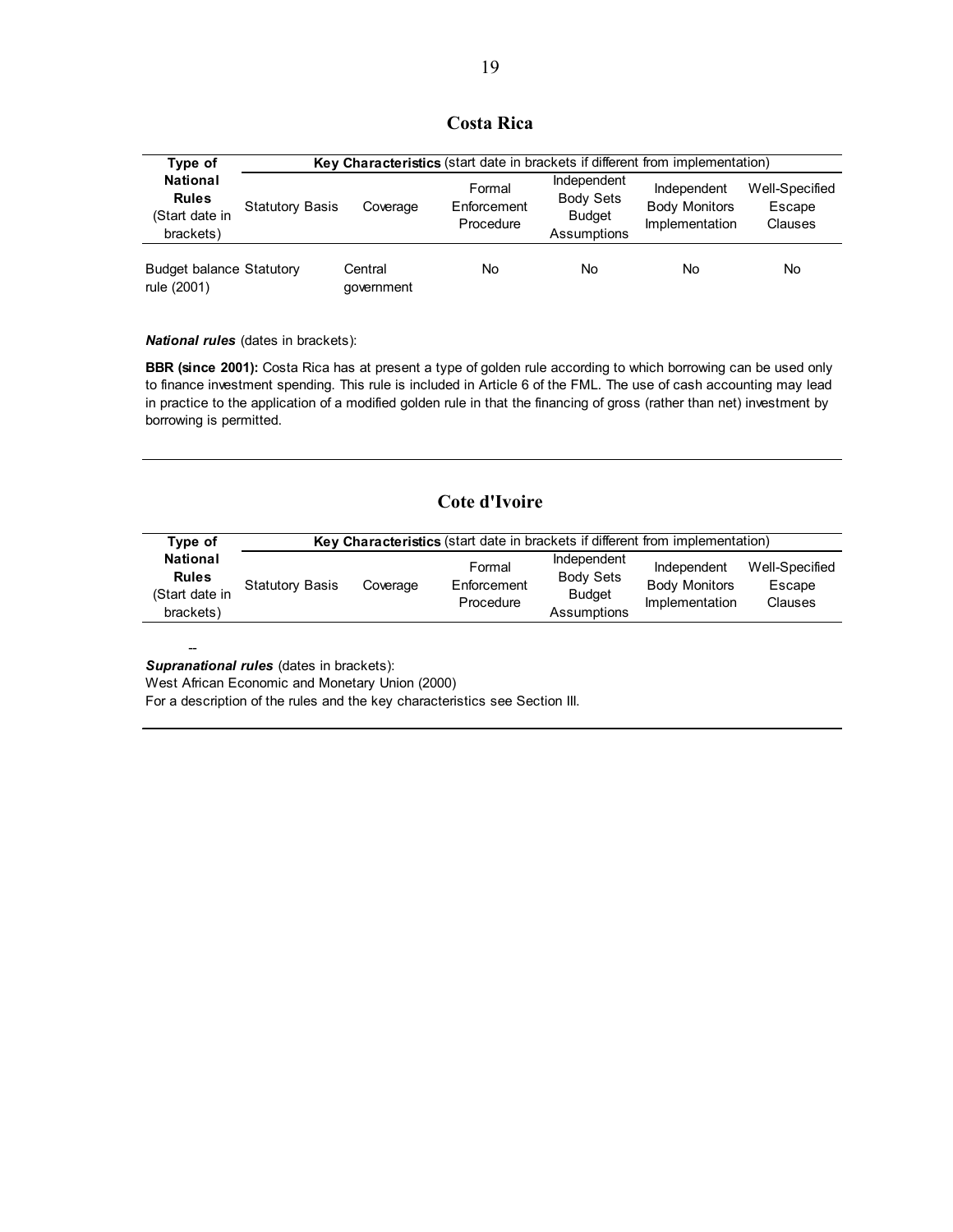|--|

| Type of                                                        | Key Characteristics (start date in brackets if different from implementation) |          |                                    |                                                                 |                                                       |                                            |  |
|----------------------------------------------------------------|-------------------------------------------------------------------------------|----------|------------------------------------|-----------------------------------------------------------------|-------------------------------------------------------|--------------------------------------------|--|
| <b>National</b><br><b>Rules</b><br>(Start date in<br>brackets) | <b>Statutory Basis</b>                                                        | Coverage | Formal<br>Enforcement<br>Procedure | Independent<br><b>Body Sets</b><br><b>Budget</b><br>Assumptions | Independent<br><b>Body Monitors</b><br>Implementation | Well-Specified<br>Escape<br><b>Clauses</b> |  |

A number of reforms are underway. These include the introduction of a medium-term budgetary framework by 2014, which will institutionalize expenditure rules and the introduction of binding fiscal rules through primary legislation. Under the "fiscal compact" signed March 1, 2012, the government commits to adopt a structural budget balance rule in its constitution or in durable legislation, as well as an automatic correction mechanism by 2014.

**Supranational rules** (dates in brackets): EU (2004) and euro area (2008) For a description of the rules and the key characteristics see Section III.

--

--

### **Czech Republic**

| Type of                                                        | Key Characteristics (start date in brackets if different from implementation) |          |                                    |                                                                 |                                                       |                                     |  |  |
|----------------------------------------------------------------|-------------------------------------------------------------------------------|----------|------------------------------------|-----------------------------------------------------------------|-------------------------------------------------------|-------------------------------------|--|--|
| <b>National</b><br><b>Rules</b><br>(Start date in<br>brackets) | <b>Statutory Basis</b>                                                        | Coverage | Formal<br>Enforcement<br>Procedure | Independent<br><b>Body Sets</b><br><b>Budget</b><br>Assumptions | Independent<br><b>Body Monitors</b><br>Implementation | Well-Specified<br>Escape<br>Clauses |  |  |

A Medium-Term Expenditure Framework (MTEF), but no fiscal rule is in place. The framework covers two years beyond the budget year. At present, the central government and state funds are covered by the expenditure rule. The government may change the MTEF for the originally second and third years when a state budget bill is introduced. In principle, this is possible only in specifically defined cases, which are enumerated in the Budgetary Rules Act. These include for example significant deviations from the macro-economic forecast, natural disasters, changes in revenue from the EU funds, etc. In practice, frequent changes have been made, so that the framework is not considered a rule.

*Supranational rules* (dates in brackets): EU (2004) For a description of the rules and the key characteristics see Section III.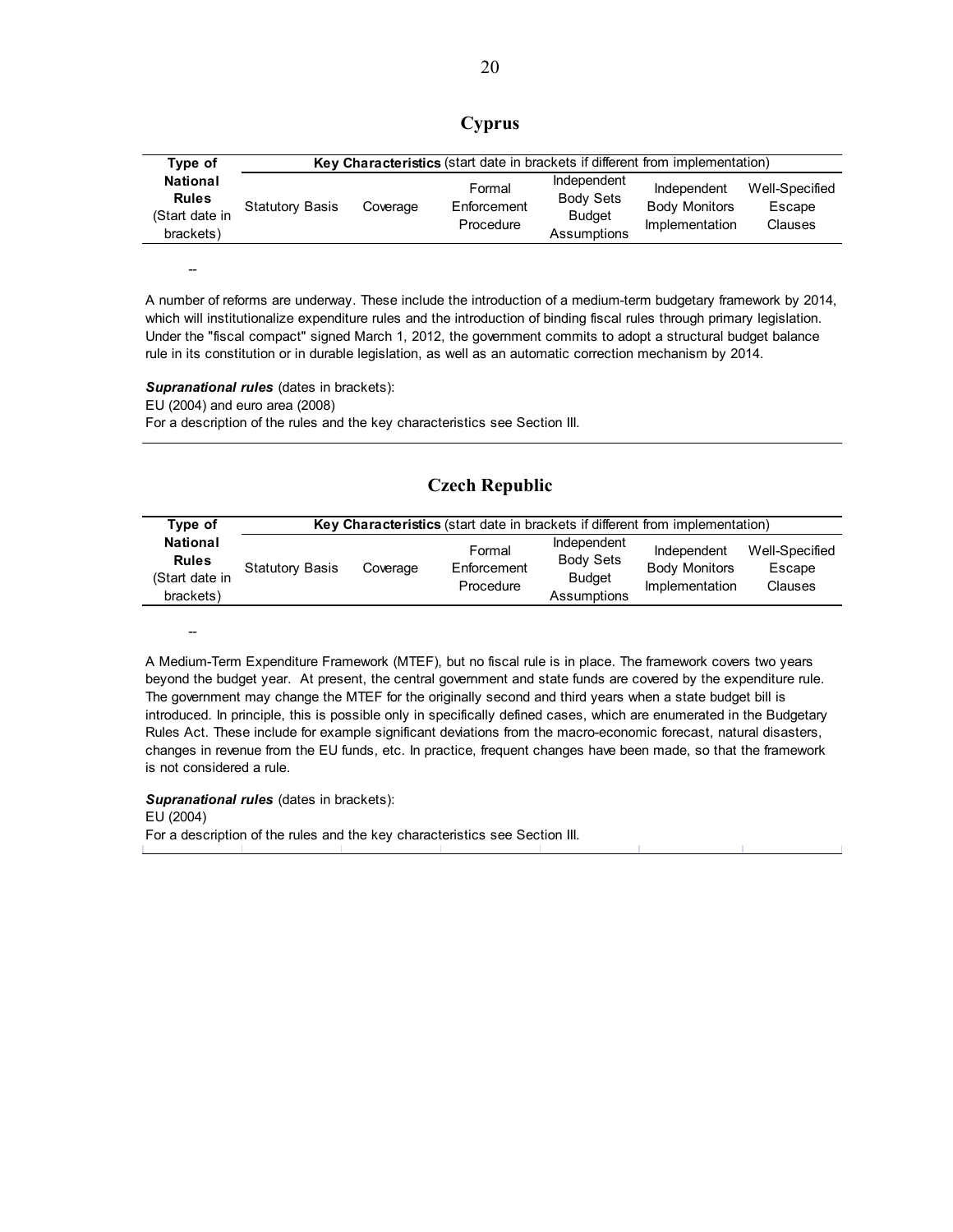### **Denmark**

| Type of                                                        |                                                                                 | Key Characteristics (start date in brackets if different from implementation) |                                    |                                                                 |                                                       |                                     |  |  |
|----------------------------------------------------------------|---------------------------------------------------------------------------------|-------------------------------------------------------------------------------|------------------------------------|-----------------------------------------------------------------|-------------------------------------------------------|-------------------------------------|--|--|
| <b>National</b><br><b>Rules</b><br>(Start date in<br>brackets) | <b>Statutory Basis</b>                                                          | Coverage                                                                      | Formal<br>Enforcement<br>Procedure | Independent<br><b>Body Sets</b><br><b>Budget</b><br>Assumptions | Independent<br><b>Body Monitors</b><br>Implementation | Well-Specified<br>Escape<br>Clauses |  |  |
| Expenditure<br>rules (1994,<br>2007, 2009)                     | Political<br>commitment                                                         | General<br>qovernment                                                         | <b>No</b>                          | No                                                              | No                                                    | No                                  |  |  |
| Revenue rule<br>(2001)                                         | Political<br>commitment                                                         | General<br>government                                                         | No                                 | No                                                              | No                                                    | Yes                                 |  |  |
| <b>Budget</b><br>balance rule<br>(1992)                        | Political<br>commitment<br>(2007);<br>Coalition<br>agreement<br>$(1992 - 2006)$ | General<br>government                                                         | No                                 | No                                                              | No                                                    | No                                  |  |  |

*National rules* (dates in brackets):

**ER (since 2009):** Target in Denmark's 2009 Convergence Program is that public consumption as a share of cyclically adjusted GDP should be reduced to 26.5 percent by 2015. There are no targets for the intermediate years.

**ER (2007-2008):** The rule stipulates the target of public consumption as a percentage of cyclically adjusted GDP and real growth in public consumption.

**ER(1994-2006):** Real public consumption growth capped at 0.5 percent per year, 1.0 percent during 2002-05).

**RR (2001-2011**)**:** Direct and indirect taxes cannot be raised. Derogation from the rule is allowed if a tax rate is raised for envionmental reasons or to fulfill Denmark's EU obligations and if extra revenue is used to reduce other taxes. In April 2012, the government also put forward a proposal for a budget law that includes multiannual expenditure ceilings covering all levels of government to tighten spending control and to prepare for the effects of demographic aging. The ceilings are to be underpinned by sanctions and be controlled by the Danish Economic Councils.

**BBR (since 1992):** The rule stipulates the target of the structural balance as a percentage of GDP in the medium term. No predefined escape clauses, but the target has been revised several times. The government's so-called 2010 plan from January 2001 included a target surplus towards 2010. The 2015 plan from August 2007 included a surplus range through 2010 and a target of at least balance in 2011 to 2015. The convergence programme for 2009 has a target of at least balance in 2015 and in the convergence programme for 2011, the government targets a structural general deficit of less than 1/2 percent in 2015 and a balanced structural budget by 2020.

Under the "fiscal compact" signed March 1, 2012, the government commits to adopt a structural budget balance rule in its Constitution or in durable legislation, as well as an automatic correction mechanism by 2014. The fiscal compact was ratified in May 2012 and the government has included a structural budget balance rule and correction mechanism in the budget law proposal in April 2012.

*Supranational rules* (dates in brackets): EU (1992) For a description of the rules and the key characteristics see Section III.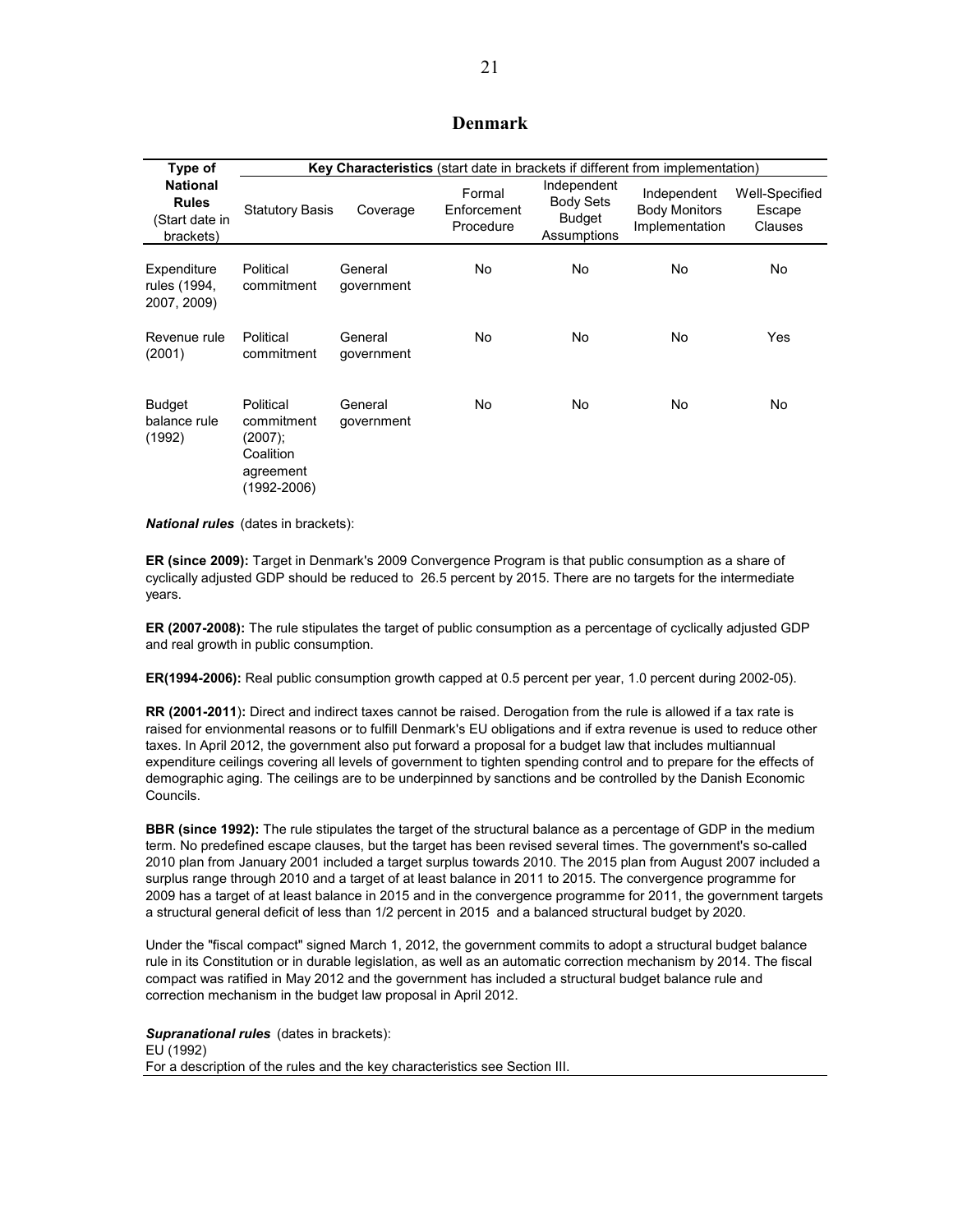### **Dominica**

| Type of                                                        | Key Characteristics (start date in brackets if different from implementation) |          |                                    |                                                                 |                                                       |                                     |  |
|----------------------------------------------------------------|-------------------------------------------------------------------------------|----------|------------------------------------|-----------------------------------------------------------------|-------------------------------------------------------|-------------------------------------|--|
| <b>National</b><br><b>Rules</b><br>(Start date in<br>brackets) | <b>Statutory Basis</b>                                                        | Coverage | Formal<br>Enforcement<br>Procedure | Independent<br><b>Body Sets</b><br><b>Budget</b><br>Assumptions | Independent<br><b>Body Monitors</b><br>Implementation | Well-Specified<br>Escape<br>Clauses |  |

*Supranational rules* (dates in brackets):

--

Eastern Caribbean Currency Union (1998)

For a description of the rules and the key characteristics see Section III.

#### **Ecuador**

| Type of                                                        |                        | <b>Key Characteristics</b> (start date in brackets if different from implementation) |                                    |                                                                 |                                                       |                                            |
|----------------------------------------------------------------|------------------------|--------------------------------------------------------------------------------------|------------------------------------|-----------------------------------------------------------------|-------------------------------------------------------|--------------------------------------------|
| <b>National</b><br><b>Rules</b><br>(Start date in<br>brackets) | <b>Statutory Basis</b> | Coverage                                                                             | Formal<br>Enforcement<br>Procedure | Independent<br><b>Body Sets</b><br><b>Budget</b><br>Assumptions | Independent<br><b>Body Monitors</b><br>Implementation | Well-Specified<br>Escape<br><b>Clauses</b> |
| Expenditure<br>rule (2010)                                     | Statutory              | General<br>qovernment                                                                | No.                                | No.                                                             | No.                                                   | No                                         |
| Budget balance Statutory<br>rule (2003)                        |                        | Central<br>government                                                                | Yes                                | No.                                                             | No.                                                   | No.                                        |
| Debt rule<br>(2003)                                            | Statutory              | General<br>qovernment                                                                | Yes                                | No                                                              | No.                                                   | No                                         |

*National rules* (dates in brackets):

**ER (since 2010):** The rule states that permanent expenditure cannot be higher than permanent revenue though both are unclearly defined. Exceptionally, non-permanent revenue may be used to pay for permanent spending if the government deems necessary. This rule is on a statutory basis and not enforced and not monitored outside the government. It was adopted in 2010 and applied to the 2011 and 2012 budgets.

**BBR (2003-2009):** Annual reduction in the non-oil deficit until a balanced budget is achieved.

**DR (2003-2009):** Reduction to 40 percent of GDP. The rule applies only ex ante. It does not bind outcomes and does not apply for supplements during the course of the year.

The reforms introduced by the 2002 Fiscal Responsibility, Stabilization and Transparency Law set fiscal deficit limits, i.e. annual growth of primary central government expenditure must not exceed 3.5 percent in real terms (excluding capital spending), the fiscal deficit as a percentage of GDP (excluding oil export revenue) must decrease by 0.2 percent each year, and public debt must not exceed 40 percent of GDP. The FRL and BBR and DR rules were superseded by a new 2010 FRL.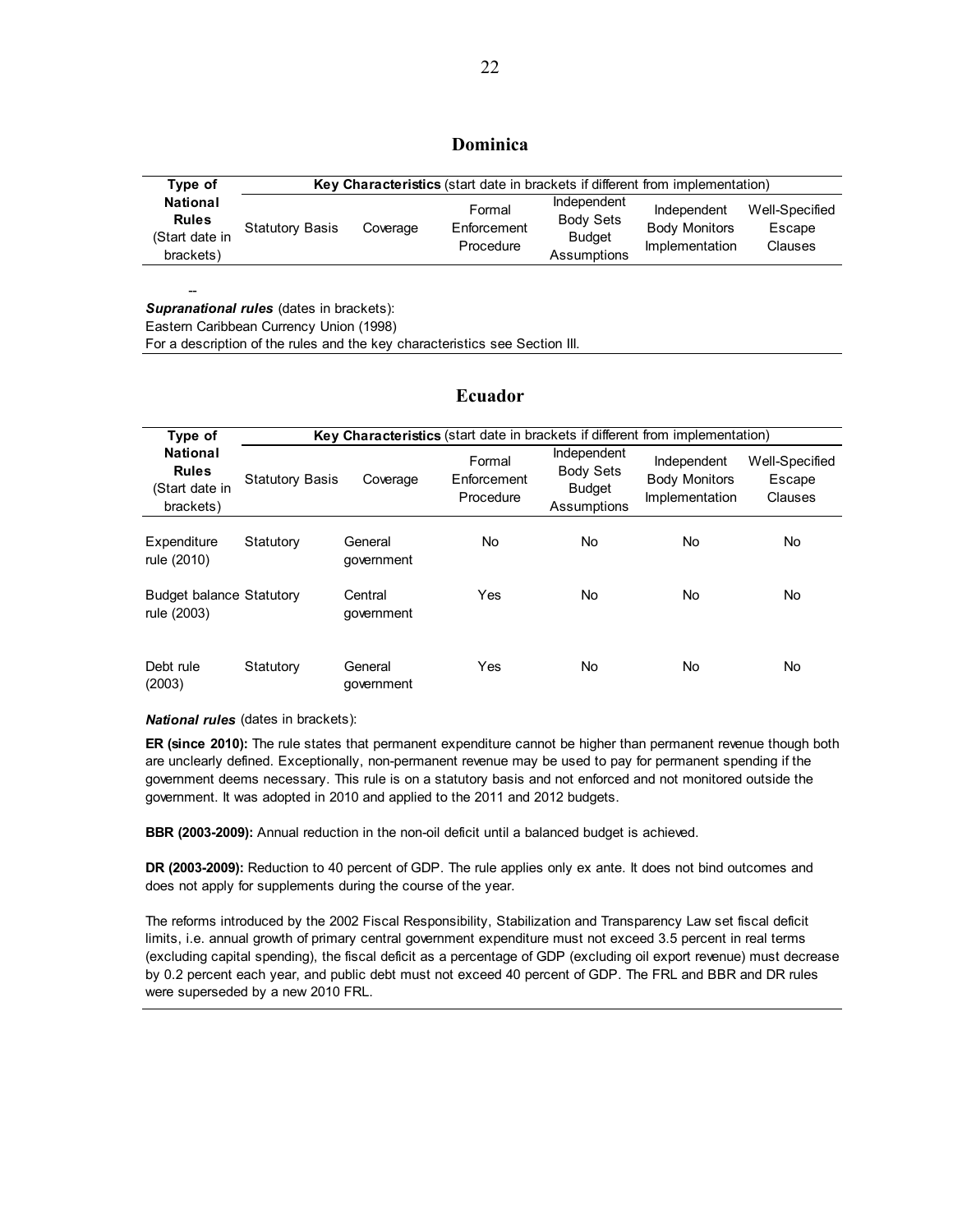### **Equatorial Guinea**

| Type of                                                        | Key Characteristics (start date in brackets if different from implementation) |          |                                    |                                                                 |                                                       |                                     |  |  |
|----------------------------------------------------------------|-------------------------------------------------------------------------------|----------|------------------------------------|-----------------------------------------------------------------|-------------------------------------------------------|-------------------------------------|--|--|
| <b>National</b><br><b>Rules</b><br>(Start date in<br>brackets) | <b>Statutory Basis</b>                                                        | Coverage | Formal<br>Enforcement<br>Procedure | Independent<br><b>Body Sets</b><br><b>Budget</b><br>Assumptions | Independent<br><b>Body Monitors</b><br>Implementation | Well-Specified<br>Escape<br>Clauses |  |  |

**Supranational rules** (dates in brackets):

--

Central African Economic and Monetary Community (2002)

For a description of the rules and the key characteristics see Section III.

#### **Estonia**

| Type of                                                        | <b>Key Characteristics</b> (start date in brackets if different from implementation) |                       |                                    |                                                                 |                                                       |                                     |  |
|----------------------------------------------------------------|--------------------------------------------------------------------------------------|-----------------------|------------------------------------|-----------------------------------------------------------------|-------------------------------------------------------|-------------------------------------|--|
| <b>National</b><br><b>Rules</b><br>(Start date in<br>brackets) | <b>Statutory Basis</b>                                                               | Coverage              | Formal<br>Enforcement<br>Procedure | Independent<br><b>Body Sets</b><br><b>Budget</b><br>Assumptions | Independent<br><b>Body Monitors</b><br>Implementation | Well-Specified<br>Escape<br>Clauses |  |
| <b>Budget balance Coalition</b><br>rule (1993)                 | agreement                                                                            | General<br>qovernment | Yes                                | No                                                              | No                                                    | No                                  |  |

#### *National rules* (dates in brackets):

**BBR (since 1993):** Balanced budget for GG. A debt rule applies only for local governments (since 1997). The rule recently evolved to take into account the cyclical component: in 2007 and 2008 the authorities switched to targeting nominal surpluses because it became increasingly clear that the requirement for a nominal budget balance was not sufficient to rein in the overheating tendencies in the economy. Currently, given the still negative output gap, the government targets small deficits.

Under the "fiscal compact" signed March 1, 2012, the government commits to adopt a structural budget balance rule in its constitution or in durable legislation, as well as an automatic correction mechanism by 2014.

**Supranational rules** (dates in brackets):

EU (2004)

For a description of the rules and the key characteristics see Section III.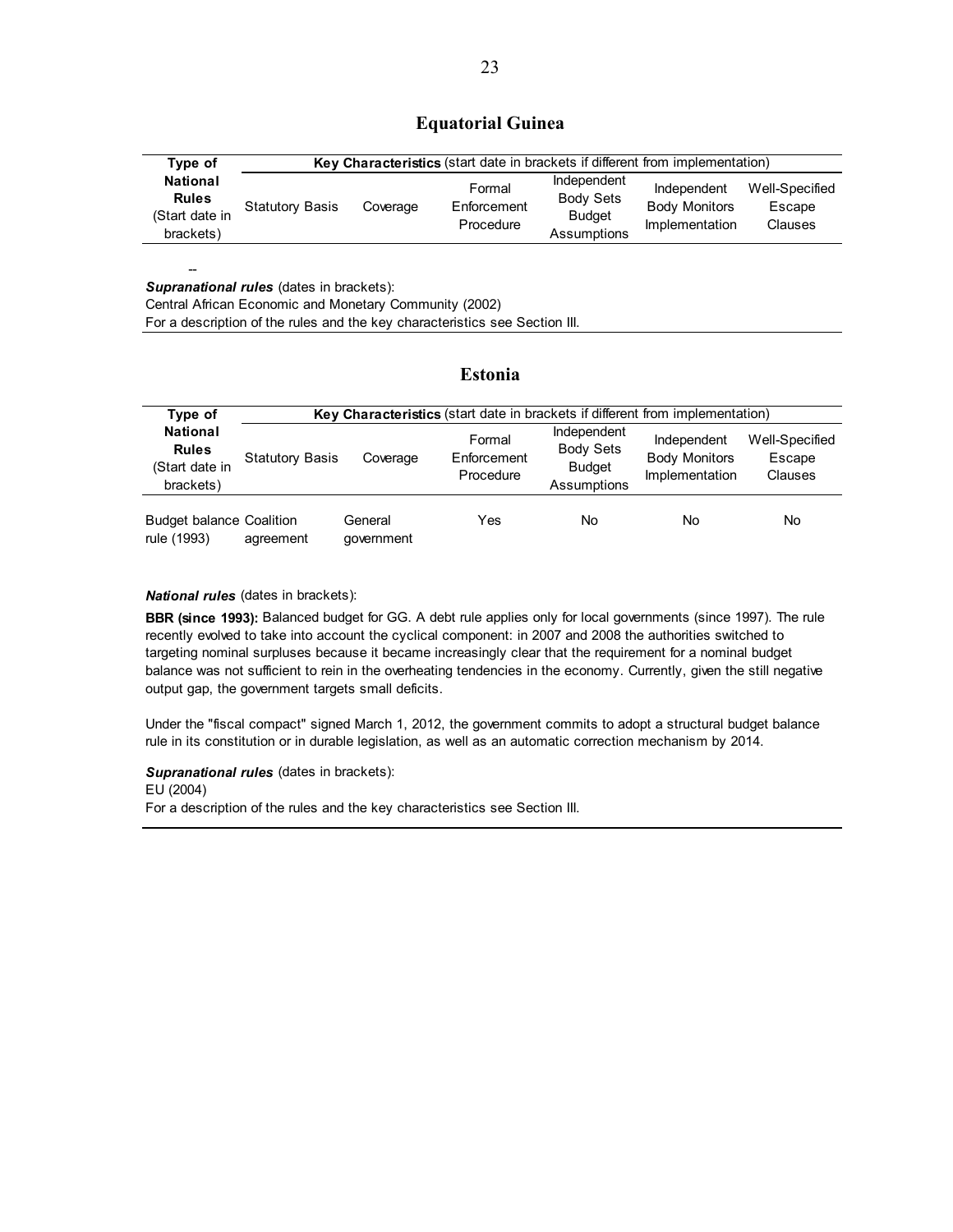### **Finland**

| Type of                                                        |                        | Key Characteristics (start date in brackets if different from implementation) |                                    |                                                                 |                                                       |                                     |
|----------------------------------------------------------------|------------------------|-------------------------------------------------------------------------------|------------------------------------|-----------------------------------------------------------------|-------------------------------------------------------|-------------------------------------|
| <b>National</b><br><b>Rules</b><br>(Start date in<br>brackets) | <b>Statutory Basis</b> | Coverage                                                                      | Formal<br>Enforcement<br>Procedure | Independent<br><b>Body Sets</b><br><b>Budget</b><br>Assumptions | Independent<br><b>Body Monitors</b><br>Implementation | Well-Specified<br>Escape<br>Clauses |
| Debt rules<br>(1995, 2011)                                     | Coalition<br>agreement | Central<br>government                                                         | No                                 | No.                                                             | No                                                    | No                                  |
| Expenditure<br>rule (2003)                                     | Coalition<br>agreement | Central<br>qovernment                                                         | No.                                | No.                                                             | No                                                    | No                                  |
| <b>Budget balance Coalition</b><br>rule (1999)                 | agreement              | Central<br>government                                                         | No                                 | No                                                              | No                                                    | No                                  |

#### *National rules* (dates in brackets):

**DR (since 2011):** There is a political commitment to achieve a substantial reduction in the CG debt-GDP ratio by the end of the parliamentary term (2015). Moreover, the government is commited to adjust if the CG debt/GDP ratio is not shrinking or if the CG deficit stands above 1 percent of GDP.

**DR (1995-2006):** CG debt must be reduced over the legislative period.

**ER (since 2003):** The rule sets annual limits to government expenditure for the four-year terms of office of the government. Limits are set in real terms for primary non-cyclical expenditure (about 75 percent of total central government spending, about 37 percent of total general government spending).

**BBR (since 1999):** A target (rule) for CG structural balance in place since 1999. However, over 2007-2011, the government targeted structural surplus of 1 percent of potential GDP. Cyclical or other short-term deviations allowed, if they do not jeopardise the reduction of the CG debt ratio. CG deficit must not exceed 2.5 percent of of GDP. The government decided in Feb, 2009 that it can temporarily deviate from the CG deficit target if structural reforms are undertaken to improve GG finances (in the medium or longer term). Since 2011, a target (rule) for CG nominal balance (1 percent deficit).

Under the "fiscal compact" signed March 1, 2012, the government commits to adopt a structural budget balance rule in its constitution or in durable legislation, as well as an automatic correction mechanism by 2014.

*Supranational rules* (dates in brackets): EU (1995) and euro area (1999) For a description of the rules and the key characteristics see Section III.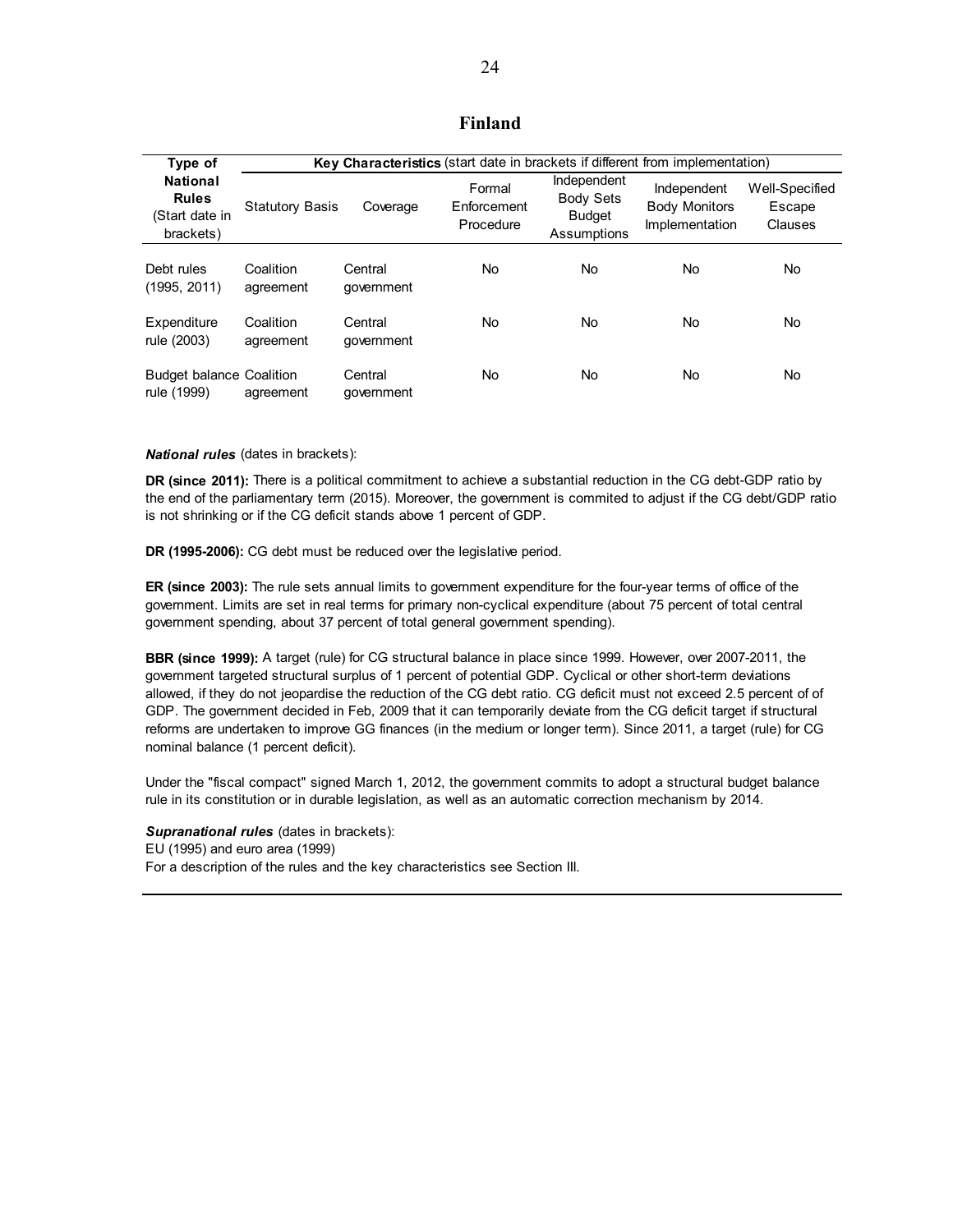### **France**

| Type of                                                        |                        | Key Characteristics (start date in brackets if different from implementation) |                                    |                                                                 |                                                       |                                     |
|----------------------------------------------------------------|------------------------|-------------------------------------------------------------------------------|------------------------------------|-----------------------------------------------------------------|-------------------------------------------------------|-------------------------------------|
| <b>National</b><br><b>Rules</b><br>(Start date in<br>brackets) | <b>Statutory Basis</b> | Coverage                                                                      | Formal<br>Enforcement<br>Procedure | Independent<br><b>Body Sets</b><br><b>Budget</b><br>Assumptions | Independent<br><b>Body Monitors</b><br>Implementation | Well-Specified<br>Escape<br>Clauses |
| Revenue rule<br>(2011)                                         | Statutory              | Central<br>government<br>and social<br>security                               | <b>No</b>                          | <b>No</b>                                                       | Yes                                                   | No                                  |
| Revenue rule<br>(2006)                                         | Constitutional         | Central<br>government<br>and social<br>security                               | No.                                | No.                                                             | Yes                                                   | No.                                 |
| Expenditure<br>rule (1998)                                     | Statutory<br>(2011)    | Central<br>government<br>and social<br>security                               | No                                 | No.                                                             | Yes                                                   | No.                                 |

#### *National rules* (dates in brackets):

**RR (since 2011):** The Multi-Year Public Finance Planning Act sets binding minimum targets for the net impact of new revenue measures (€11 billion in 2011 and additional €3 billion in 2012, 2013 and 2014).

**RR (since 2006):** Central government and social securities to define ex ante the allocation of higher than expected tax revenues.

**ER (since 1998):** Targeted increase of expenditure in real terms, or targeted increase of expenditure excluding interest payments and pensions in nominal terms. The stricter provision applies.

The draft Organic Law, adopted in September 2012, transposes the "fiscal compact" signed March 1, 2012 and the a structural budget balance rule into French law.

*Supranational rules* (dates in brackets): EU (1992) and euro area (1999) For a description of the rules and the key characteristics see Section III.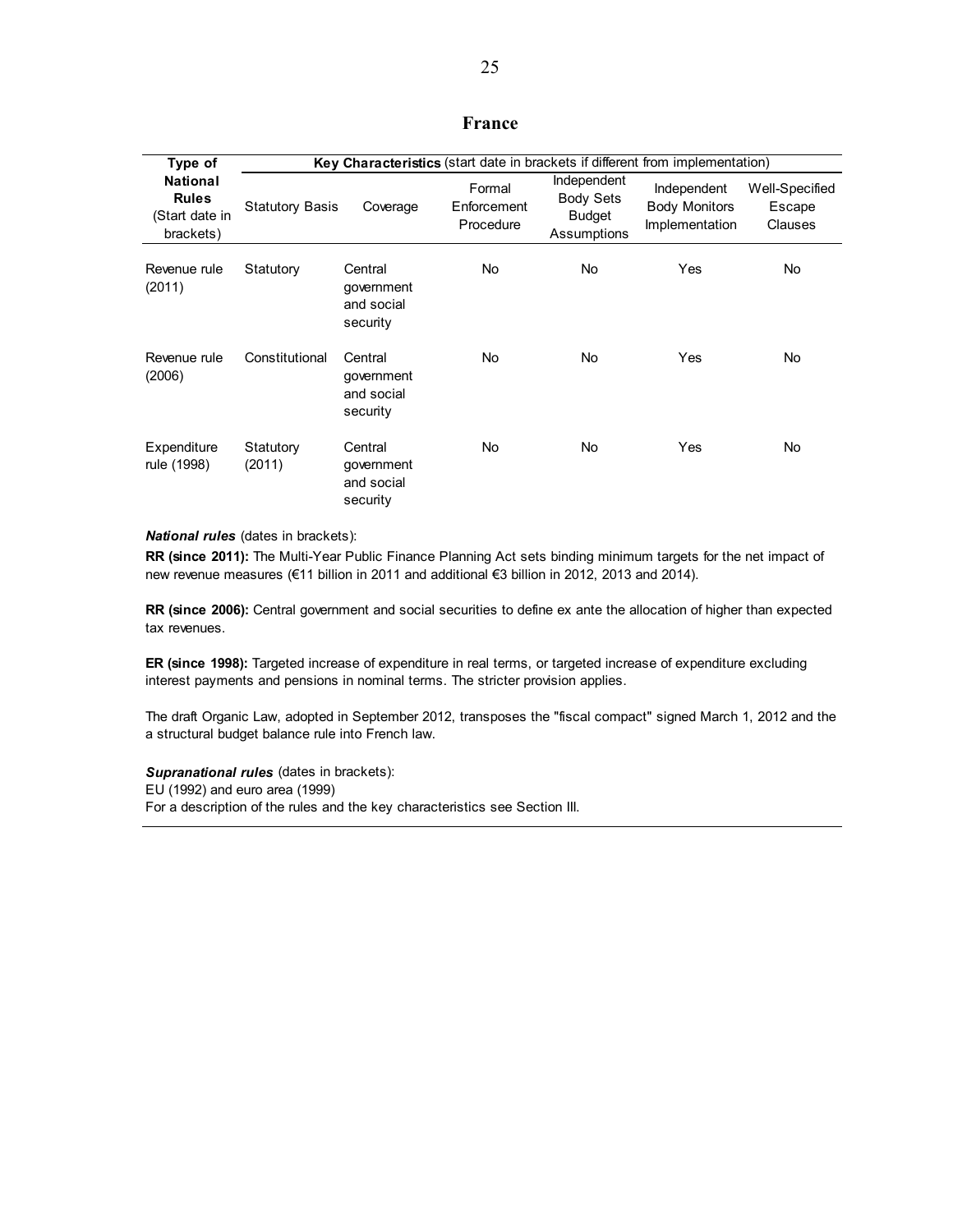#### **Gabon**

| Type of                                                        | Key Characteristics (start date in brackets if different from implementation) |          |                                    |                                                                 |                                                       |                                     |  |  |
|----------------------------------------------------------------|-------------------------------------------------------------------------------|----------|------------------------------------|-----------------------------------------------------------------|-------------------------------------------------------|-------------------------------------|--|--|
| <b>National</b><br><b>Rules</b><br>(Start date in<br>brackets) | <b>Statutory Basis</b>                                                        | Coverage | Formal<br>Enforcement<br>Procedure | Independent<br><b>Body Sets</b><br><b>Budget</b><br>Assumptions | Independent<br><b>Body Monitors</b><br>Implementation | Well-Specified<br>Escape<br>Clauses |  |  |

-- *Supranational rules* (dates in brackets):

Central African Economic and Monetary Community (2002)

For a description of the rules and the key characteristics see Section III.

#### **Germany**

| Type of                                                        |                         |                                                   |                                    |                                                                 | Key Characteristics (start date in brackets if different from implementation) |                                     |
|----------------------------------------------------------------|-------------------------|---------------------------------------------------|------------------------------------|-----------------------------------------------------------------|-------------------------------------------------------------------------------|-------------------------------------|
| <b>National</b><br><b>Rules</b><br>(Start date in<br>brackets) | <b>Statutory Basis</b>  | Coverage                                          | Formal<br>Enforcement<br>Procedure | Independent<br><b>Body Sets</b><br><b>Budget</b><br>Assumptions | Independent<br><b>Body Monitors</b><br>Implementation                         | Well-Specified<br>Escape<br>Clauses |
| <b>Budget balance Constitutional</b><br>rules (1969,<br>2011   |                         | Central<br>qovernment                             | Yes (2011)                         | No                                                              | No                                                                            | Yes                                 |
| Expenditure<br>rule (1982)                                     | Political<br>commitment | Central<br>qovernment +<br>regional<br>government | No                                 | No                                                              | No                                                                            | No                                  |

*National rules* (dates in brackets):

**BBR (from 2011):** A new structural balance rule was enshrined in the constitution in June 2009. After a transition period, starting in 2011, it will take full effect in 2016 for the Federal government and 2020 for the states. The rule calls for a structural deficit of no more than 0.35 percent of GDP for the Federal government and structurally balanced budgets for the Laender. For the Federal government the adjustment of the structural deficit to 0.35 percent of GDP in broadly equal steps by 2016 has started in 2011; for the Laender a transition had not yet started in earnest in 2011.

**BBR (1969-2010):** Until 2011, a "golden rule" for the CG was in place (since 1969), aimed to limit net borrowing to the level of investment except in times of a "disturbance of the overall economic equilibrium." The Laender had similar requirements in their constitutions.

**ER (since 1982):** Expenditure cannot grow faster, on average, than revenue (until 2008 expenditure growth ceiling of annually 1 percent on average); rule applies to the CG and RG.

*Supranational rules* (dates in brackets): EU (1992) and euro area (1999) For a description of the rules and the key characteristics see Section III.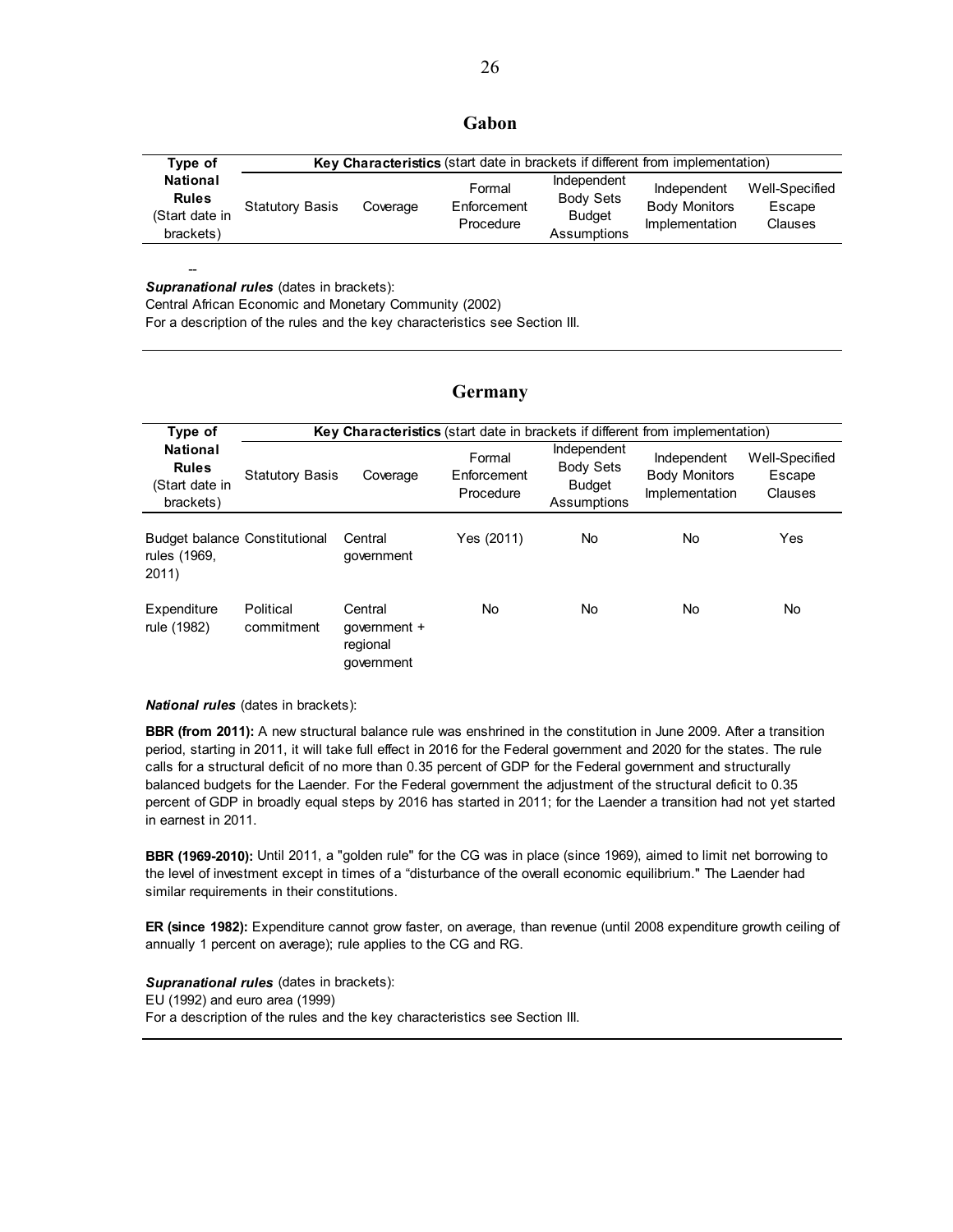### **Greece**

| Type of                                                        | Key Characteristics (start date in brackets if different from implementation) |          |                                    |                                                                 |                                                       |                                            |  |
|----------------------------------------------------------------|-------------------------------------------------------------------------------|----------|------------------------------------|-----------------------------------------------------------------|-------------------------------------------------------|--------------------------------------------|--|
| <b>National</b><br><b>Rules</b><br>(Start date in<br>brackets) | <b>Statutory Basis</b>                                                        | Coverage | Formal<br>Enforcement<br>Procedure | Independent<br><b>Body Sets</b><br><b>Budget</b><br>Assumptions | Independent<br><b>Body Monitors</b><br>Implementation | Well-Specified<br>Escape<br><b>Clauses</b> |  |

A number of institutional reforms are underway, including establishing a medium-term budgetary framework with expenditure ceilings. Under the "fiscal compact", the government commits to adopt a structural budget balance rule (deficit not exceeding 0.5 percent of GDP) and automatic correction mechanism in its constitution or equivalent legislation by 2014.

*Supranational rules* (dates in brackets): EU (1992) and euro area (2001) For a description of the rules and the key characteristics see Section III.

### **Grenada**

| Type of                                                        | Key Characteristics (start date in brackets if different from implementation) |          |                                    |                                                                 |                                                       |                                     |  |  |
|----------------------------------------------------------------|-------------------------------------------------------------------------------|----------|------------------------------------|-----------------------------------------------------------------|-------------------------------------------------------|-------------------------------------|--|--|
| <b>National</b><br><b>Rules</b><br>(Start date in<br>brackets) | <b>Statutory Basis</b>                                                        | Coverage | Formal<br>Enforcement<br>Procedure | Independent<br><b>Body Sets</b><br><b>Budget</b><br>Assumptions | Independent<br><b>Body Monitors</b><br>Implementation | Well-Specified<br>Escape<br>Clauses |  |  |

*Supranational rules* (dates in brackets):

--

--

Eastern Caribbean Currency Union (1998)

For a description of the rules and the key characteristics see Section III.

### **Guinea-Bissau**

| Type of                                                        |                        | <b>Key Characteristics</b> (start date in brackets if different from implementation) |                                    |                                                                 |                                                       |                                     |  |  |
|----------------------------------------------------------------|------------------------|--------------------------------------------------------------------------------------|------------------------------------|-----------------------------------------------------------------|-------------------------------------------------------|-------------------------------------|--|--|
| <b>National</b><br><b>Rules</b><br>(Start date in<br>brackets) | <b>Statutory Basis</b> | Coverage                                                                             | Formal<br>Enforcement<br>Procedure | Independent<br><b>Body Sets</b><br><b>Budget</b><br>Assumptions | Independent<br><b>Body Monitors</b><br>Implementation | Well-Specified<br>Escape<br>Clauses |  |  |

-- **Supranational rules** (dates in brackets):

West African Economic and Monetary Union (2000)

For a description of the rules and the key characteristics see Section III.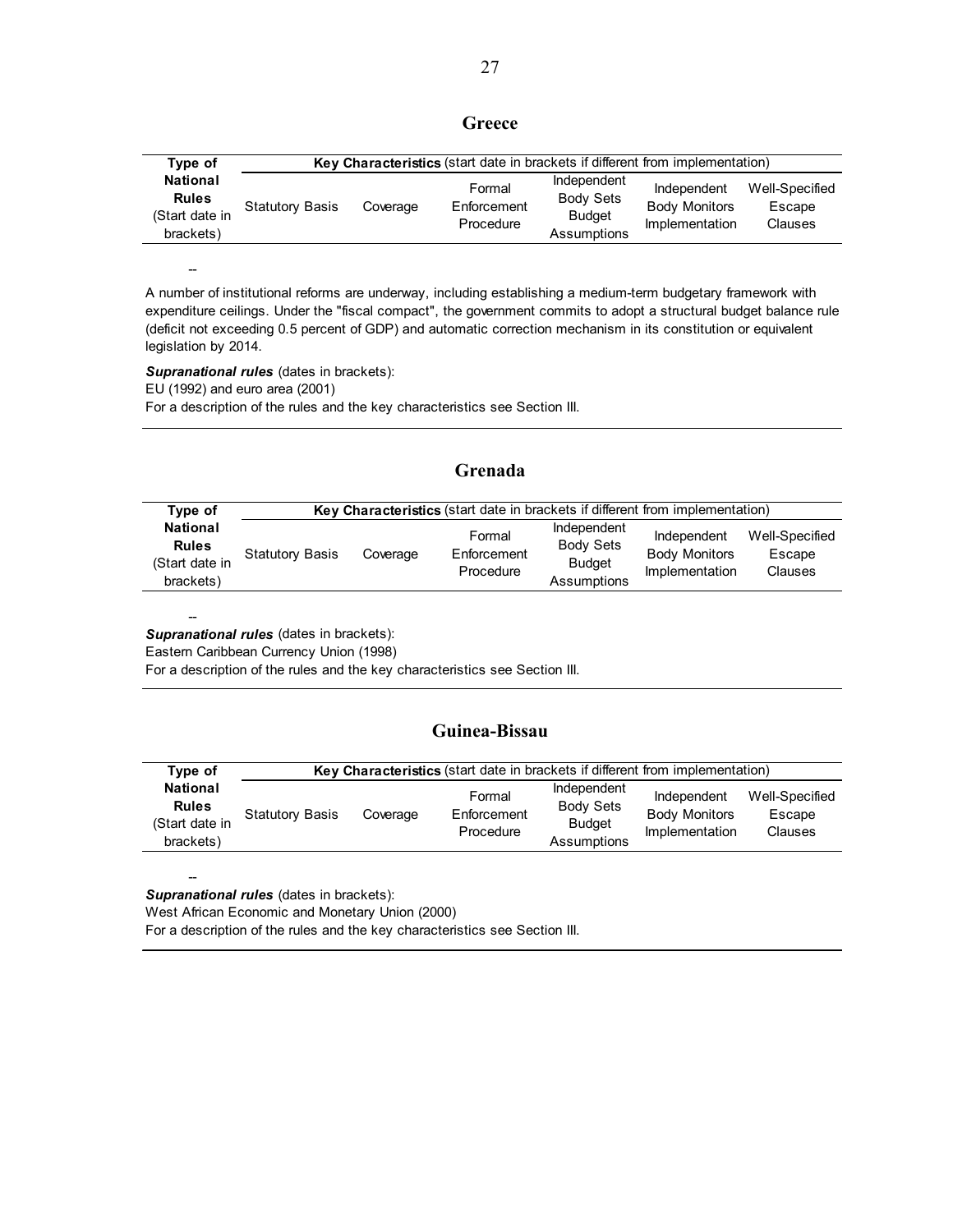## **Hong Kong SAR**

| Type of                                                        |                        | Key Characteristics (start date in brackets if different from implementation) |                                    |                                                                 |                                                       |                                     |  |  |
|----------------------------------------------------------------|------------------------|-------------------------------------------------------------------------------|------------------------------------|-----------------------------------------------------------------|-------------------------------------------------------|-------------------------------------|--|--|
| <b>National</b><br><b>Rules</b><br>(Start date in<br>brackets) | <b>Statutory Basis</b> | Coverage                                                                      | Formal<br>Enforcement<br>Procedure | Independent<br><b>Body Sets</b><br><b>Budget</b><br>Assumptions | Independent<br><b>Body Monitors</b><br>Implementation | Well-Specified<br>Escape<br>Clauses |  |  |
| <b>Budget balance Political</b><br>rule (1997)                 | Commitment             | General<br>government                                                         | No                                 | <b>No</b>                                                       | No                                                    | No.                                 |  |  |

*National rules* (dates in brackets):

**BBR (since 1997):** The budget should always display an operating surplus, i.e. an excess recurrent revenue over recurrent expenditure (a golden rule).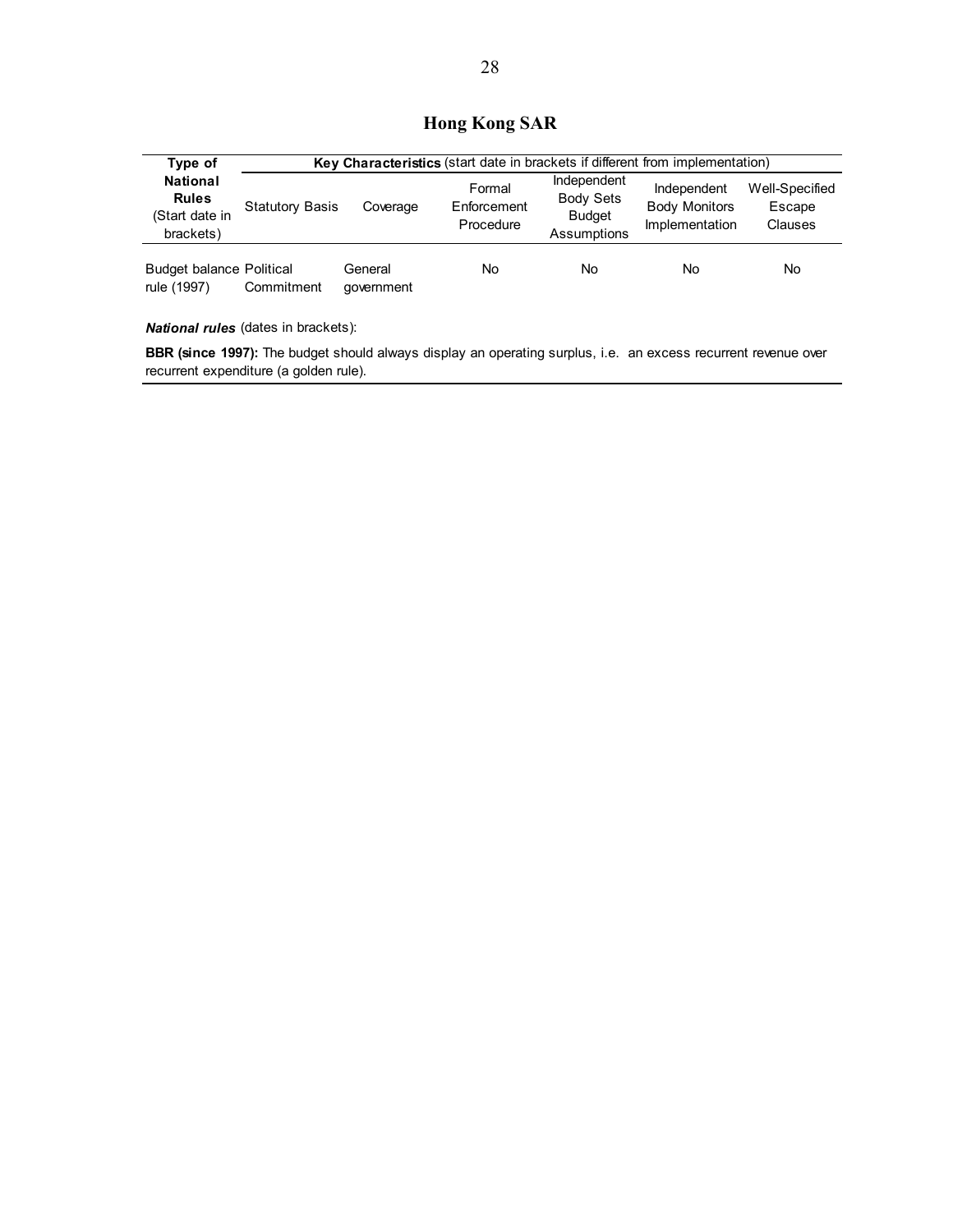#### **Hungary**

| Type of                                                        |                        |                       |                                    |                                                                 | Key Characteristics (start date in brackets if different from implementation) |                                     |
|----------------------------------------------------------------|------------------------|-----------------------|------------------------------------|-----------------------------------------------------------------|-------------------------------------------------------------------------------|-------------------------------------|
| <b>National</b><br><b>Rules</b><br>(Start date in<br>brackets) | <b>Statutory Basis</b> | Coverage              | Formal<br>Enforcement<br>Procedure | Independent<br><b>Body Sets</b><br><b>Budget</b><br>Assumptions | Independent<br><b>Body Monitors</b><br>Implementation                         | Well-Specified<br>Escape<br>Clauses |
| Expenditure<br>rule (2010)                                     | Statutory              | General<br>qovernment | No                                 | No                                                              | Yes (2010)                                                                    | No                                  |
| <b>Budget balance Statutory</b><br>rule (2004,<br>2010         |                        | General<br>qovernment | No                                 | No                                                              | Yes (2009)                                                                    | No                                  |

#### *National rules* (dates in brackets):

**ER, BBR (2010-2011):** In November 2008, Hungary adopted a law that foresaw a primary budget balance rule and a real debt rule to take effect in 2012. Transition BBR and ER rules called for a reduction of the budget deficit (in percent of GDP) and limited real expenditure growth in 2010 and 2011. These rules were abandoned with the Economic Stability Law (December 2011), which eliminated the 2008 fiscal responsibility law.

**BBR (2004-2009):** Primary budget surplus balance target.

**DR (from 2016):** The new Constitution, adopted in April 2011 and taking effect in 2012, contains a separate public finance chapter, renewing the entire rules-based set-up by establishing a constitutional debt limit of 50 percent of GDP. Linked to this, a separate provision specifies that until this debt ceiling is achieved the "public debt stock must be reduced". Details of this debt rule were further specified in the above mentioned Economic Stability Law. The implementation of the new constitutional rule - requiring a cut in state debt every year until it falls to below 50 percent of GDP - will only come into effect in 2016 and the debt reduction is temporarily suspended when real GDP contracts.

The Fiscal Council, initially established in 2009, to monitor the implementation of the BBR, was significantly weakened following the 2011 reorganization which reduced its budget and eliminated its dedicated staff.

Under the "fiscal compact", the government commits to adopt a structural budget balance rule (deficit not exceeding 0.5 percent of GDP) and automatic correction mechanism in its constitution or equivalent legislation.

*Supranational rules* (dates in brackets): EU (2004) For a description of the rules and the key characteristics see Section III.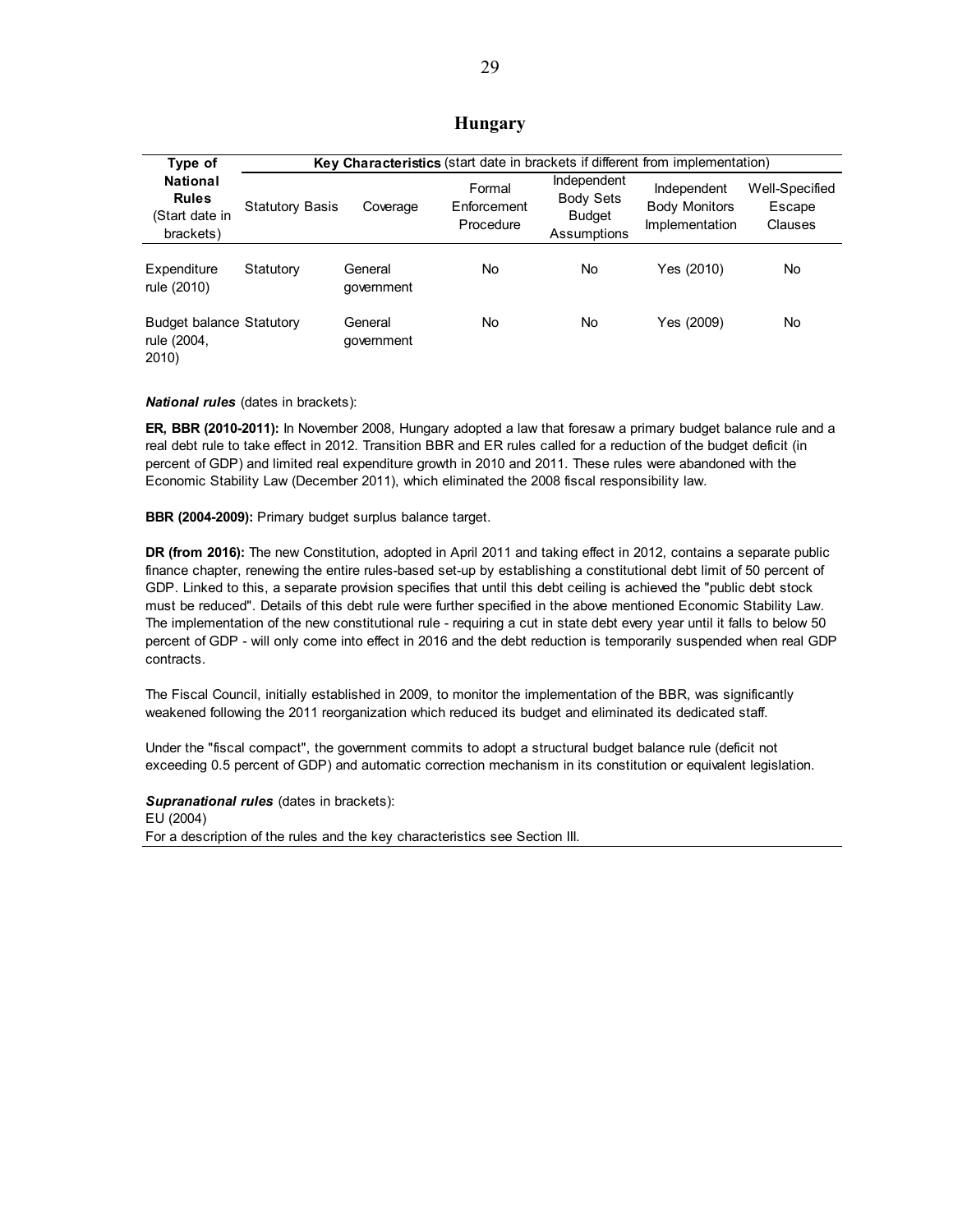### **Iceland**

| Type of                                                        |                         | Key Characteristics (start date in brackets if different from implementation) |                                    |                                                                 |                                                              |                                     |  |  |
|----------------------------------------------------------------|-------------------------|-------------------------------------------------------------------------------|------------------------------------|-----------------------------------------------------------------|--------------------------------------------------------------|-------------------------------------|--|--|
| <b>National</b><br><b>Rules</b><br>(Start date in<br>brackets) | <b>Statutory Basis</b>  | Coverage                                                                      | Formal<br>Enforcement<br>Procedure | Independent<br><b>Body Sets</b><br><b>Budget</b><br>Assumptions | Independent<br><b>Body Monitors</b><br><b>Implementation</b> | Well-Specified<br>Escape<br>Clauses |  |  |
| Expenditure<br>rule (2004)                                     | Political<br>Commitment | Central<br>qovernment                                                         | No                                 | No                                                              | No                                                           | No                                  |  |  |

*National rules* (dates in brackets):

**ER (2004-2008):** De facto expenditure rule. Real expenditure growth limit of the central government (2 percent for public consumption and 2.5 percent for transfers). In practice, the fiscal rule served as guidepost during the period although in some years these limits were exceeded and were discontinued (after the bank crisis) from 2009 onwards. Under the IMF-supported Stand-By Arrangement, the authorities committed to achieving specific primary balance targets in 2009-11.

|                                                                |                                                                                      |                       | India                              |                                                                 |                                                       |                                            |  |  |
|----------------------------------------------------------------|--------------------------------------------------------------------------------------|-----------------------|------------------------------------|-----------------------------------------------------------------|-------------------------------------------------------|--------------------------------------------|--|--|
| Type of                                                        | <b>Key Characteristics</b> (start date in brackets if different from implementation) |                       |                                    |                                                                 |                                                       |                                            |  |  |
| <b>National</b><br><b>Rules</b><br>(Start date in<br>brackets) | <b>Statutory Basis</b>                                                               | Coverage              | Formal<br>Enforcement<br>Procedure | Independent<br><b>Body Sets</b><br><b>Budget</b><br>Assumptions | Independent<br><b>Body Monitors</b><br>Implementation | Well-Specified<br>Escape<br><b>Clauses</b> |  |  |
| <b>Budget balance Statutory</b><br>rule (2004)                 |                                                                                      | Central<br>qovernment | No                                 | No.                                                             | No                                                    | No                                         |  |  |

#### *National rules* (dates in brackets):

**BBR (2004-2008):** Current primary balance target defined in the Fiscal Responsibility and Budget Management Act. Originally the target was to reduce the fiscal deficit to 3 percent of GDP by 2008. During the crisis the deadlines were moved further out and eventually the rule was suspended in 2009. In 2011, given the process of ongoing recovery, Economic Advisory Council publicly advised the Government of India to reconsider reinstating the provisions of the FRBMA. The escape clause in the fiscal rule law (FRBMA) allows the government not to comply with the targets in exceptional circumstances "as the central government may specify."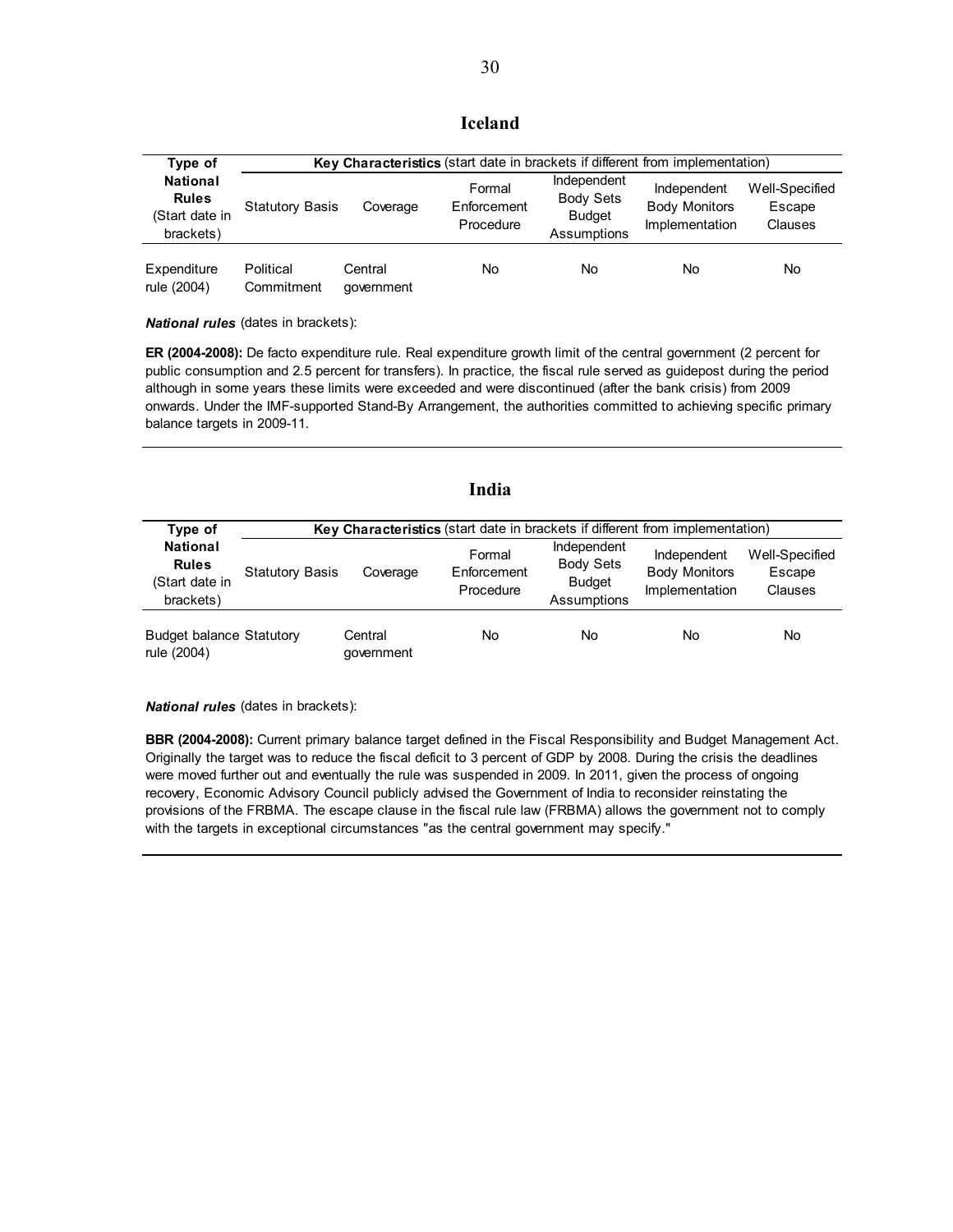### **Indonesia**

| Type of                                                        |                        | Key Characteristics (start date in brackets if different from implementation) |                                    |                                                                 |                                                       |                                     |
|----------------------------------------------------------------|------------------------|-------------------------------------------------------------------------------|------------------------------------|-----------------------------------------------------------------|-------------------------------------------------------|-------------------------------------|
| <b>National</b><br><b>Rules</b><br>(Start date in<br>brackets) | <b>Statutory Basis</b> | Coverage                                                                      | Formal<br>Enforcement<br>Procedure | Independent<br><b>Body Sets</b><br><b>Budget</b><br>Assumptions | Independent<br><b>Body Monitors</b><br>Implementation | Well-Specified<br>Escape<br>Clauses |
| Debt rule<br>(2004)                                            | Coalition<br>agreement | General<br>qovernment                                                         | No                                 | <b>No</b>                                                       | No                                                    | No                                  |
| <b>Budget balance Coalition</b><br>rule (1967)                 | agreement              | General<br>qovernment                                                         | No                                 | <b>No</b>                                                       | No                                                    | No                                  |

*National rules* (dates in brackets):

**DR (since 2004):** Total central and local government debt should not exceed 60 percent of GDP.

**BBR (since 1967):** The consolidated national and local government budget deficit is limited to 3 percent of GDP in any given year.

These rules are set out in the State Finance Law and Government Regulation 23/2003.

### **Ireland**

| Type of                                                        | Key Characteristics (start date in brackets if different from implementation) |          |                                    |                                                                 |                                                       |                                     |  |
|----------------------------------------------------------------|-------------------------------------------------------------------------------|----------|------------------------------------|-----------------------------------------------------------------|-------------------------------------------------------|-------------------------------------|--|
| <b>National</b><br><b>Rules</b><br>(Start date in<br>brackets) | <b>Statutory Basis</b>                                                        | Coverage | Formal<br>Enforcement<br>Procedure | Independent<br><b>Body Sets</b><br><b>Budget</b><br>Assumptions | Independent<br><b>Body Monitors</b><br>Implementation | Well-Specified<br>Escape<br>Clauses |  |

--

A Fiscal Advisory Council has been in place since July 2011, and will be put on a statutory basis in the forthcoming Fiscal Responsibility Bill (end-June 2012). The Bill will also codify the core elements of the Fiscal Compact into law, including a commitment by government to observe the 0.5 percent of GDP structural deficit ceiling, and the debt reduction rule (i.e. that debt in excess of 60 percent will be reduced by 1/20th every year). Multi-annual expenditure ceilings are already in place on an operational basis, but will be formally provided for in additional legislation expected by year-end.

*Supranational rules* (dates in brackets): EU (1992) and euro area (1999) For a description of the rules and the key characteristics see Section III.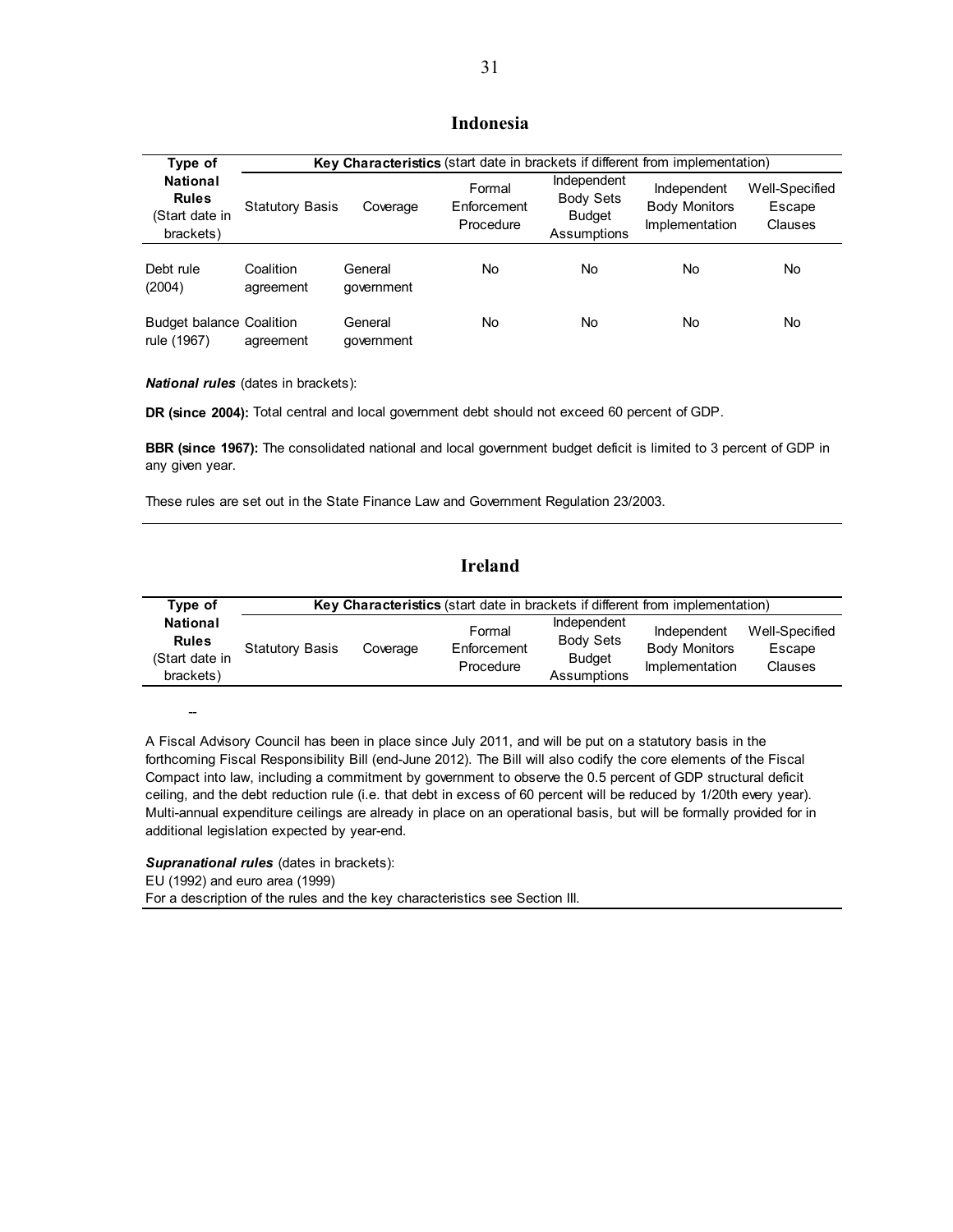| Type of                                                        |                        | Key Characteristics (start date in brackets if different from implementation) |                                    |                                                                 |                                                       |                                     |  |  |
|----------------------------------------------------------------|------------------------|-------------------------------------------------------------------------------|------------------------------------|-----------------------------------------------------------------|-------------------------------------------------------|-------------------------------------|--|--|
| <b>National</b><br><b>Rules</b><br>(Start date in<br>brackets) | <b>Statutory Basis</b> | Coverage                                                                      | Formal<br>Enforcement<br>Procedure | Independent<br><b>Body Sets</b><br><b>Budget</b><br>Assumptions | Independent<br><b>Body Monitors</b><br>Implementation | Well-Specified<br>Escape<br>Clauses |  |  |
| Expenditure<br>rule (2005)                                     | Statutory              | Central<br>government                                                         | No                                 | No                                                              | No                                                    | No                                  |  |  |
| <b>Budget balance Statutory</b><br>rule (1992)                 |                        | Central<br>government                                                         | No                                 | No                                                              | No                                                    | No                                  |  |  |

*National rules* (dates in brackets):

**ER (since 2005):** The Deficit Reduction Law (DRL), adopted in 1991, was amended in 2004 to also include a provision for limiting real growth of the central government fiscal expenditure (1.7 percent from 2007). For the biannual budget adopted July 2009, the rules were relaxed to allow a real growth of expenditure of 3 percent for 2009. The Deficit Reduction and Budgetary Expenditure Limitation Laws (2010) make spending growth a function of public debt—rising, as the gap falls between actual debt and the objective of reducing it to 60 percent of GDP; and rising with trend GDP—measured as a 10 year moving average—and with projected inflation. This formula caps real spending growth in 2011 at 2.6 percent.

**BBR (since 1992):** The DRL sets ceilings for the central government fiscal deficits for the near term. The budget deficit ceilings were set in 2006 at 2, 1.5, and 1 percent of GDP for 2007-09 and relaxed in the biannual budget adopted in July 2009 to allow a budget deficit of 6 and 5.5 percent of GDP for 2009 and 2010. The Deficit Reduction and Budgetary Expenditure Limitation Laws (2010) set a path to 2014 (1 percent of GDP deficit). In July 2012, the government revised the deficit targets as follows: 3 percent (2013), 2.75 percent (2014), 2.5 percent (2015), 2 percent (2016), and 1.5 percent (2019).

The DRL specifies that the more restrictive of the expenditure and defict rules applies when there is a divergence between the two.

| Type of                                                        | <b>Key Characteristics</b> (start date in brackets if different from implementation) |          |                                    |                                                                 |                                                       |                                     |  |
|----------------------------------------------------------------|--------------------------------------------------------------------------------------|----------|------------------------------------|-----------------------------------------------------------------|-------------------------------------------------------|-------------------------------------|--|
| <b>National</b><br><b>Rules</b><br>(Start date in<br>brackets) | <b>Statutory Basis</b>                                                               | Coverage | Formal<br>Enforcement<br>Procedure | Independent<br><b>Body Sets</b><br><b>Budget</b><br>Assumptions | Independent<br><b>Body Monitors</b><br>Implementation | Well-Specified<br>Escape<br>Clauses |  |

#### **Italy**

**BBR (from 2014):** A constitutional amendment was approved in April 2012 that introduces the principle of a balanced budget in structural terms with details and implementation principles to be specified in secondary legislation by end-February 2013, in line also with requirements under the "fiscal compact." The same constitutional amendment calls for the establishment of an independent parliamentary body for the monitoring of the fiscal developments and the compliance with the fiscal rule.

*Supranational rules* (dates in brackets):

EU (1992) and euro area (1999)

--

For a description of the rules and the key characteristics see Section III.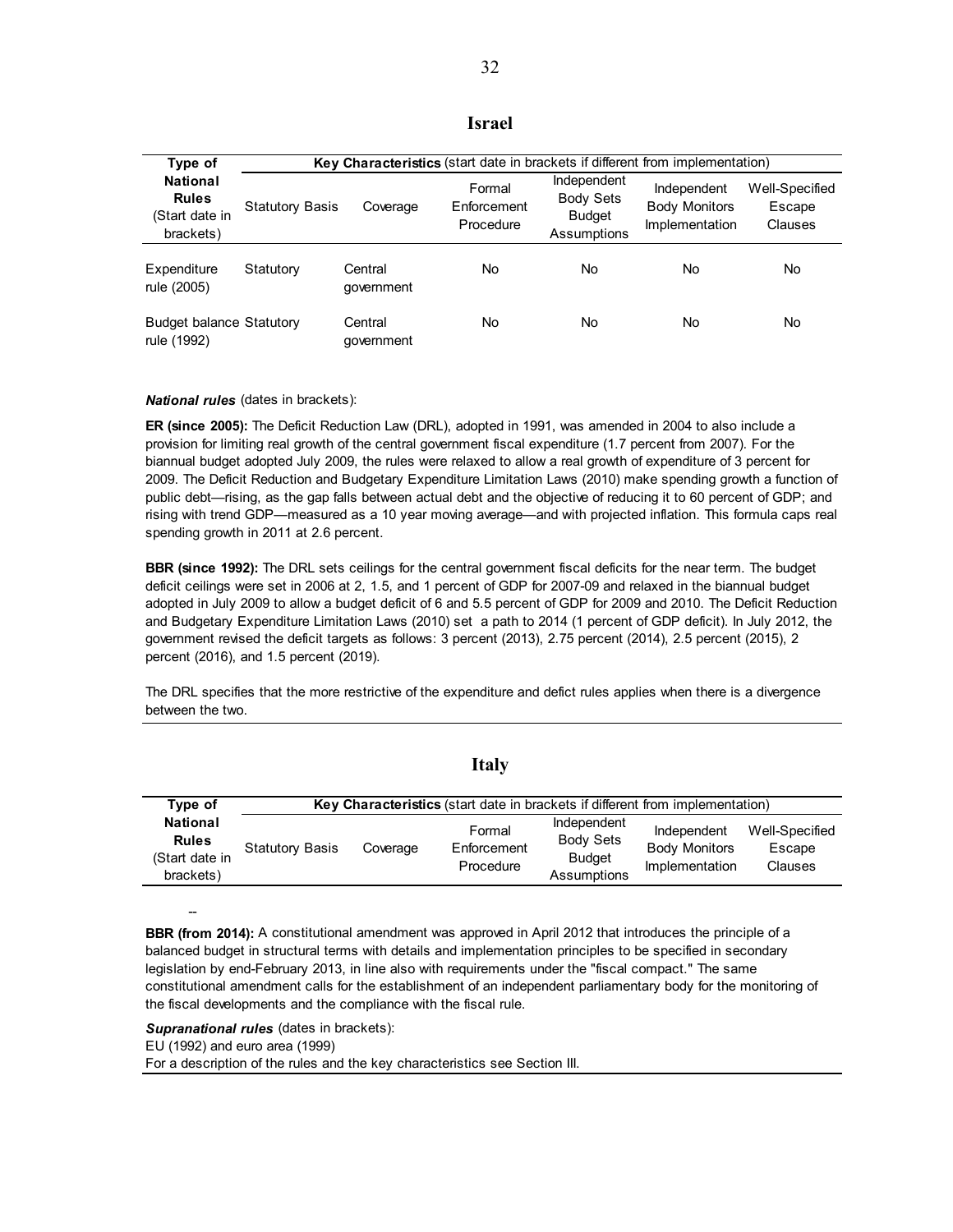### **Jamaica**

| Type of                                                        |                        | Key Characteristics (start date in brackets if different from implementation) |                                    |                                                                 |                                                       |                                     |
|----------------------------------------------------------------|------------------------|-------------------------------------------------------------------------------|------------------------------------|-----------------------------------------------------------------|-------------------------------------------------------|-------------------------------------|
| <b>National</b><br><b>Rules</b><br>(Start date in<br>brackets) | <b>Statutory Basis</b> | Coverage                                                                      | Formal<br>Enforcement<br>Procedure | Independent<br><b>Body Sets</b><br><b>Budget</b><br>Assumptions | Independent<br><b>Body Monitors</b><br>Implementation | Well-Specified<br>Escape<br>Clauses |
| <b>Budget balance Statutory</b><br>rule (2010)                 |                        | Central<br>qovernment +<br>public bodies                                      | Yes                                | No.                                                             | No                                                    | Yes                                 |
| Debt rule<br>(2010)                                            | Statutory              | Central<br>qovernment +<br>public bodies                                      | Yes                                | No.                                                             | No                                                    | Yes                                 |

#### *National rules* (dates in brackets):

Jamaica's fiscal responsibility framework approved in March 2010 includes two rules:

**BBR (since 2010):** to reduce the fiscal balance to nil by the end of the financial year ending on March 31, 2016.

**DR (since 2010):** to reduce the total debt to one hundred percent or less of the gross domestic product by the end of the financial year ending on March 31, 2016.

The framework also includes a target to reduce the ratio of wages paid by the government as a proportion of the gross domestic product to nine percent or less by the end of the financial year ending on March 31, 2016. This is not considered as an expenditure rule in the database since it covers only a sub-aggregate of expenditure. The framework envisages beyond the end of the financial year ending on March 31, 2016, to maintain or improve on the targets specified above. The targets specified above may be exceeded on the grounds of national security, national emergency, or such other exceptional grounds, as the Minister

may specify in an order subject to affirmative resolution.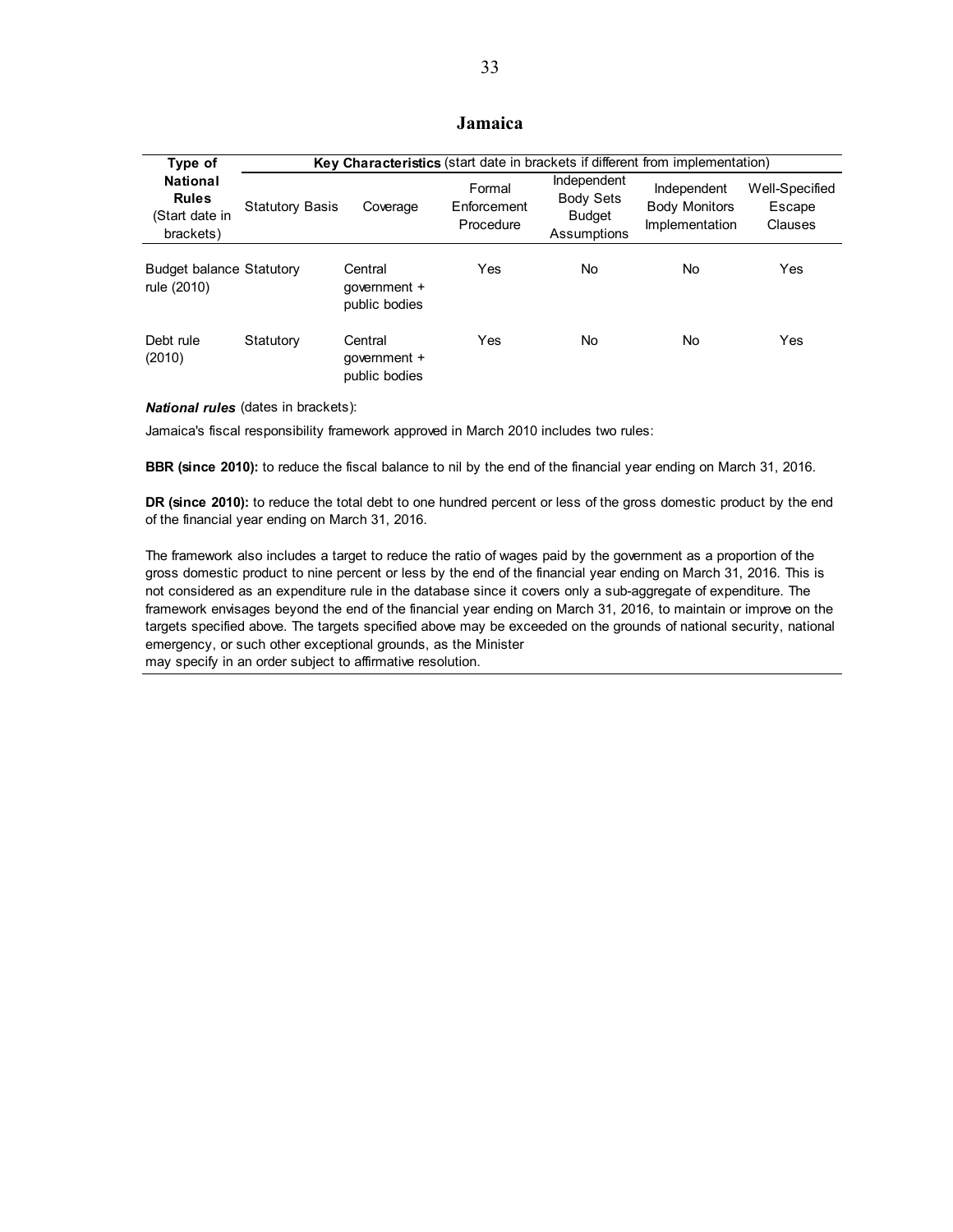#### **Japan**

| Type of                                                        |                         | Key Characteristics (start date in brackets if different from implementation) |                                    |                                                                 |                                                       |                                     |  |
|----------------------------------------------------------------|-------------------------|-------------------------------------------------------------------------------|------------------------------------|-----------------------------------------------------------------|-------------------------------------------------------|-------------------------------------|--|
| <b>National</b><br><b>Rules</b><br>(Start date in<br>brackets) | <b>Statutory Basis</b>  | Coverage                                                                      | Formal<br>Enforcement<br>Procedure | Independent<br><b>Body Sets</b><br><b>Budget</b><br>Assumptions | Independent<br><b>Body Monitors</b><br>Implementation | Well-Specified<br>Escape<br>Clauses |  |
| Expenditure<br>rules (2006,<br>2010)                           | Political<br>commitment | Central<br>qovernment                                                         | No                                 | No.                                                             | No                                                    | No                                  |  |
| <b>Balance budget Statutory</b><br>rule (1947,<br>1998)        |                         | Central<br>qovernment                                                         | No                                 | No                                                              | No                                                    | No                                  |  |

#### *National rules* (dates in brackets):

**ER (since 2011):** The Fiscal Management Strategy in effect since 22 June 2010, introduced a Medium-term Fiscal Framework, including an "Overall Expenditure Limit" (the amount of the General Account Expenditure, excluding debt repayment and interest payment, should not exceed that of the previous fiscal year). Reconstruction-related expenditures shall be managed separately from other expenditures, accompanied with their financial resources (cutting other expenditures, non-tax revenues including sales of government's assets, and tax revenues by special taxes for reconstruction).

**ER (2006-2008):** In 2006, the government set numerical targets (cabinet decision) by spending category (e.g., public investment, social security etc). The 2006 targets were intended to be valid through FY2011 and indeed were valid for FY2007 and FY2008 budgets. But the targets were abandoned for FY2009 due to the crisis.

**BBR (1998):** The Fiscal Structure Reform Act was adopted in 1997 and scrapped in the following year. The act specified the need to reduce overall GG deficit (excl. SSF) to no more than 3 percent of GDP and that JGB are not issued for current spending.

**BBR (since 1947):** Since 1947, the Public Finance Law (Article 4) included a golden rule under which current expenditure shall not exceed domestic revenues. Since 1975, except the period of 1990-1993, the government requested a waiver of this rule.

**PAYGO (since 2011):** The Fiscal Management Strategy introduced in 2010 (with effect of 2011) a pay-as-you go rule, which implies that any measure that involves increases in expenditure or decreases in revenue need to be compensated by permanent reductions in expenditures or permanent revenue-raising measures. Since pay-as-yougo rules do not set numerical limits on large budgetary aggregates, they are typically considered procedural rules and thus not included in the dataset.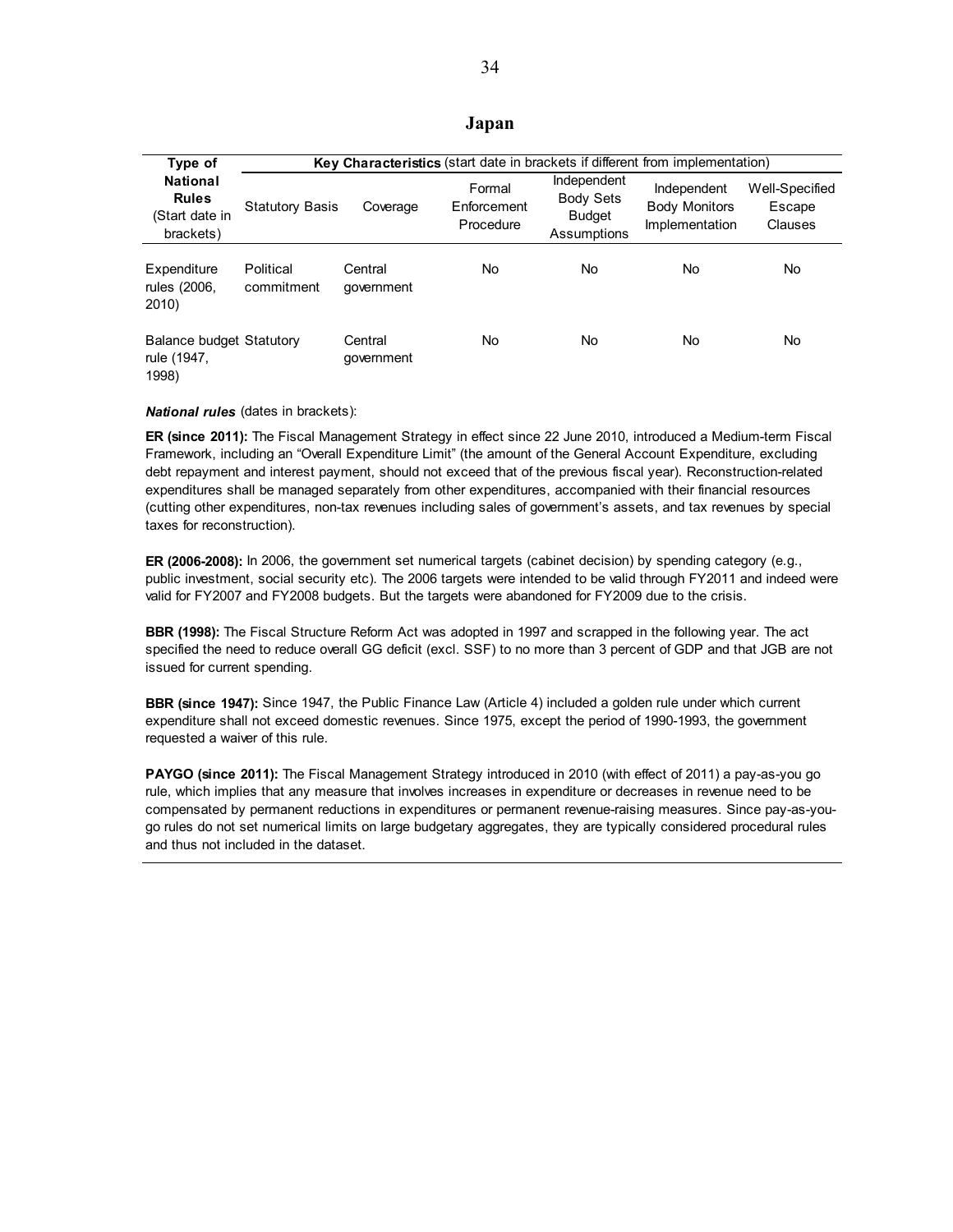### **Kenya**

| Type of                                                        |                         | Key Characteristics (start date in brackets if different from implementation) |                                    |                                                                 |                                                       |                                     |  |
|----------------------------------------------------------------|-------------------------|-------------------------------------------------------------------------------|------------------------------------|-----------------------------------------------------------------|-------------------------------------------------------|-------------------------------------|--|
| <b>National</b><br><b>Rules</b><br>(Start date in<br>brackets) | <b>Statutory Basis</b>  | Coverage                                                                      | Formal<br>Enforcement<br>Procedure | Independent<br><b>Body Sets</b><br><b>Budget</b><br>Assumptions | Independent<br><b>Body Monitors</b><br>Implementation | Well-Specified<br>Escape<br>Clauses |  |
| Debt rule<br>(1997)                                            | Political<br>commitment | Central<br>qovernment                                                         | No                                 | No.                                                             | No                                                    | No                                  |  |
| Revenue Rule<br>(1997)                                         | Political<br>commitment | Central<br>government                                                         | No                                 | No                                                              | No                                                    | No                                  |  |

*National rules* (dates in brackets):

**DR (since 1997):** Policy goals for debt ratios. However, these have proved to be non-binding and subject to change. Currently, the debt-to-GDP ratio in NPV terms to be below 40 percent and/or total nominal debt to be below 45 percent of GDP (a goal of their medium term debt-management strategy). Moreover, the government overdraft at the central bank is limited to 5 percent of previous year revenue.

**RR (since 1997):** Maintaining revenue at 21-22 percent of GDP.

### **Kosovo**

| Type of                                                        |                         | Key Characteristics (start date in brackets if different from implementation) |                                    |                                                                 |                                                       |                                     |  |
|----------------------------------------------------------------|-------------------------|-------------------------------------------------------------------------------|------------------------------------|-----------------------------------------------------------------|-------------------------------------------------------|-------------------------------------|--|
| <b>National</b><br><b>Rules</b><br>(Start date in<br>brackets) | <b>Statutory Basis</b>  | Coverage                                                                      | Formal<br>Enforcement<br>Procedure | Independent<br><b>Body Sets</b><br><b>Budget</b><br>Assumptions | Independent<br><b>Body Monitors</b><br>Implementation | Well-Specified<br>Escape<br>Clauses |  |
| Debt rule<br>(2010)                                            | Statutory               | General<br>qovernment                                                         | No                                 | No                                                              | No                                                    | No                                  |  |
| Expenditure<br>Rule (2006)                                     | Political<br>commitment | General<br>qovernment                                                         | No                                 | No                                                              | No                                                    | No                                  |  |

*National rules* (dates in brackets):

**DR (since 2010):** A debt limit of 40 percent of GDP exists since the adoption of the Law on Public Debt in 2010 but it does not provide operational guidance since the debt ratio is far below that ratio.

**ER (2006-2008):** Ceiling on current expenditure growth of 0.5 percent per year in real terms. Initially, it was applied to overall spending; later it was modified to apply current spending, but the rule was not adhered to. From 2009 the rule was formally in force only for municipalities.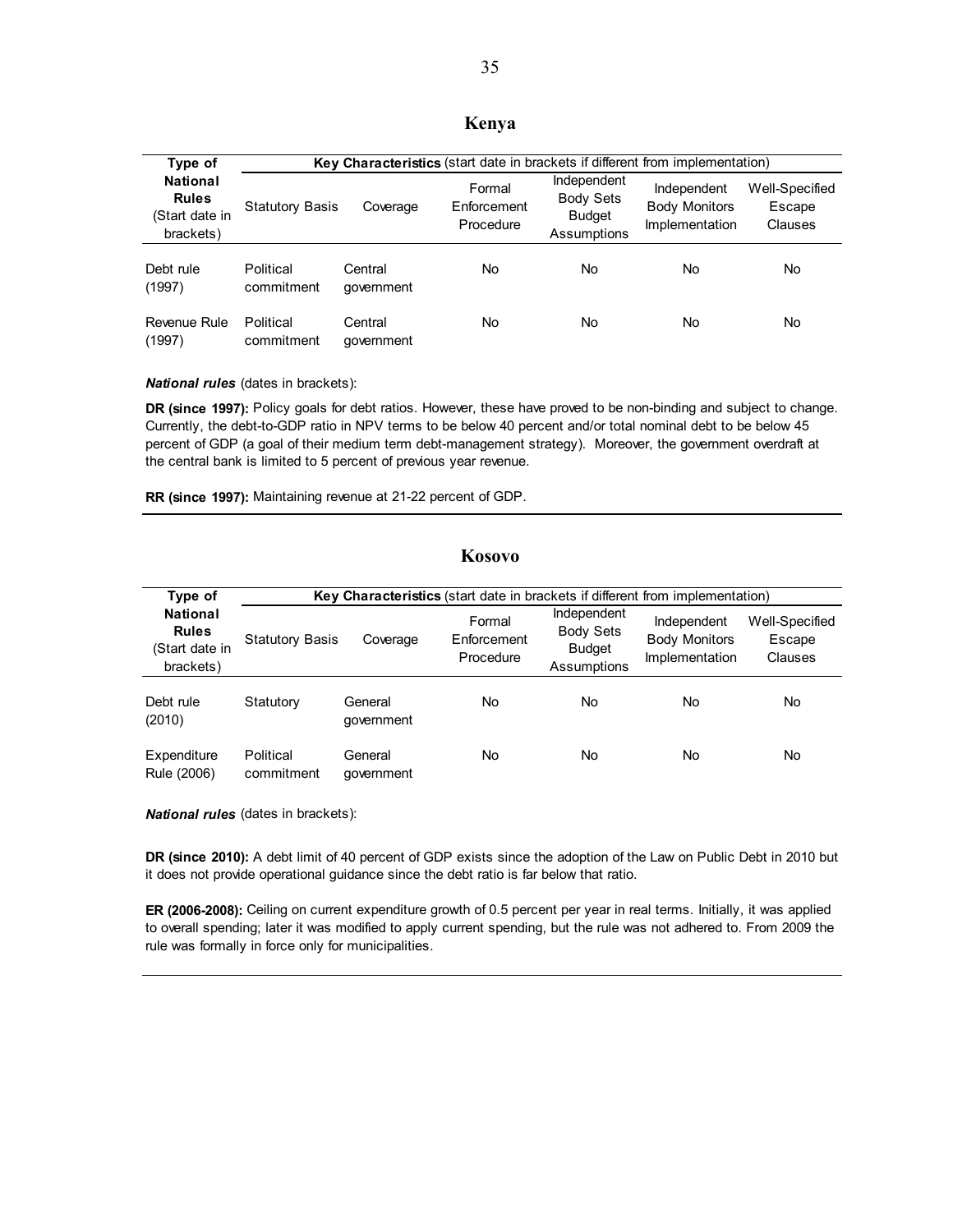| Type of                                                        |                        |          | Key Characteristics (start date in brackets if different from implementation) |                                                                 |                                                       |                                     |
|----------------------------------------------------------------|------------------------|----------|-------------------------------------------------------------------------------|-----------------------------------------------------------------|-------------------------------------------------------|-------------------------------------|
| <b>National</b><br><b>Rules</b><br>(Start date in<br>brackets) | <b>Statutory Basis</b> | Coverage | Formal<br>Enforcement<br>Procedure                                            | Independent<br><b>Body Sets</b><br><b>Budget</b><br>Assumptions | Independent<br><b>Body Monitors</b><br>Implementation | Well-Specified<br>Escape<br>Clauses |

--

Under the "fiscal compact" signed March 1, 2012, the government commits to adopt a structural budget balance rule in its Constitution or in durable legislation, as well as an automatic correction mechanism.

*Supranational rules* (dates in brackets): EU (2004) For a description of the rules and the key characteristics see Section III.

### **Lithuania**

| Type of                                                        |                        | Key Characteristics (start date in brackets if different from implementation) |                                    |                                                                 |                                                       |                                     |
|----------------------------------------------------------------|------------------------|-------------------------------------------------------------------------------|------------------------------------|-----------------------------------------------------------------|-------------------------------------------------------|-------------------------------------|
| <b>National</b><br><b>Rules</b><br>(Start date in<br>brackets) | <b>Statutory Basis</b> | Coverage                                                                      | Formal<br>Enforcement<br>Procedure | Independent<br><b>Body Sets</b><br><b>Budget</b><br>Assumptions | Independent<br><b>Body Monitors</b><br>Implementation | Well-Specified<br>Escape<br>Clauses |
| Expenditure<br>rule (2008)                                     | Statutory              | General<br>qovernment                                                         | Yes                                | No.                                                             | No                                                    | No                                  |
| Revenue rule<br>(2008)                                         | Statutory              | General<br>qovernment                                                         | Yes                                | <b>No</b>                                                       | No                                                    | No                                  |
| Debt rule<br>(1997)                                            | Statutory              | Central<br>government                                                         | No                                 | <b>No</b>                                                       | No                                                    | No                                  |

#### *National rules* (dates in brackets):

**ER (since 2008):** If the GG budgets recorded a deficit on average over the past 5 years, the annual growth of the budget appropriations may not exceed 0.5 percent of the average growth rate of the budget revenue of those 5 years.

**RR (since 2008):** The GG deficit of the budget shall be reduced by excess revenue of the current year.

**DR (since 1997):** Limits set on CG net borrowing.

Under the "fiscal compact" signed March 1, 2012, the government commits to adopt a structural budget balance rule in its Constitution or in durable legislation, as well as an automatic correction mechanism.

*Supranational rules* (dates in brackets): EU (2004) For a description of the rules and the key characteristics see Section III.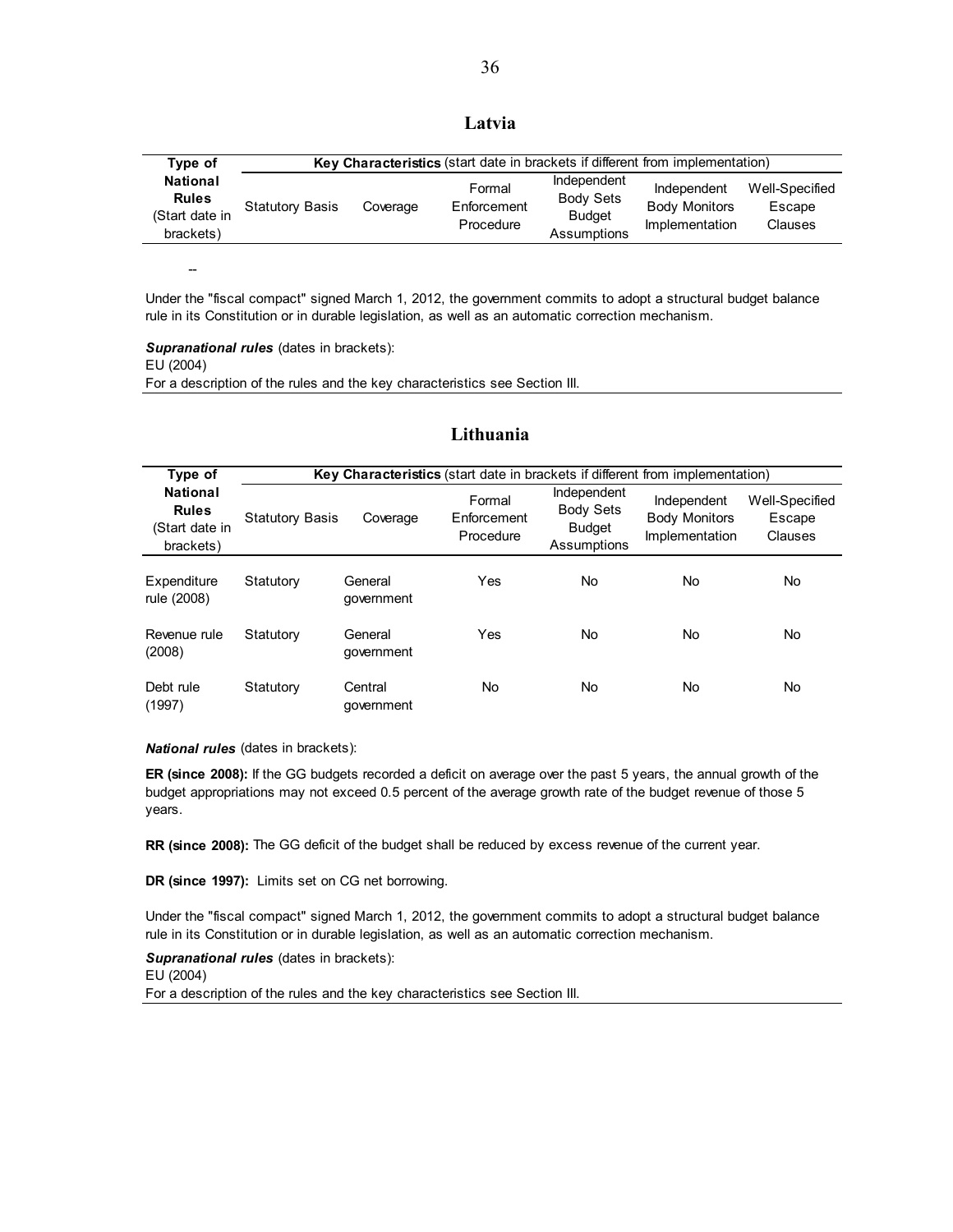### **Luxembourg**

| Type of                                                        |                        | <b>Key Characteristics</b> (start date in brackets if different from implementation) |                                    |                                                                 |                                                       |                                     |
|----------------------------------------------------------------|------------------------|--------------------------------------------------------------------------------------|------------------------------------|-----------------------------------------------------------------|-------------------------------------------------------|-------------------------------------|
| <b>National</b><br><b>Rules</b><br>(Start date in<br>brackets) | <b>Statutory Basis</b> | Coverage                                                                             | Formal<br>Enforcement<br>Procedure | Independent<br><b>Body Sets</b><br><b>Budget</b><br>Assumptions | Independent<br><b>Body Monitors</b><br>Implementation | Well-Specified<br>Escape<br>Clauses |
| Debt rule<br>(1990, 2004)                                      | Coalition<br>agreement | Central<br>government<br>(1990), General<br>qovernment<br>(2004)                     | No                                 | Yes                                                             | No                                                    | No                                  |
| Expenditure<br>rules (1990)                                    | Coalition<br>agreement | Central<br>government                                                                | No                                 | Yes                                                             | No                                                    | No                                  |

#### *National rules* (dates in brackets):

**DR (since 2004):** GG debt is to be kept at a level substantially below limits foreseen in the SGP.

**DR (1990-2003):** The CG should maintain public debt at a low level. New public debt can be issued to finance rail infrastructure projects (a hybrid between a debt rule and a golden rule).

**ER (since 1990):** In the course of the legislative period (per coalition agreement), public expenditure growth is maintained at a rate compatible with the medium-term economic growth prospects which is quantified. Since 2010, the target is to bring expenditure growth back to the medium-term growth prospects once the countercyclical response to the crisis has been phased out.

Under the "fiscal compact" signed March 1, 2012, the government commits to adopt a structural budget balance rule in its constitution or in durable legislation, as well as an automatic correction mechanism by 2014.

**Supranational rules** (dates in brackets): EU (1992) and euro area (1999) For a description of the rules and the key characteristics see Section III.

#### **Mali**

| Type of                                                        | <b>Key Characteristics</b> (start date in brackets if different from implementation) |          |                                    |                                                                 |                                                       |                                            |  |  |
|----------------------------------------------------------------|--------------------------------------------------------------------------------------|----------|------------------------------------|-----------------------------------------------------------------|-------------------------------------------------------|--------------------------------------------|--|--|
| <b>National</b><br><b>Rules</b><br>(Start date in<br>brackets) | <b>Statutory Basis</b>                                                               | Coverage | Formal<br>Enforcement<br>Procedure | Independent<br><b>Body Sets</b><br><b>Budget</b><br>Assumptions | Independent<br><b>Body Monitors</b><br>Implementation | Well-Specified<br>Escape<br><b>Clauses</b> |  |  |

*Supranational rules* (dates in brackets):

--

West African Economic and Monetary Union (2000)

For a description of the rules and the key characteristics see Section III.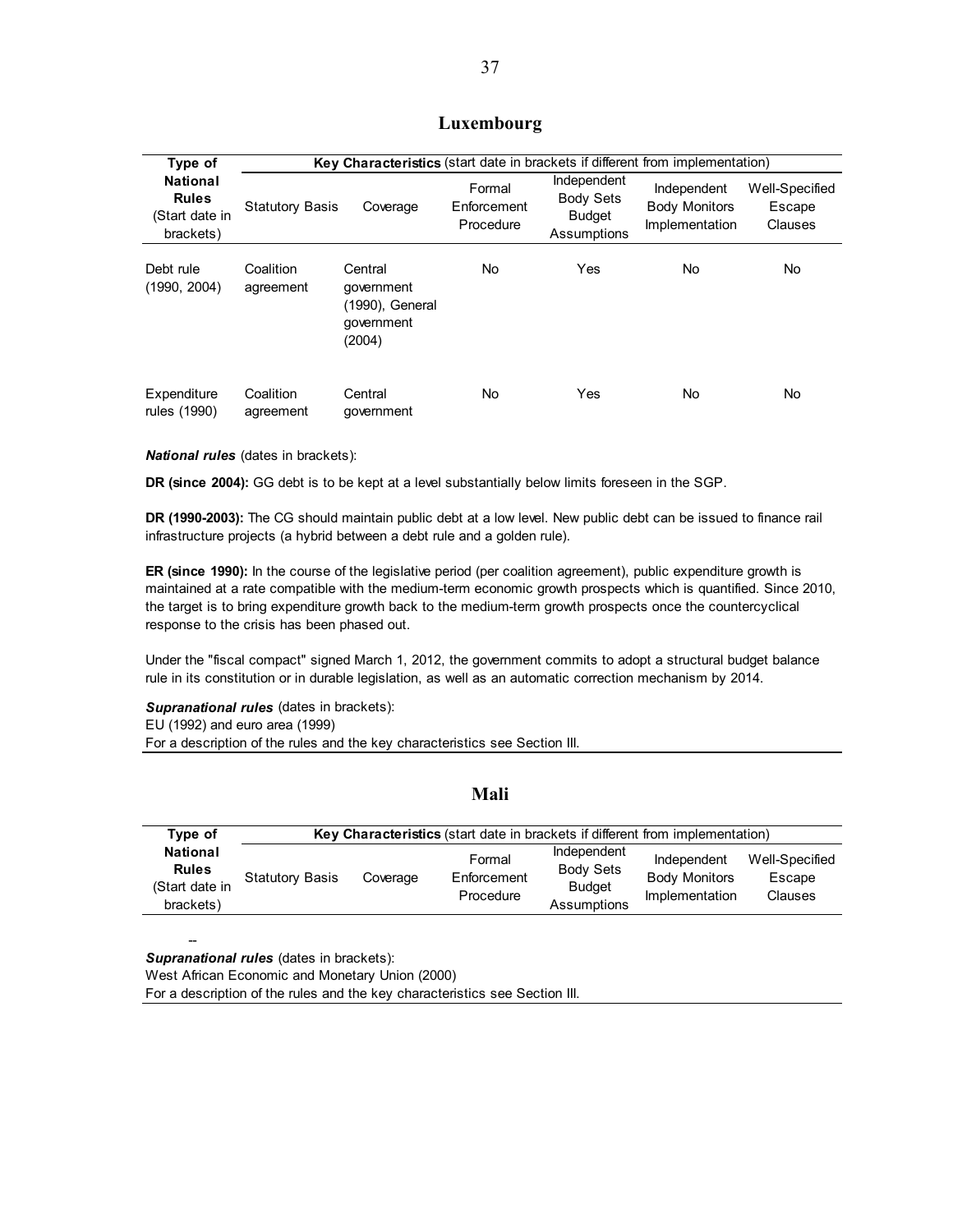38

| Type of                                                        |                        |          | Key Characteristics (start date in brackets if different from implementation) |                                                                 |                                                       |                                     |
|----------------------------------------------------------------|------------------------|----------|-------------------------------------------------------------------------------|-----------------------------------------------------------------|-------------------------------------------------------|-------------------------------------|
| <b>National</b><br><b>Rules</b><br>(Start date in<br>brackets) | <b>Statutory Basis</b> | Coverage | Formal<br>Enforcement<br>Procedure                                            | Independent<br><b>Body Sets</b><br><b>Budget</b><br>Assumptions | Independent<br><b>Body Monitors</b><br>Implementation | Well-Specified<br>Escape<br>Clauses |

--

Under the "fiscal compact" signed March 1, 2012, the government commits to adopt a structural budget balance rule in its constitution or in durable legislation, as well as an automatic correction mechanism by 2014.

*Supranational rules* (dates in brackets): EU (2004) and euro area (2008) For a description of the rules and the key characteristics see Section III.

### **Mauritius**

| Type of                                                        |                        | <b>Key Characteristics</b> (start date in brackets if different from implementation) |                                    |                                                                 |                                                       |                                     |  |  |
|----------------------------------------------------------------|------------------------|--------------------------------------------------------------------------------------|------------------------------------|-----------------------------------------------------------------|-------------------------------------------------------|-------------------------------------|--|--|
| <b>National</b><br><b>Rules</b><br>(Start date in<br>brackets) | <b>Statutory Basis</b> | Coverage                                                                             | Formal<br>Enforcement<br>Procedure | Independent<br><b>Body Sets</b><br><b>Budget</b><br>Assumptions | Independent<br><b>Body Monitors</b><br>Implementation | Well-Specified<br>Escape<br>Clauses |  |  |
| Debt rule<br>(2008)                                            | Statutory              | General<br>qovernment                                                                | Yes                                | <b>No</b>                                                       | No                                                    | Yes                                 |  |  |

*National rules* (dates in brackets):

**DR (since 2008):** Fiscal rule defined in the 2008 Public Debt Management Act (PDMA). The PDMA puts a legally mandated ceiling of 60 percent on the debt-to-GDP ratio. The ceiling was expected to be 50 percent of GDP starting in 2013, but the authorities recently changed the date to 2018.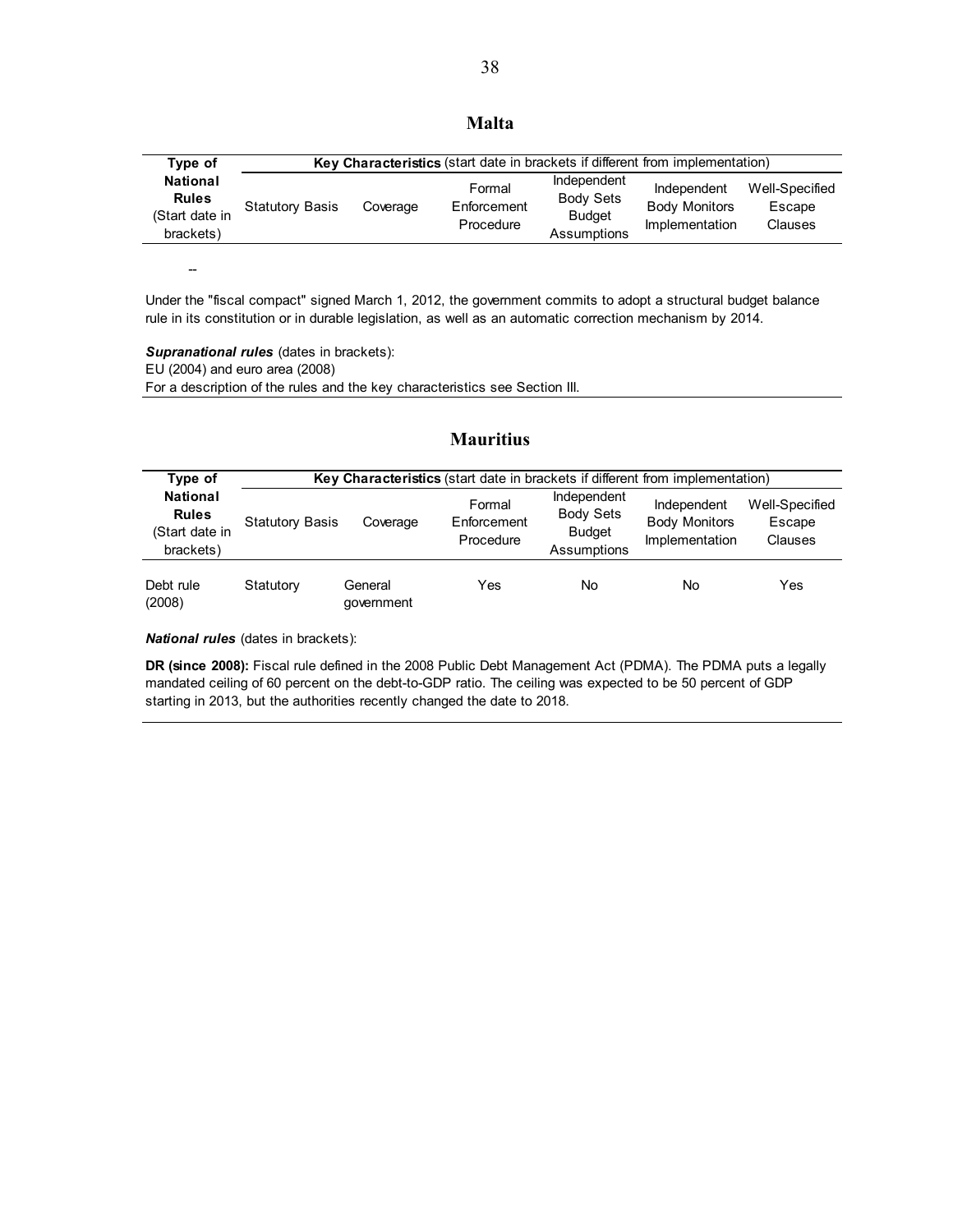### **Mexico**

| Type of                                                        |                        | Key Characteristics (start date in brackets if different from implementation) |                                    |                                                                 |                                                       |                                     |  |  |
|----------------------------------------------------------------|------------------------|-------------------------------------------------------------------------------|------------------------------------|-----------------------------------------------------------------|-------------------------------------------------------|-------------------------------------|--|--|
| <b>National</b><br><b>Rules</b><br>(Start date in<br>brackets) | <b>Statutory Basis</b> | Coverage                                                                      | Formal<br>Enforcement<br>Procedure | Independent<br><b>Body Sets</b><br><b>Budget</b><br>Assumptions | Independent<br><b>Body Monitors</b><br>Implementation | Well-Specified<br>Escape<br>Clauses |  |  |
| <b>Budget balance Statutory</b><br>rule (2006)                 |                        | Central<br>qovernment                                                         | Yes                                | No                                                              | No                                                    | Yes                                 |  |  |

#### *National rules* (dates in brackets):

**BBR (since 2006):** Balanced budget on a cash basis. It applies to the federal public sector which includes the central government, social security, and key public enterprises (e.g., the oil company PEMEX and the electricity company CFE). It includes a reference price for oil that is set by a formula and also a system of oil funds. Starting with the 2009 fiscal year, the definition was changed to exclude the investment outlays of the state-owned oil company Pemex. This change reflects general reforms aimed at boosting investment in oil projects and the inclusion of all Pemex's investment projects as budgetary investment. The escape clause was used in 2010, 2011 and 2012. The 2006 Law includes sanctions for noncompliance. The escape clause establishes that if non-oil revenues are below their potential due to a negative output gap, there can be a deficit equivalent to the shortfall.

### **Namibia**

| Type of                                                        |                        | <b>Key Characteristics</b> (start date in brackets if different from implementation) |                                    |                                                                 |                                                       |                                     |  |
|----------------------------------------------------------------|------------------------|--------------------------------------------------------------------------------------|------------------------------------|-----------------------------------------------------------------|-------------------------------------------------------|-------------------------------------|--|
| <b>National</b><br><b>Rules</b><br>(Start date in<br>brackets) | <b>Statutory Basis</b> | Coverage                                                                             | Formal<br>Enforcement<br>Procedure | Independent<br><b>Body Sets</b><br><b>Budget</b><br>Assumptions | Independent<br><b>Body Monitors</b><br>Implementation | Well-Specified<br>Escape<br>Clauses |  |
| Expenditure<br>rule (2010)                                     | Coalition<br>agreement | Central<br>qovernment                                                                | No                                 | No                                                              | No                                                    | No                                  |  |
| Debt rule<br>(2001)                                            | Coalition<br>agreement | Central<br>government                                                                | No                                 | No                                                              | No                                                    | No                                  |  |

*National rules* (dates in brackets):

**ER (since 2010):** Public expenditure levels below 30 percent of GDP.

**DR (since 2001):** Public debt-to-GDP ratio of 25–30 percent annually.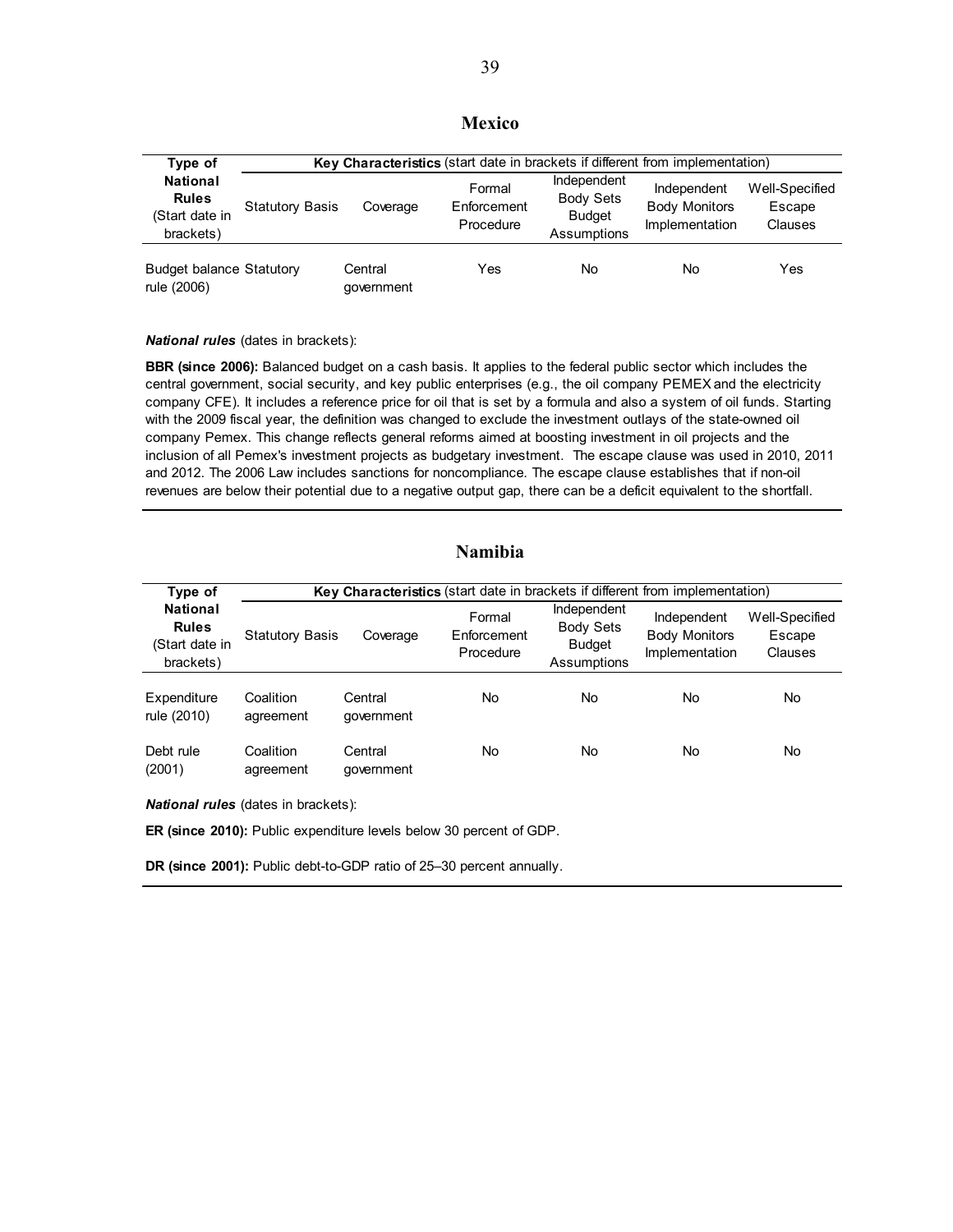### **Netherlands**

| Type of                                                        |                        | Key Characteristics (start date in brackets if different from implementation) |                                    |                                                                 |                                                       |                                     |  |
|----------------------------------------------------------------|------------------------|-------------------------------------------------------------------------------|------------------------------------|-----------------------------------------------------------------|-------------------------------------------------------|-------------------------------------|--|
| <b>National</b><br><b>Rules</b><br>(Start date in<br>brackets) | <b>Statutory Basis</b> | Coverage                                                                      | Formal<br>Enforcement<br>Procedure | Independent<br><b>Body Sets</b><br><b>Budget</b><br>Assumptions | Independent<br><b>Body Monitors</b><br>Implementation | Well-Specified<br>Escape<br>Clauses |  |
| Expenditure<br>rule (1994)                                     | Coalition<br>agreement | General<br>qovernment                                                         | Yes                                | Yes                                                             | No                                                    | No                                  |  |
| Revenue rule<br>(1994)                                         | Coalition<br>agreement | General<br>government                                                         | Yes                                | Yes                                                             | No                                                    | No                                  |  |

*National rules* (dates in brackets):

**ER (since 1994):** Real expenditure ceilings are fixed for total expenditure (covering CG, health care and social security; covers about 90 percent of GG expenditure) and sectoral expenditure for each year of government's fouryear office term. Coverage of expenditure was changed in recent years: from 2007-10 interest payments were excluded; since 2009, expenditure is defined in net terms, i.e. gross expenditure minus non-tax revenues, from 2009-10 expenditure excluded unemployment and social assistance benefits. If overruns are forecast, the Minister of Finance proposes corrective action.

**RR (since 1994):** At the beginning of the electoral period, the coalition agrees on the desired development of the tax base and tax rates. The multi-year path then depends entirely on economic developments. Any additional tax relief needs to be compensated through a tax increases and vice versa. Since 2011 (based on the Sept. 2010 Coalition Agreement) a few changes took effect: (i) a signaling margin for the GG deficit of 1 percent of GDP deviation from the planned deficit path was adopted, triggering additional consolidation measures, (ii) the coverage was changed as described above, (iii) a windfall formula for revenue was adopted, requiring to use 50 percent to reduce debt (applies only when the MTO has been achieved and the actual GG balance shows a multi-annual surplus) and the rest to reduce the burden from taxes and social security contributions. The Central Planning Bureau provides the independent macroeconomic assumptions.

Under the "fiscal compact" signed March 1, 2012, the government commits to adopt a structural budget balance rule in its constitution or in durable legislation, as well as an automatic correction mechanism by 2014.

*Supranational rules* (dates in brackets): EU (1992) and euro area (1999) For a description of the rules and the key characteristics see Section III.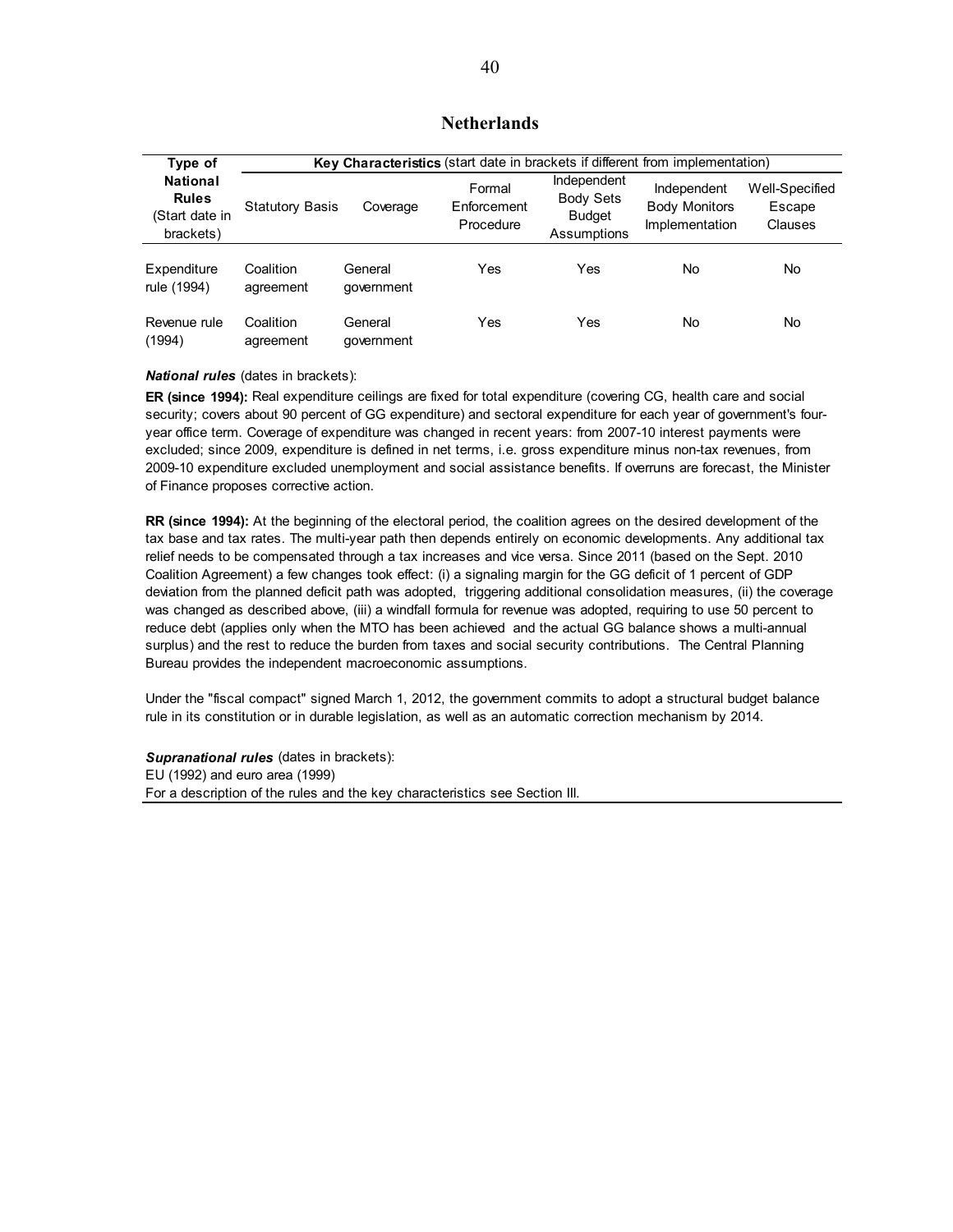### **New Zealand**

| Type of                                                        |                        | <b>Key Characteristics</b> (start date in brackets if different from implementation) |                                    |                                                                 |                                                       |                                     |  |
|----------------------------------------------------------------|------------------------|--------------------------------------------------------------------------------------|------------------------------------|-----------------------------------------------------------------|-------------------------------------------------------|-------------------------------------|--|
| <b>National</b><br><b>Rules</b><br>(Start date in<br>brackets) | <b>Statutory Basis</b> | Coverage                                                                             | Formal<br>Enforcement<br>Procedure | Independent<br><b>Body Sets</b><br><b>Budget</b><br>Assumptions | Independent<br><b>Body Monitors</b><br>Implementation | Well-Specified<br>Escape<br>Clauses |  |
| <b>Budget balance Statutory</b><br>rule (1994)                 |                        | General<br>qovernment                                                                | No                                 | No.                                                             | No                                                    | No                                  |  |
| Debt rule<br>(1994)                                            | Statutory              | General<br>government                                                                | No                                 | <b>No</b>                                                       | No                                                    | No                                  |  |

#### *National rules* (dates in brackets):

--

The Fiscal Responsibility Act (FRA) sets out the principles for responsible fiscal management.The FRA also includes principle rules for the budget and debt.The FRA requires governments to sets out specific fiscal targets for 3-year and 10-year objectives, typically in percent of GDP.

**BBR (since 1994):** The government needs to run operating surpluses annually until "prudent" debt levels are achieved. Once these are achieved on average total operating balances should not exceed total operating revenues.

**DR (since 1994):** Reduce debt to prudent levels and, once this is achieved, maintain prudent debt levels on average over a reasonable period. Moreover, achieve and maintain levels of total net worth that provide a buffer that may impact adversely on total net worth in the future. In case of deviations from the principles, the government needs to specify the reasons.

**ER (planned):** On April 26, 2012, the Minister of Finance announced that the government would introduce to parliament a proposal to amend the Public Finance Act and limit spending to growth at the rate of inflation and population.

**Niger** 

|                                                                |                        |          | Niger                                                                         |                                                                 |                                                       |                                     |
|----------------------------------------------------------------|------------------------|----------|-------------------------------------------------------------------------------|-----------------------------------------------------------------|-------------------------------------------------------|-------------------------------------|
| Type of                                                        |                        |          | Key Characteristics (start date in brackets if different from implementation) |                                                                 |                                                       |                                     |
| <b>National</b><br><b>Rules</b><br>(Start date in<br>brackets) | <b>Statutory Basis</b> | Coverage | Formal<br>Enforcement<br>Procedure                                            | Independent<br><b>Body Sets</b><br><b>Budget</b><br>Assumptions | Independent<br><b>Body Monitors</b><br>Implementation | Well-Specified<br>Escape<br>Clauses |

*Supranational rules* (dates in brackets): West African Economic and Monetary Union (2000) For a description of the rules and the key characteristics see Section III.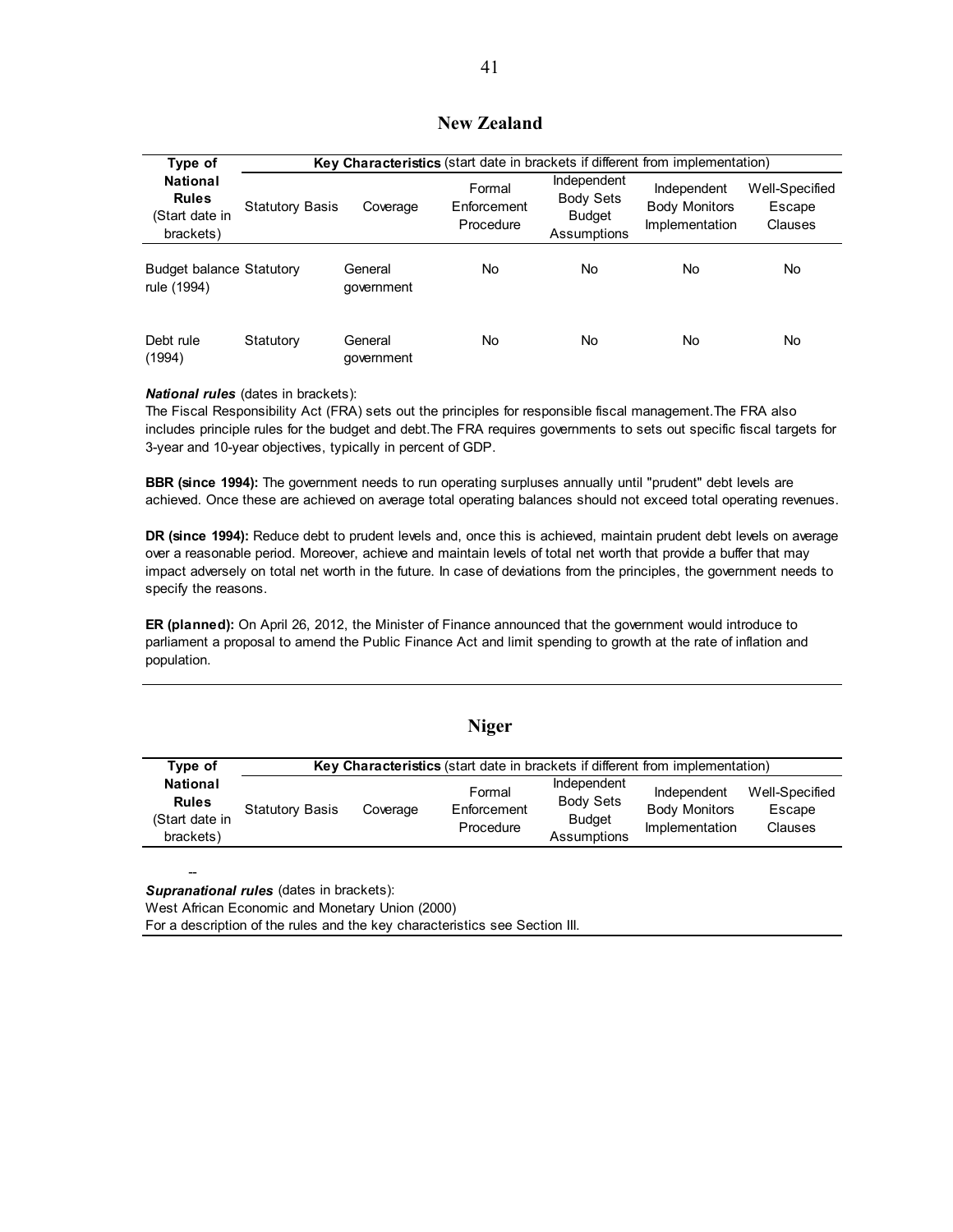### **Nigeria**

| Type of                                                        |                        | Key Characteristics (start date in brackets if different from implementation) |                                    |                                                                 |                                                       |                                     |  |  |
|----------------------------------------------------------------|------------------------|-------------------------------------------------------------------------------|------------------------------------|-----------------------------------------------------------------|-------------------------------------------------------|-------------------------------------|--|--|
| <b>National</b><br><b>Rules</b><br>(Start date in<br>brackets) | <b>Statutory Basis</b> | Coverage                                                                      | Formal<br>Enforcement<br>Procedure | Independent<br><b>Body Sets</b><br><b>Budget</b><br>Assumptions | Independent<br><b>Body Monitors</b><br>Implementation | Well-Specified<br>Escape<br>Clauses |  |  |
| <b>Budget balance Statutory</b><br>rule (2007)                 |                        | Central<br>qovernment                                                         | No                                 | No                                                              | No                                                    | No                                  |  |  |

*National rules* (dates in brackets):

**BBR (since 2007):** Annual overall deficit ceiling of 3 percent of GDP.

#### Statutory Basis Coverage Formal **Enforcement** Procedure Independent Body Sets Budget Assumptions Independent Body Monitors Implementation Well-Specified Escape Clauses Budget balance Political rule (2001) commitment **Central** government No No No No **Type of National Rules**  (Start date in brackets) **Key Characteristics** (start date in brackets if different from implementation)

**Norway** 

*National rules* (dates in brackets):

**BBR (since 2001):** Non-oil structural deficit of the central government should equal the long-run real return of the Government Pension Fund - Global (GPF) assumed to be 4 percent. The fiscal guidelines, which also govern the GPF, allow temporary deviations from the rule over the business cycle and in the event of extraordinary changes in the value of the GPF.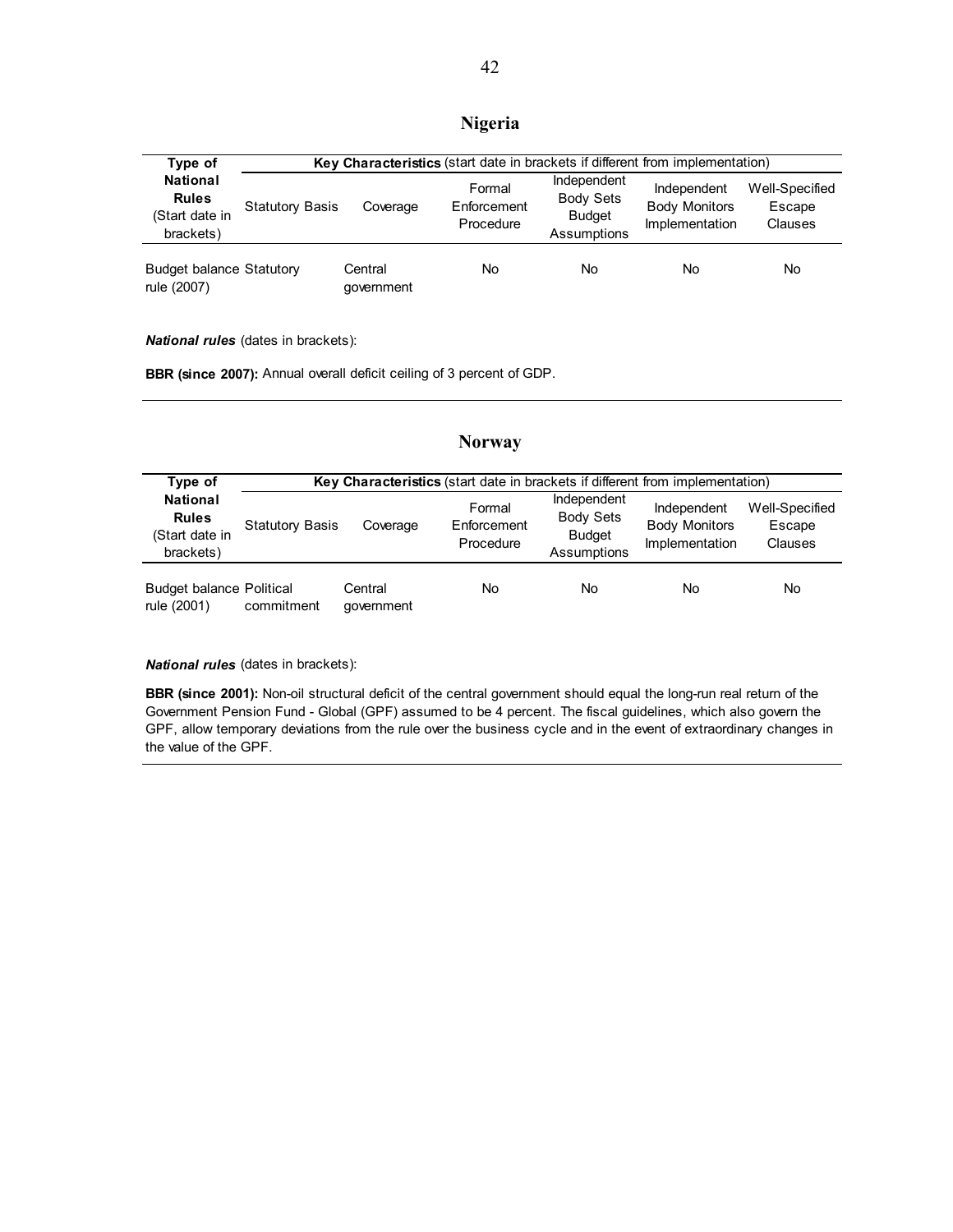### **Pakistan**

| Type of                                                        |                        | Key Characteristics (start date in brackets if different from implementation) |                                    |                                                                 |                                                       |                                     |  |  |
|----------------------------------------------------------------|------------------------|-------------------------------------------------------------------------------|------------------------------------|-----------------------------------------------------------------|-------------------------------------------------------|-------------------------------------|--|--|
| <b>National</b><br><b>Rules</b><br>(Start date in<br>brackets) | <b>Statutory Basis</b> | Coverage                                                                      | Formal<br>Enforcement<br>Procedure | Independent<br><b>Body Sets</b><br><b>Budget</b><br>Assumptions | Independent<br><b>Body Monitors</b><br>Implementation | Well-Specified<br>Escape<br>Clauses |  |  |
| <b>Budget balance Statutory</b><br>rule (2005)                 |                        | Central<br>qovernment                                                         | No                                 | No.                                                             | No                                                    | Yes                                 |  |  |
| Debt rule<br>(2005)                                            | Statutory              | Central<br>government                                                         | No                                 | <b>No</b>                                                       | No                                                    | Yes                                 |  |  |

*National rules* (dates in brackets):

The Fiscal Responsibility Law adopted in 2005 sets out the principles of sound management of public finances. Numerical targets were laid out for the budget balance and debt but in practice fiscal policy has not been guided by these targets.

**BBR (since 2005):** Balanced (current) budget by 2008 and surplus thereafter.

**DR (since 2005): Debt-to-GDP** ratio to be reduced to 60 percent by 2013, by reducing public debt by no less than 2.5 percent of GDP per year.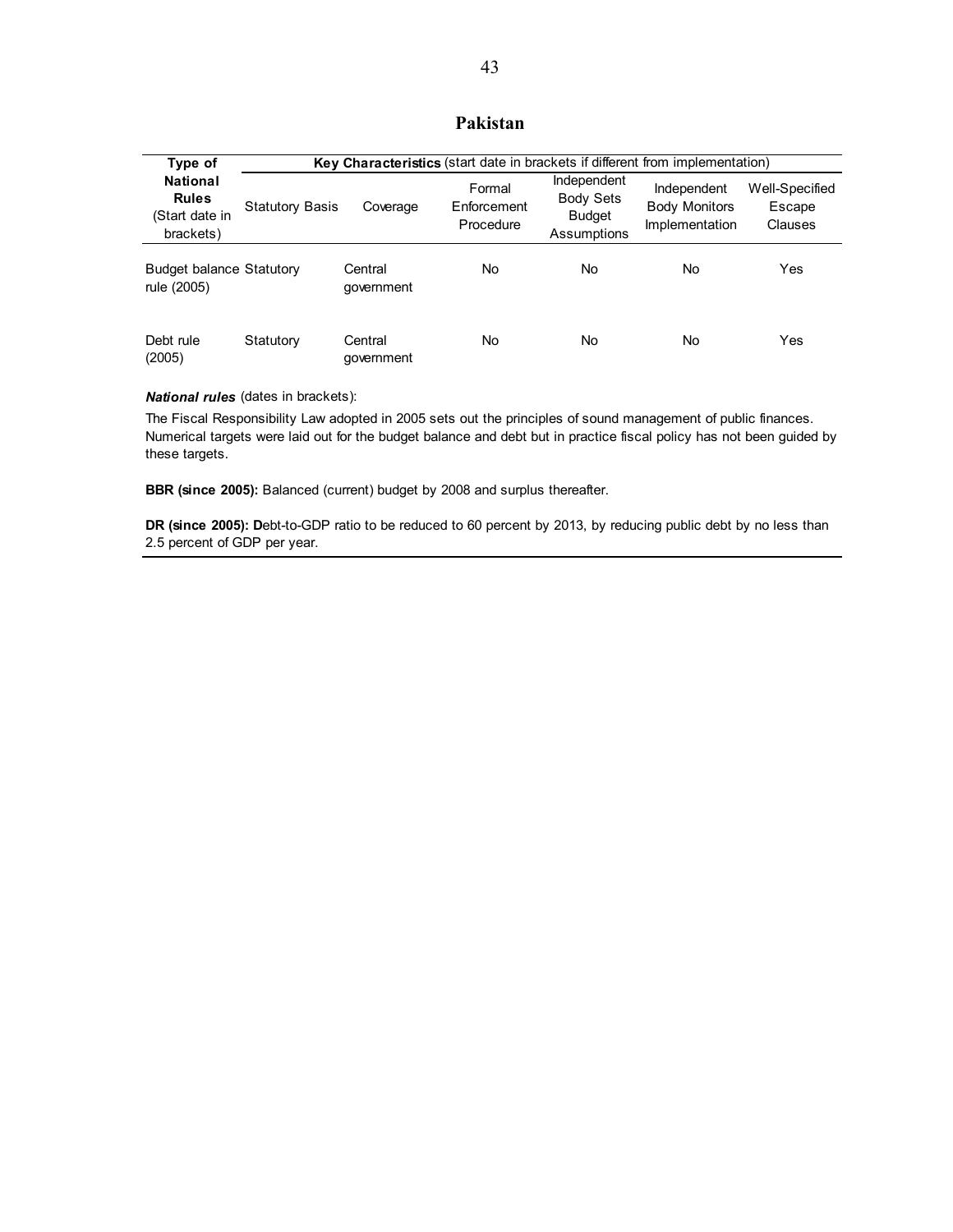#### **Panama**

| Type of                                                        |                        | Key Characteristics (start date in brackets if different from implementation) |                                    |                                                                 |                                                       |                                     |  |
|----------------------------------------------------------------|------------------------|-------------------------------------------------------------------------------|------------------------------------|-----------------------------------------------------------------|-------------------------------------------------------|-------------------------------------|--|
| <b>National</b><br><b>Rules</b><br>(Start date in<br>brackets) | <b>Statutory Basis</b> | Coverage                                                                      | Formal<br>Enforcement<br>Procedure | Independent<br><b>Body Sets</b><br><b>Budget</b><br>Assumptions | Independent<br><b>Body Monitors</b><br>Implementation | Well-Specified<br>Escape<br>Clauses |  |
| <b>Budget balance Statutory</b><br>rules (2002,<br>2009, 2012) |                        | General<br>government                                                         | No                                 | No.                                                             | No                                                    | Yes                                 |  |
| Debt rules<br>(2002, 2009)                                     | Statutory              | General<br>government                                                         | No                                 | No.                                                             | No                                                    | Yes                                 |  |

#### *National rules* (dates in brackets):

**BBR (from 2012):** The revised Fiscal Social Responsibility Law (June 2012) and the Savings Fund of Panama Law (2012) introduce the concept of an "adjusted balance" of the non-financial public sector (NFPS) for which a statutory limit is set. The adjusted balance of the NFPS is defined as the NFPS balance minus the annual deposits into the newly created Savings Fund of Panama (FAP). Starting in 2015, yearly contributions of the Panama Canal Authority to the budget in excess of 3.5 percent of GDP are to be transferred into the FAP. Should deposits fall short of the 3.5 percent but are higher than 3 percent of GDP, the government can borrow the difference. From 2012- 14, the rule fiscal applies to the non-adjusted balance since the FAP accumulates funds only from 2015. The new budget deficit limits are 2.9 percent of GDP for 2012, 2.8 percent for 2013, 2.7 percent for 2014, 2.0 percent for 2015, 1.5 percent for 2016, 1.0 percent for 2017, and 0.5 percent from 2018 onwards. New escape clauses have been introduced (state of emergency and economic slowdown).

**BBR (mid-2009 to mid-2012; DR (since mid-2009):** The new FRL sets fiscal rules that limit the deficit of the nonfinancial public sector (excluding Panama Canal Authority) at 1 percent of GDP and target public debt of 40 percent of GDP by 2015. The following escape clauses were included (i) natural disaster (ii) national state of emergency, (iii) economic recession. The deficit target was adjusted in June 2009 to a deficit ceiling of 2-2.5 percent of GDP, with the gradual transition period extended to 4 years. Under the new rules, the NFPS ceiling is relaxed if U.S. GDP grows by 1 percent or less for two consecutive quarters and the monthly index of economic activity in Panama grows at 5 percent or less on average over a six-month period. At the same time, the target date to reduce public debt-to-GDP ratio below 40 percent of GDP is moved from 2014 to 2017.

**BBR, DR (since 2002)**: adopted as part of the Fiscal Responsibility Law (FRL). Nonfinancial public sector deficit ceiling of 1 percent of GDP (excluding Panama Canal Authority), but waiver in case of real GDP growth of less than 1 percent. In that case, adjustment of the deficit ceiling to 3 percent of GDP in the first year and then gradual transition to the original ceiling within a 3 year period. Debt-to-GDP target of 40 percent by 2014. The rule was suspended from September 2004-05. The Law was replaced with a new Social and Fiscal Responsibility Law adopted in June 2008, becoming effective January 2009 and modified in June 2009 to deal with the economic crisis.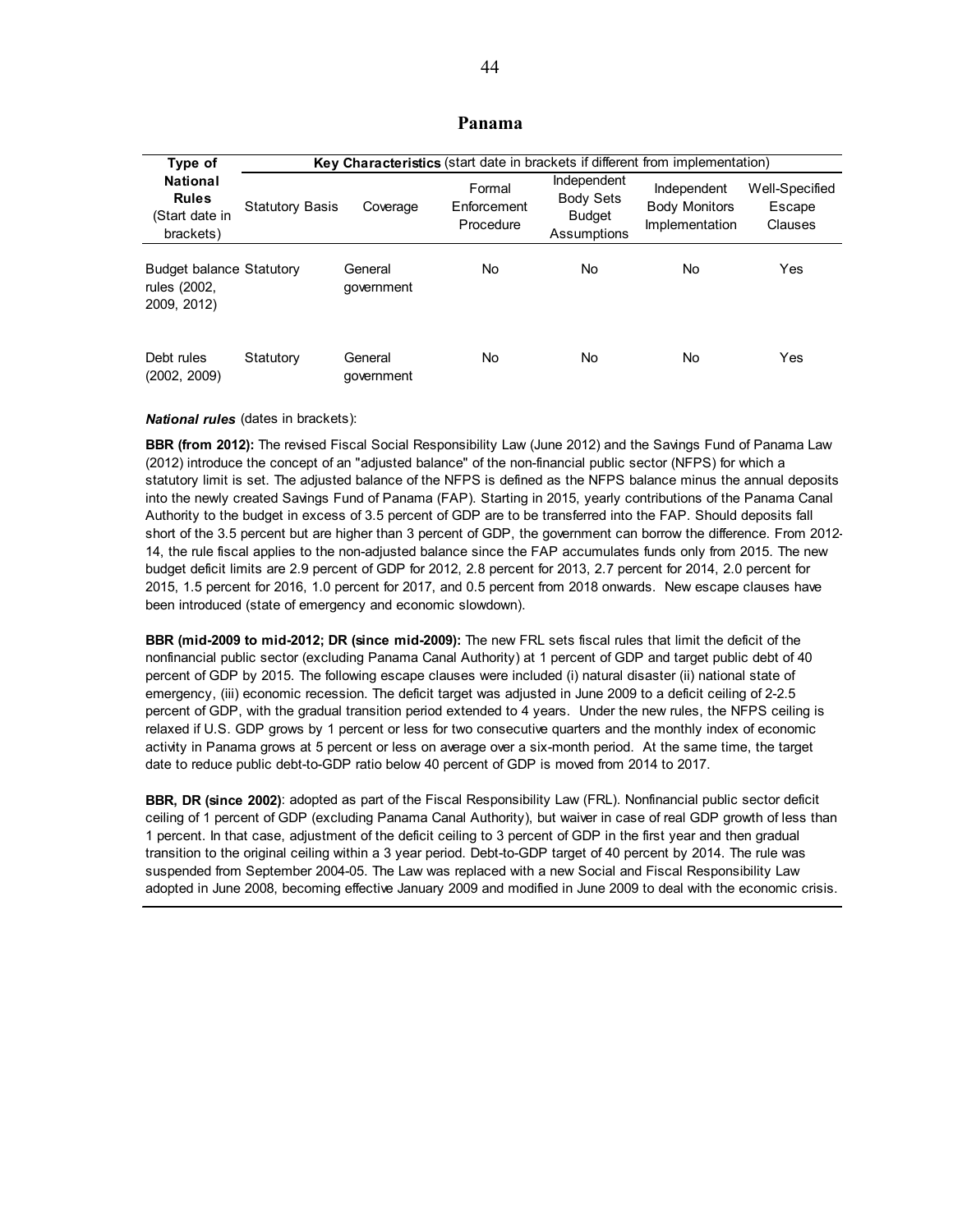| Type of                                                        |                        | <b>Key Characteristics</b> (start date in brackets if different from implementation) |                                    |                                                                 |                                                       |                                     |  |  |
|----------------------------------------------------------------|------------------------|--------------------------------------------------------------------------------------|------------------------------------|-----------------------------------------------------------------|-------------------------------------------------------|-------------------------------------|--|--|
| <b>National</b><br><b>Rules</b><br>(Start date in<br>brackets) | <b>Statutory Basis</b> | Coverage                                                                             | Formal<br>Enforcement<br>Procedure | Independent<br><b>Body Sets</b><br><b>Budget</b><br>Assumptions | Independent<br><b>Body Monitors</b><br>Implementation | Well-Specified<br>Escape<br>Clauses |  |  |
| <b>Budget balance Statutory</b><br>rule (2000)                 |                        | Central<br>qovernment                                                                | Yes                                | No.                                                             | No                                                    | Yes                                 |  |  |
| Expenditure<br>rule (2000)                                     | Statutory              | Central<br>qovernment                                                                | No                                 | <b>No</b>                                                       | No                                                    | Yes                                 |  |  |

*National rules* (dates in brackets):

**BBR (since 2000):** Deficit ceiling for the non-financial public sector. The ceiling was set at 2.0 percent of GDP for 2000 and 2003, 1.5 percent of GDP for 2001 and 2004, and 1.0 percent in 2002 and since 2005.

**ER (since 2000):** Real growth current expenditure ceiling of 2 percent (2000-02), 3 percent (2003-08) and 4 percent since 2009.

The application of any of the fiscal rules may be suspended for up to three years when (a) real GDP is declining, with the ceiling on the deficit being raised up to 2.5 percent of GDP, with a minimum annual reduction of 0.5 percent of GDP until the 1 percent deficit ceiling is reached; and (b) in other emergencies declared by the Congress at the request of the Executive. The Executive must specify in its request the ceilings to be applied during the period of exception for the deficit and expenditure rules, with the minimum annual reduction of 0.5 percent of GDP on the deficit applying also in this case.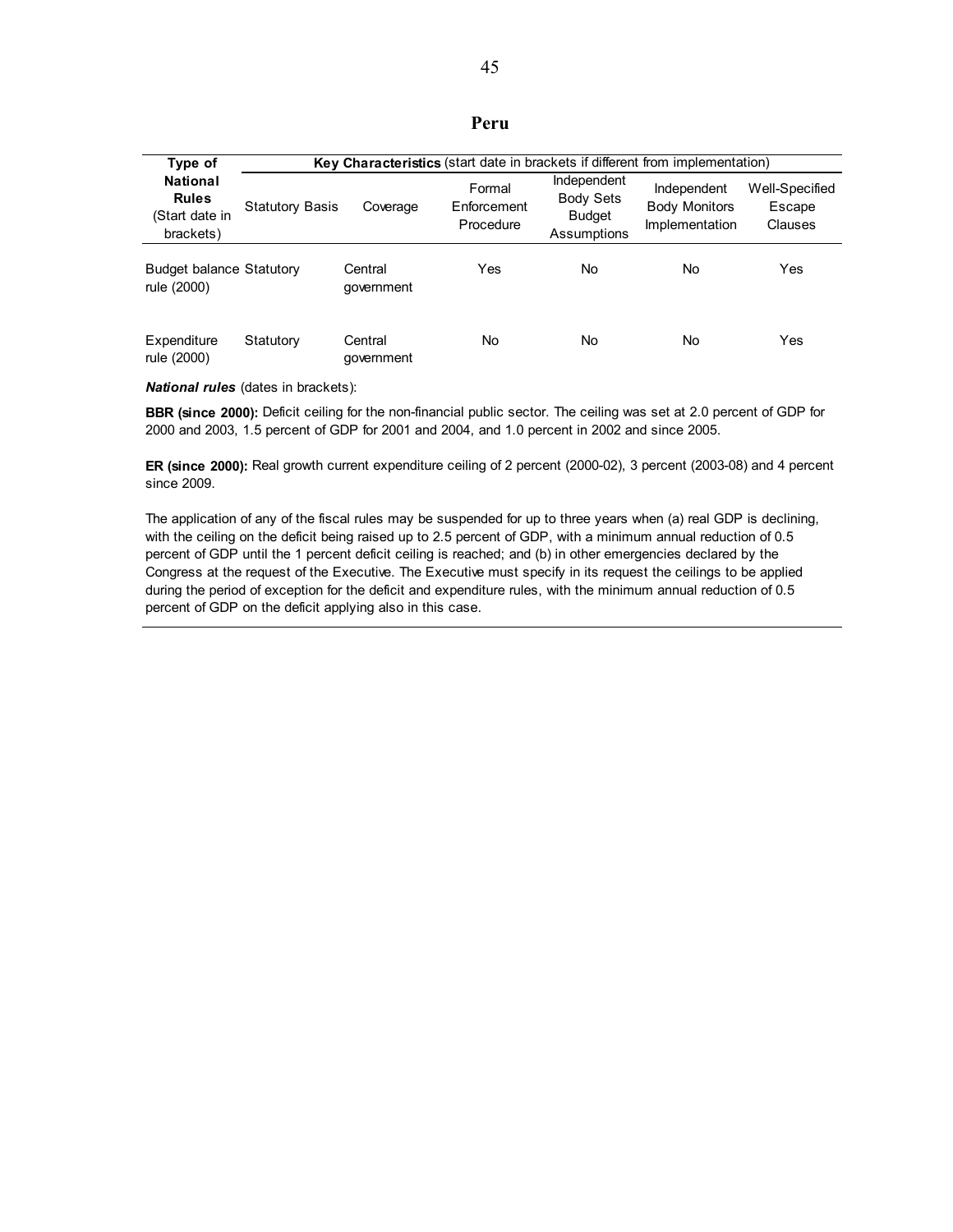### **Poland**

| Type of                                                        |                        | Key Characteristics (start date in brackets if different from implementation) |                                    |                                                                 |                                                       |                                     |
|----------------------------------------------------------------|------------------------|-------------------------------------------------------------------------------|------------------------------------|-----------------------------------------------------------------|-------------------------------------------------------|-------------------------------------|
| <b>National</b><br><b>Rules</b><br>(Start date in<br>brackets) | <b>Statutory Basis</b> | Coverage                                                                      | Formal<br>Enforcement<br>Procedure | Independent<br><b>Body Sets</b><br><b>Budget</b><br>Assumptions | Independent<br><b>Body Monitors</b><br>Implementation | Well-Specified<br>Escape<br>Clauses |
| Expenditure<br>rule (2011)                                     | Statutory              | Central<br>qovernment                                                         | No.                                | No.                                                             | No.                                                   | No                                  |
| <b>Budget balance Political</b><br>rule (2006)                 | commitment             | Central<br>qovernment                                                         | No.                                | No.                                                             | No                                                    | No                                  |
| Debt rule(1999) Constitutional                                 |                        | General<br>government                                                         | Yes                                | No.                                                             | No.                                                   | No                                  |

*National rules* (dates in brackets):

**ER (since 2011):** Overall increase in CG discretionary spending and all newly enacted spending cannot exceed 1 pps in real terms (based on CPI inflation) (defined in the Public Finance Act as a temporary rule, but envisaged to be replaced by a permanent rule once the excessive deficit procedure has been abrogated).

**BBR (2006-07):** 4-year nominal anchor of 30 billion PLN deficit for the CG budget. The Public Finance Act (PFA) requires local governments to have balanced current budget starting from 2011.

**DR (since 1999):** Debt ceiling for GG of 60 percent of GDP, established in Constitution and Public Finance Act. The latter includes triggers for corrective actions when the debt ratio reaches thresholds of 50, 55, and 60 percent of GDP.

Under the "fiscal compact" signed March 1, 2012, the government commits to adopt a structural budget balance rule in its constitution or in durable legislation, as well as an automatic correction mechanism.

*Supranational rules* (dates in brackets): EU (2004) For a description of the rules and the key characteristics see Section III.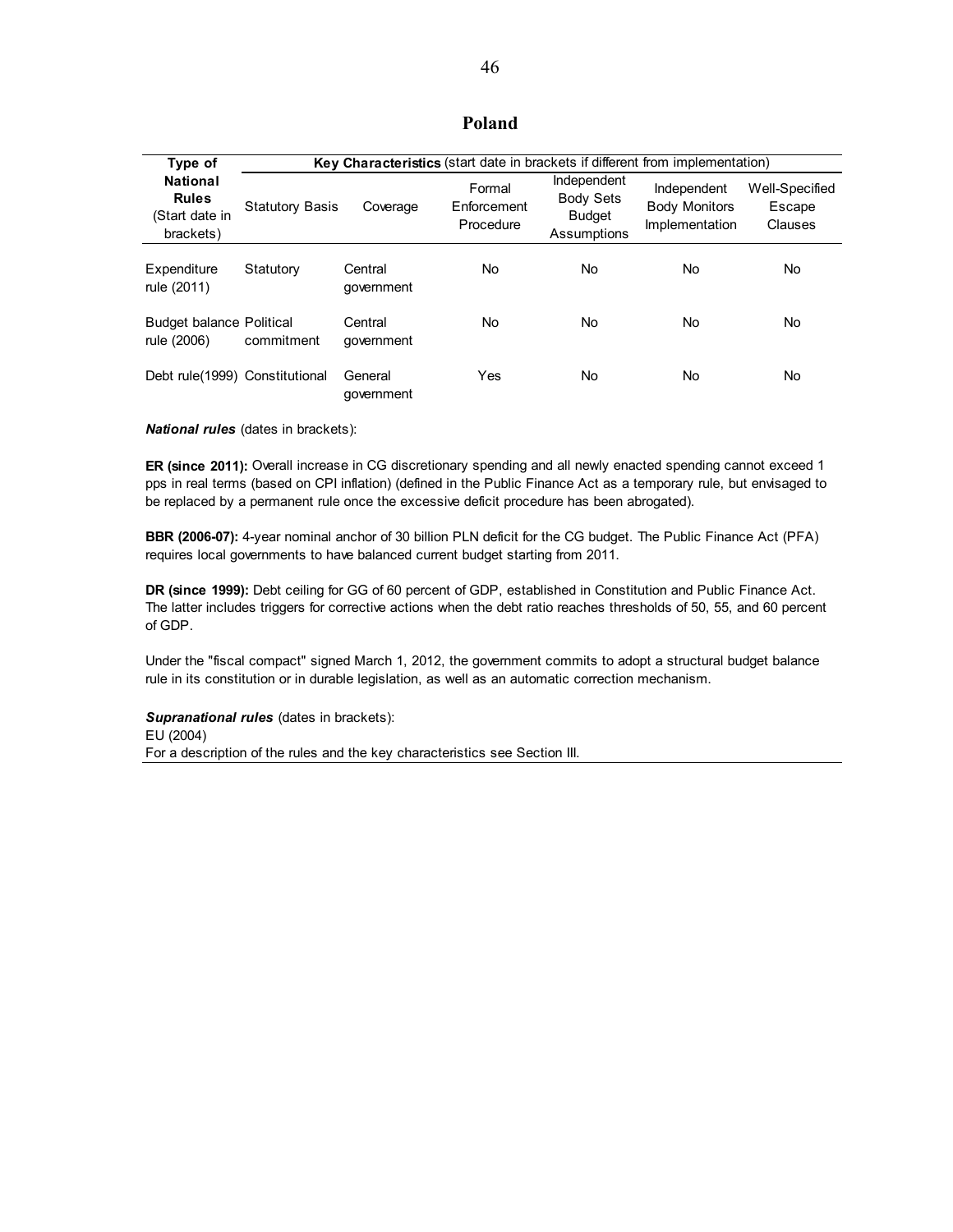| Type of                                                        | Key Characteristics (start date in brackets if different from implementation) |          |                                    |                                                                 |                                                       |                                     |  |
|----------------------------------------------------------------|-------------------------------------------------------------------------------|----------|------------------------------------|-----------------------------------------------------------------|-------------------------------------------------------|-------------------------------------|--|
| <b>National</b><br><b>Rules</b><br>(Start date in<br>brackets) | <b>Statutory Basis</b>                                                        | Coverage | Formal<br>Enforcement<br>Procedure | Independent<br><b>Body Sets</b><br><b>Budget</b><br>Assumptions | Independent<br><b>Body Monitors</b><br>Implementation | Well-Specified<br>Escape<br>Clauses |  |

The new budgetary framework law (May 2011) approved a fiscal rule establishing that the general government structural balance cannot be less than the medium-term objective in the Stability and Growth Pact. It also includes requirements for a correction of the multiannual plan whenever deviations from the target occur. The rule will come into effect in 2015. Since 2002 a balanced budget rule is in place for all services with financial and administrative autonomy which, however cover only about 13 percent of general government finances. An independent Fiscal Council was established at end-2011. Among its responsibilities will be assessing whether the fiscal rule (when it is implemented) is being complied with.

Under the "fiscal compact" signed March 1, 2012, the government commits to adopt a structural budget balance rule in its constitution or in durable legislation, as well as an automatic correction mechanism by 2014.

*Supranational rules* (dates in brackets): EU (1992) and euro area (1999) For a description of the rules and the key characteristics see Section III.

#### **Romania**

| Type of                                                        |                        | Key Characteristics (start date in brackets if different from implementation) |                                    |                                                                 |                                                       |                                     |  |
|----------------------------------------------------------------|------------------------|-------------------------------------------------------------------------------|------------------------------------|-----------------------------------------------------------------|-------------------------------------------------------|-------------------------------------|--|
| <b>National</b><br><b>Rules</b><br>(Start date in<br>brackets) | <b>Statutory Basis</b> | Coverage                                                                      | Formal<br>Enforcement<br>Procedure | Independent<br><b>Body Sets</b><br><b>Budget</b><br>Assumptions | Independent<br><b>Body Monitors</b><br>Implementation | Well-Specified<br>Escape<br>Clauses |  |
| Expenditure<br>rule (2010)                                     | Statutory              | General<br>qovernment                                                         | Yes                                | No                                                              | Yes                                                   | Yes                                 |  |

*National rules* (dates in brackets):

--

**ER (since 2010):** Total GG expenditure growth should not exceed projected nominal GDP for next three years until budget balance is in surplus. Moreover, personnel expenditure limits are binding for two years as set out in MTBF. A Fiscal Council was established in mid-2010 which was one of the main objectives of the FRL. It issue opinions and recommendations on official macroeconomic and budgetary forecasts, the annual budget laws and ssesses the compliance of the medium-term fiscal strategy with the principles and rules specified in the FRL.

Under the "fiscal compact" signed March 1, 2012, the government commits to adopt a structural budget balance rule in its constitution or in durable legislation, as well as an automatic correction mechanism.

*Supranational rules* (dates in brackets): EU (2007) For a description of the rules and the key characteristics see Section III.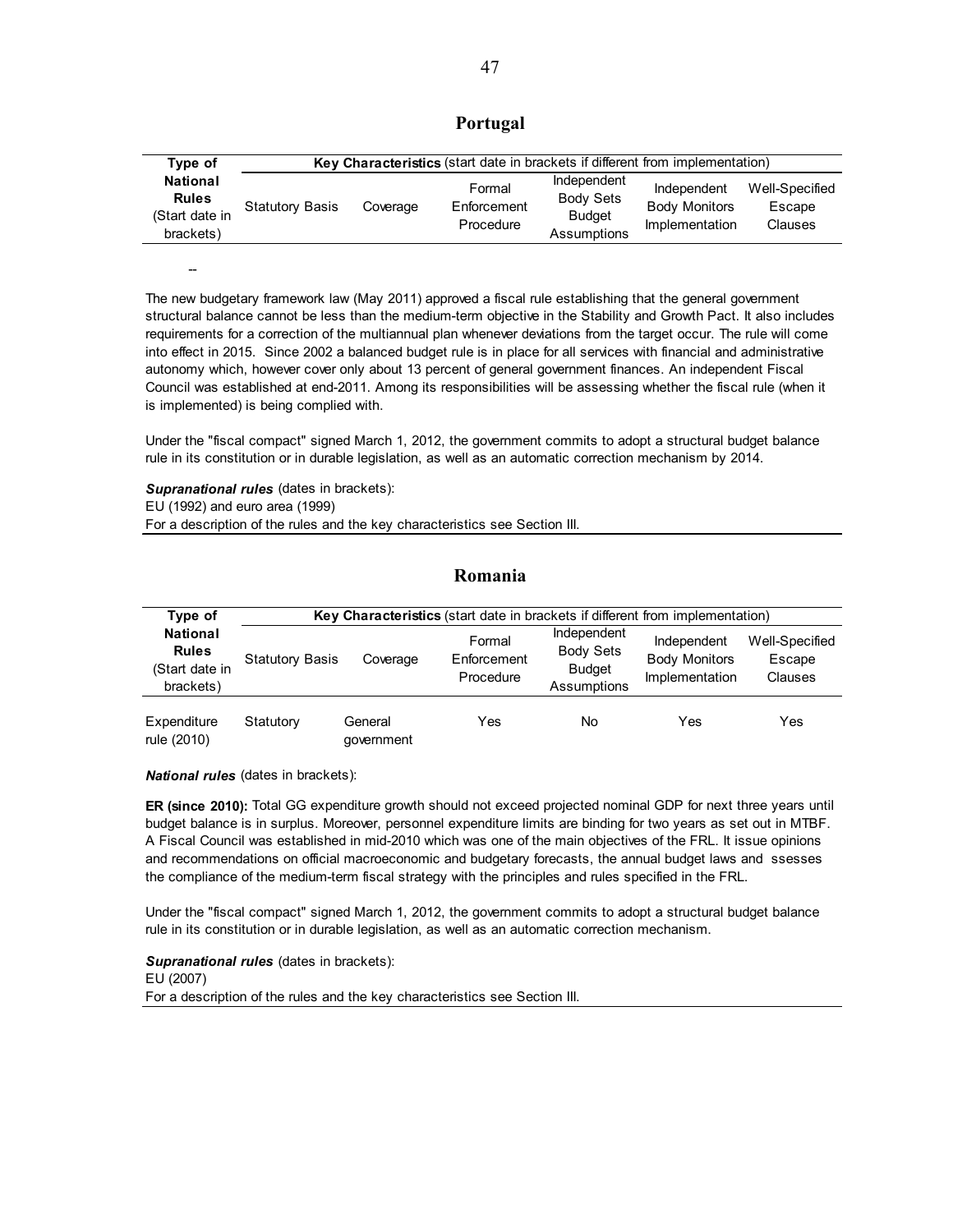### **Russia**

| Type of                                                        |                        | Key Characteristics (start date in brackets if different from implementation) |                                    |                                                                 |                                                       |                                     |  |  |
|----------------------------------------------------------------|------------------------|-------------------------------------------------------------------------------|------------------------------------|-----------------------------------------------------------------|-------------------------------------------------------|-------------------------------------|--|--|
| <b>National</b><br><b>Rules</b><br>(Start date in<br>brackets) | <b>Statutory Basis</b> | Coverage                                                                      | Formal<br>Enforcement<br>Procedure | Independent<br><b>Body Sets</b><br><b>Budget</b><br>Assumptions | Independent<br><b>Body Monitors</b><br>Implementation | Well-Specified<br>Escape<br>Clauses |  |  |
| <b>Budget balance Statutory</b><br>rule (2007)                 |                        | General<br>qovernment                                                         | Yes                                | No                                                              | No                                                    | No.                                 |  |  |

*National rules* (dates in brackets):

**BBR (2007-08)**: Russia's legal fiscal framework relies on the non-oil balance as a key fiscal indicator. The budget includes a long-term non-oil deficit target of 4.7 percent of GDP. This was suspended in April 2009 as a result of the global financial crisis through end-2014.

| Type of                                                        |                        |          | Key Characteristics (start date in brackets if different from implementation) |                                                                 |                                                       |                                            |
|----------------------------------------------------------------|------------------------|----------|-------------------------------------------------------------------------------|-----------------------------------------------------------------|-------------------------------------------------------|--------------------------------------------|
| <b>National</b><br><b>Rules</b><br>(Start date in<br>brackets) | <b>Statutory Basis</b> | Coverage | Formal<br>Enforcement<br>Procedure                                            | Independent<br><b>Body Sets</b><br><b>Budget</b><br>Assumptions | Independent<br><b>Body Monitors</b><br>Implementation | Well-Specified<br>Escape<br><b>Clauses</b> |

**Senegal** 

*Supranational rules* (dates in brackets):

--

West African Economic and Monetary Union (2000)

For a description of the rules and the key characteristics see Section III.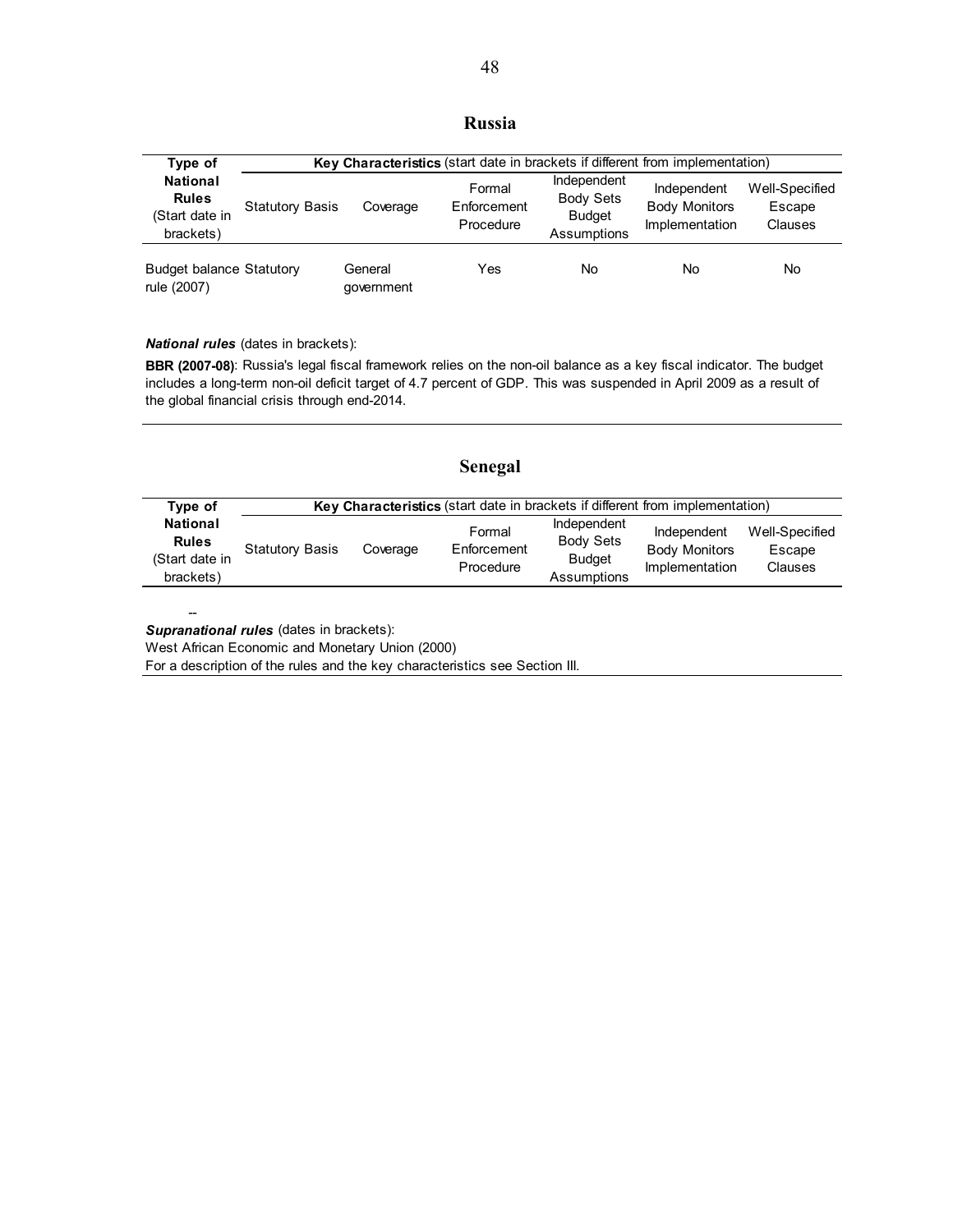### **Serbia**

| Type of                                                        |                        | Key Characteristics (start date in brackets if different from implementation) |                                    |                                                                 |                                                       |                                     |  |  |
|----------------------------------------------------------------|------------------------|-------------------------------------------------------------------------------|------------------------------------|-----------------------------------------------------------------|-------------------------------------------------------|-------------------------------------|--|--|
| <b>National</b><br><b>Rules</b><br>(Start date in<br>brackets) | <b>Statutory Basis</b> | Coverage                                                                      | Formal<br>Enforcement<br>Procedure | Independent<br><b>Body Sets</b><br><b>Budget</b><br>Assumptions | Independent<br><b>Body Monitors</b><br>Implementation | Well-Specified<br>Escape<br>Clauses |  |  |
| <b>Budget balance Statutory</b><br>rule (2011)                 |                        | General<br>qovernment                                                         | No                                 | No.                                                             | Yes                                                   | No                                  |  |  |
| Debt rule(2011) Statutory                                      |                        | General<br>aovernment                                                         | No                                 | No.                                                             | Yes                                                   | No                                  |  |  |

*National rules* (dates in brackets):

In October 2010, Serbia introduced fiscal responsibility law provisions in the Budget System Law from 2009. These include numerical fiscal rules and the adoption of a fiscal council to scrutinize the government's fiscal assumptions, policy, and performance. The fiscal rules comprise:

**BBR (since 2011): T**he maximum fiscal deficit-to-GDP ratio in year t is calculated as d(t)=d(t-1) - 0.3 [d(t-1)-d\*] -  $0.4\text{g}(t)$  - g<sup>\*</sup>] where d<sup>\*</sup> is the medium-term deficit which is set a 1 percent of GDP, g is the real GDP growth rate, and g\* is the medium-term GDP growth (set a 4 percent). Thus, the rule corrects for past deficit deviations and allows a partial operation of automatic fiscal stabilizers.

**DR (since 2011):** General government debt, excluding the liabilities arising from the restitution cannot exceed 45 percent of GDP. The decision for a Fiscal Council was adopted by parliament in March 2011. Its tasks are to assess the credibility of the fiscal policy in terms of compliance with established fiscal rules and to provide the publicity and responsibility in fiscal policy implementation.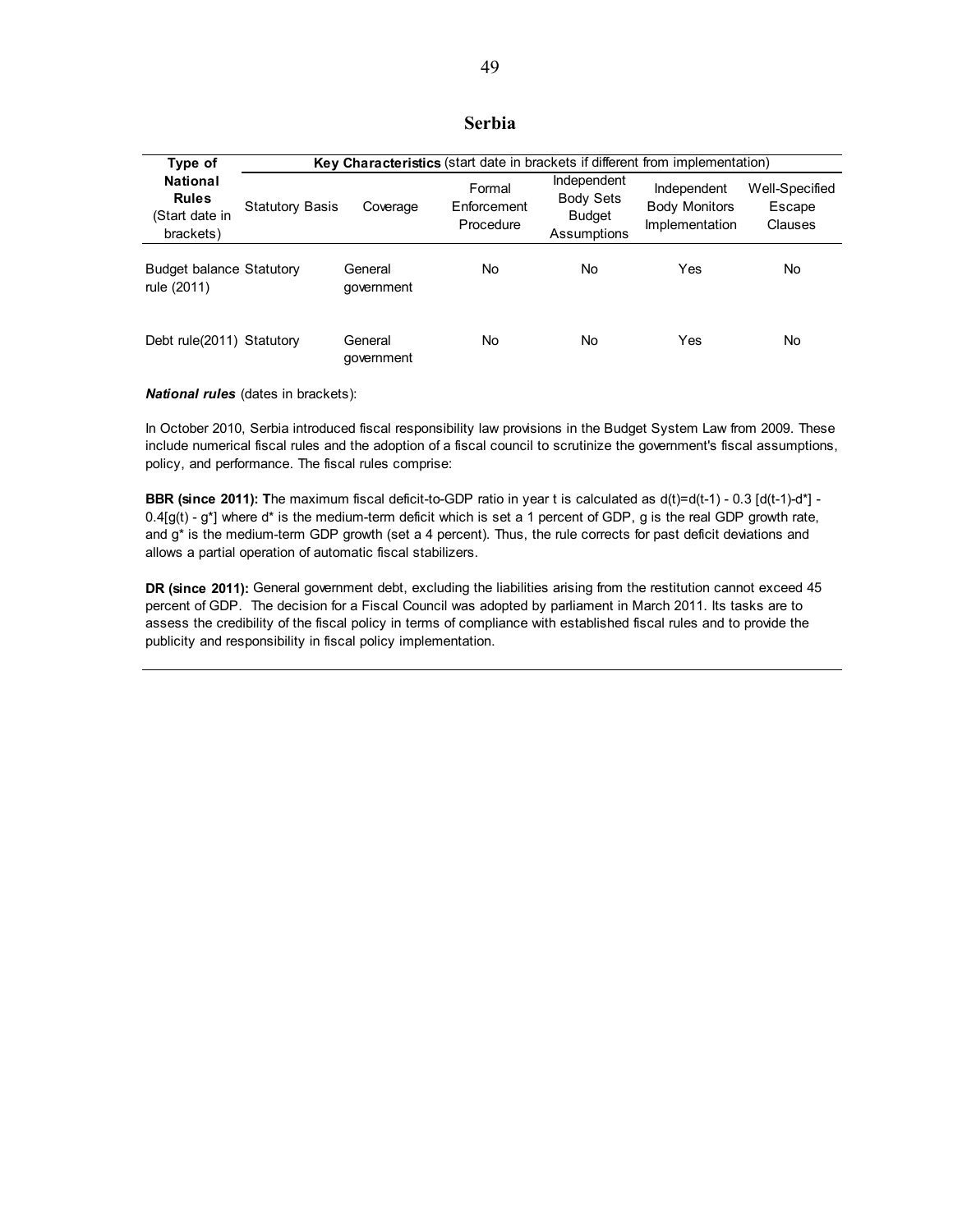### **Slovak Republic**

| Type of                                                        |                        | Key Characteristics (start date in brackets if different from implementation) |                                    |                                                                 |                                                       |                                     |  |  |
|----------------------------------------------------------------|------------------------|-------------------------------------------------------------------------------|------------------------------------|-----------------------------------------------------------------|-------------------------------------------------------|-------------------------------------|--|--|
| <b>National</b><br><b>Rules</b><br>(Start date in<br>brackets) | <b>Statutory Basis</b> | Coverage                                                                      | Formal<br>Enforcement<br>Procedure | Independent<br><b>Body Sets</b><br><b>Budget</b><br>Assumptions | Independent<br><b>Body Monitors</b><br>Implementation | Well-Specified<br>Escape<br>Clauses |  |  |
| Debt rule<br>(2012)                                            | Statutory              | General<br>government                                                         | Yes                                | <b>No</b>                                                       | No                                                    | Yes                                 |  |  |

*National rules* (dates in brackets):

**DR (since 2012):** In December 2011, a constitutional bill was adopted, taking effect March 1, 2012, which caps public debt at 60 percent of GDP (Eurostat debt concept). The bill also calls for setting up a Fiscal Council to monitor and evaluate fiscal performance. Automatic sanction mechanisms take effect when debt-to-GDP ratio reaches 50 percent. The Minister of Finance would be obliged to clarify the increase to parliament and suggest measures to reverse the growth. At 53 percent of GDP, the cabinet shall pass a package of measures to trim the debt and freeze its wages. At 55 percent, expenditures would be cut automatically by 3 percent and next year's budgetary expenditures would be frozen, except for co-financing of EU funds. At 57 percent of GDP, the cabinet shall submit a balanced budget. Should the debt climb to 60 percent of GDP, the cabinet will face a confidence vote in parliament. The law also includes numerically defined escape clauses for a major recession, banking system bailout, natural disaster, and international guarantee schemes. After 2017, the debt limit will be lowered to 50 percent of GDP, while the debt brakes will start to operate when the debt to GDP ratio approaches 40 percent of GDP.

Under the "fiscal compact" signed March 1, 2012, the government commits to adopt a structural budget balance rule in its constitution or in durable legislation, as well as an automatic correction mechanism by 2014.

**Supranational rules** (dates in brackets):

EU (2004) and euro area (2009)

For a description of the rules and the key characteristics see Section III.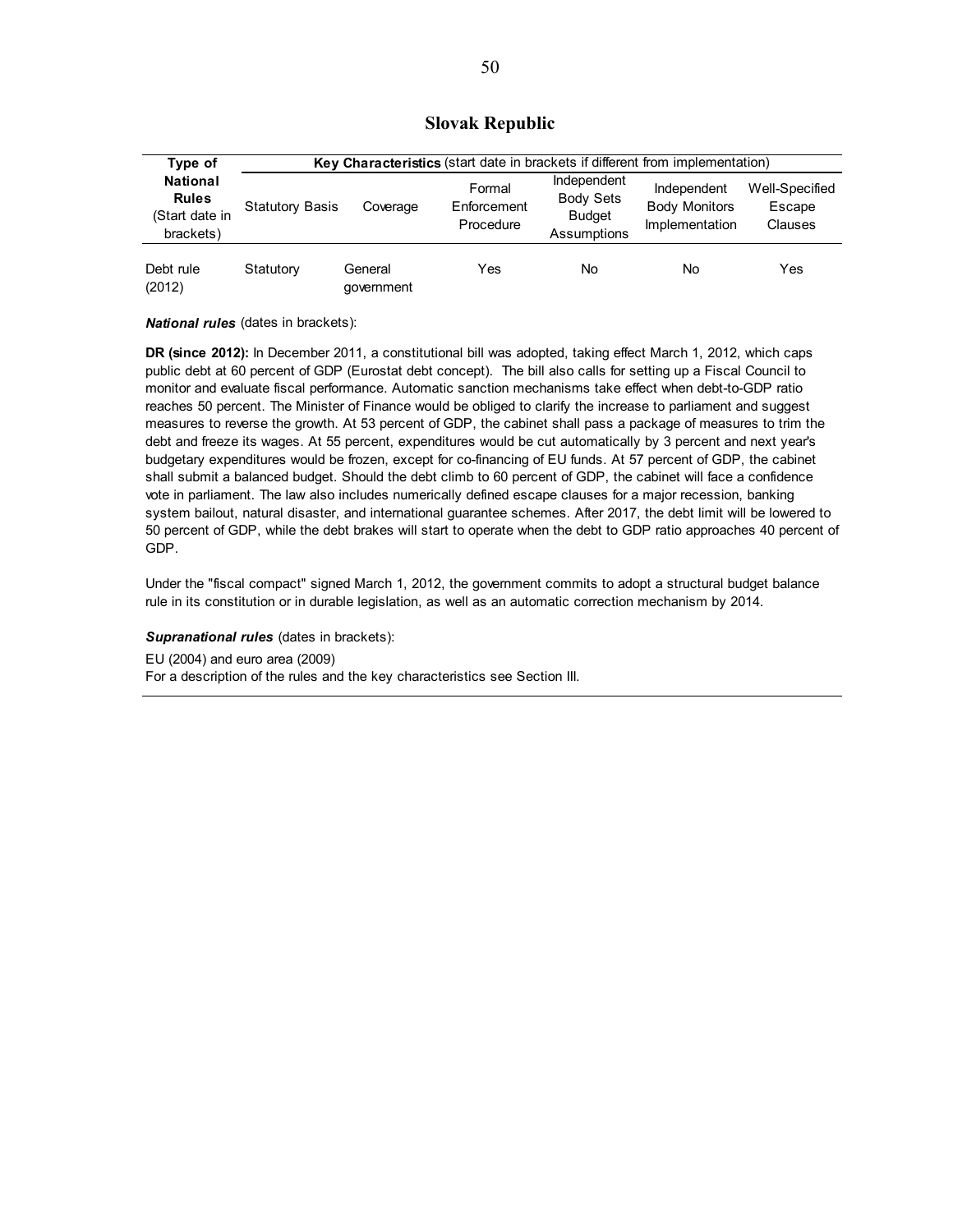### **Slovenia**

| Type of                                                        |                         | Key Characteristics (start date in brackets if different from implementation) |                                    |                                                                 |                                                              |                                     |  |  |
|----------------------------------------------------------------|-------------------------|-------------------------------------------------------------------------------|------------------------------------|-----------------------------------------------------------------|--------------------------------------------------------------|-------------------------------------|--|--|
| <b>National</b><br><b>Rules</b><br>(Start date in<br>brackets) | <b>Statutory Basis</b>  | Coverage                                                                      | Formal<br>Enforcement<br>Procedure | Independent<br><b>Body Sets</b><br><b>Budget</b><br>Assumptions | Independent<br><b>Body Monitors</b><br><b>Implementation</b> | Well-Specified<br>Escape<br>Clauses |  |  |
| Debt rule<br>(2000)                                            | Coalition<br>agreeement | General<br>qovernment                                                         | No                                 | Yes                                                             | No                                                           | No                                  |  |  |

*National rules* (dates in brackets):

**DR (2000-2004):** The debt-to-GDP ratio of GG and non-financial public entities (classified outside GG) cannot exceed 40 percent of GDP.

In 2011, a new expenditure framework was introduced for the general government (in cash terms). It lays down expenditure ceilings, on a rolling basis, by limiting expenditure growth to potential GDP growth (both in nominal terms) and restraining it further as long as the primary deficit and the general government debt (as percent of GDP) exceed their target values. The parameters determining the degree of this further restraint are revisable. The ceilings are fixed for the first two years (t-1 and t) and indicative for the following two years (t+1 and t+2). They are set by the end of April of year t-1 in the budgetary memorandum. For the dataset, these ceilings are not included as a rule since they are binding for less than three years, the threshold stated in the paper to be considered an expenditure rule.

*Supranational rules* (dates in brackets): EU (2004) and euro area (2007) For a description of the rules and the key characteristics see Section III.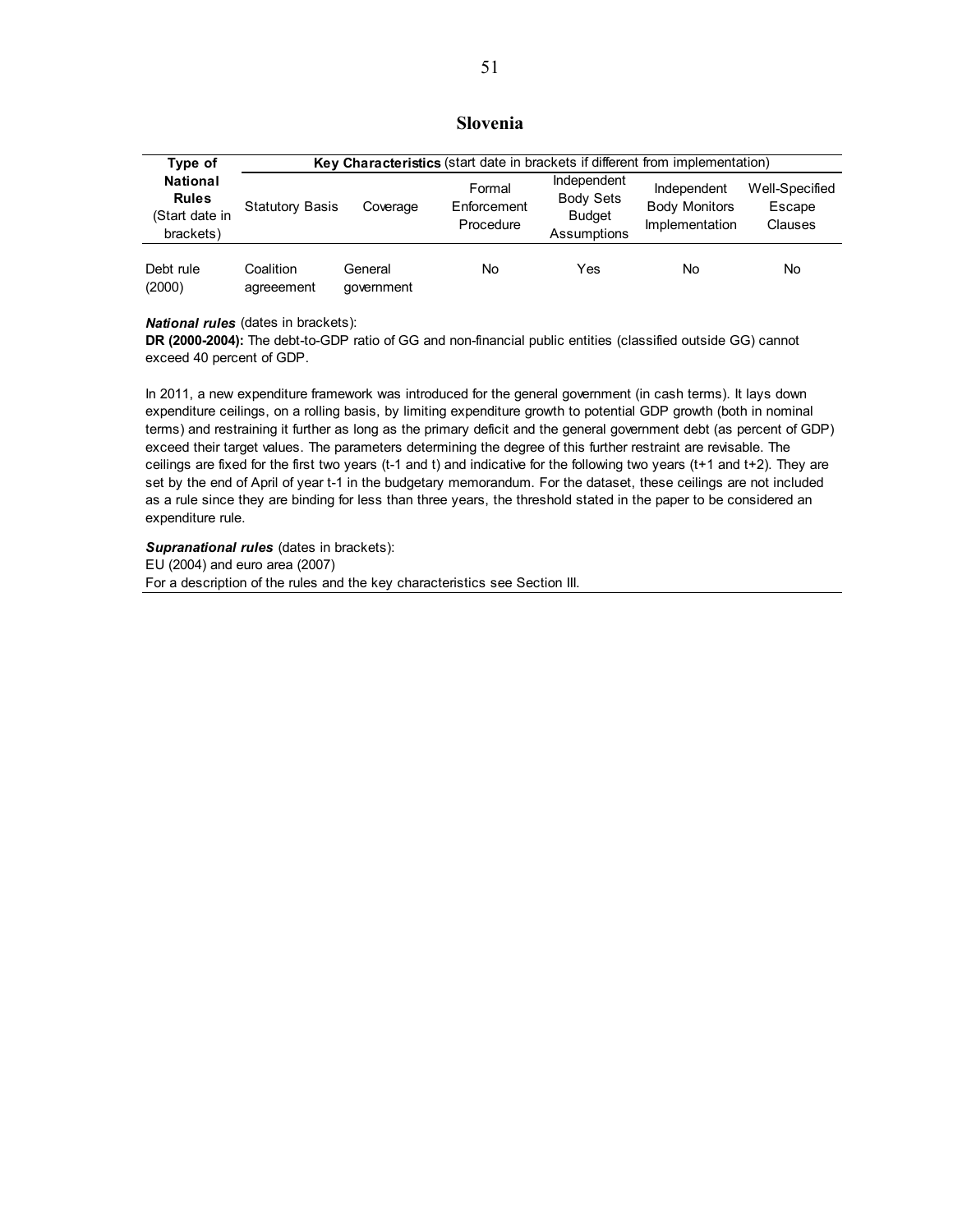#### **Spain**

| Type of                                                        |                        | Key Characteristics (start date in brackets if different from implementation) |                                    |                                                                 |                                                       |                                     |  |  |
|----------------------------------------------------------------|------------------------|-------------------------------------------------------------------------------|------------------------------------|-----------------------------------------------------------------|-------------------------------------------------------|-------------------------------------|--|--|
| <b>National</b><br><b>Rules</b><br>(Start date in<br>brackets) | <b>Statutory Basis</b> | Coverage                                                                      | Formal<br>Enforcement<br>Procedure | Independent<br><b>Body Sets</b><br><b>Budget</b><br>Assumptions | Independent<br><b>Body Monitors</b><br>Implementation | Well-Specified<br>Escape<br>Clauses |  |  |
| Expenditure<br>rule (2011)                                     | Statutory              | Central<br>government<br>and local<br>governments                             | No                                 | No.                                                             | No                                                    | No                                  |  |  |
| <b>Budget balance Statutory</b><br>rules (2003,<br>2006)       |                        | General<br>government                                                         | No                                 | No.                                                             | No                                                    | Yes                                 |  |  |

*National rules* (dates in brackets):

The Balanced Budget Constitutional Amendment (September 2011) and the new Organic Budget Law introduced new structural deficit, debt, and expenditure rules.

**ER (since 2011):** Nominal expenditure growth for central and local governments shall not exceed Spain's nominal medium-term GDP growth. Interest and non-discretional expenditure on unemployment benefits are excluded.

**BBR (from 2020):** Structural deficits for CG and RG cannot exceed limits set by EU; balanced budgets for LG; rules come in force from 2020 (constitutional amendment from Sept. 2011).

**BBR (2006-11):** The budgetary objectives account for economic cycle with the govt. determining a lower and an upper threshold of real GDP growth. In "normal" conditions (GDP growth between the lower and upper limit), balanced budget. In weak economic times (currently below 2 percent GDP growth) , the overall deficit must not exceed 1 percent of GDP (2 percent in 2007-09). In strong economic times (GDP growth above 3 percent), the budget should be in surplus. In addition, a deficit of up to 0.5 percent of GDP is allowed to finance public investment under certain conditions. Exceptional budget deficits must be justified (e.g., natural disasters, exceptional slowdown, etc.) and accompanied by a medium-term financial plan in order to correct this situation within the next 3 fiscal years. In the case of the central government this plan must be submitted to parliament. In the case of Autonomous Communities, the plan must be submitted to the CPFF. The "exceptional circumstances" and "special conditions" clauses were activated in 2008 and the provision to presenting plans to correct within 3 years were put on hold without a specific time frame.

**BBR (2003-05)**: In "normal" economic conditions, balanced budget, embedded in a MT fiscal framework (3 years, but not binding) consistent with the EU Stability Program.

**DR (from 2020):** Not higher than 60 percent of GDP, taking effect from 2020 (constitutional amendment from Sept. 2011).

*Supranational rules* (dates in brackets): EU (1992) and euro area (1999) For a description of the rules and the key characteristics see Section III.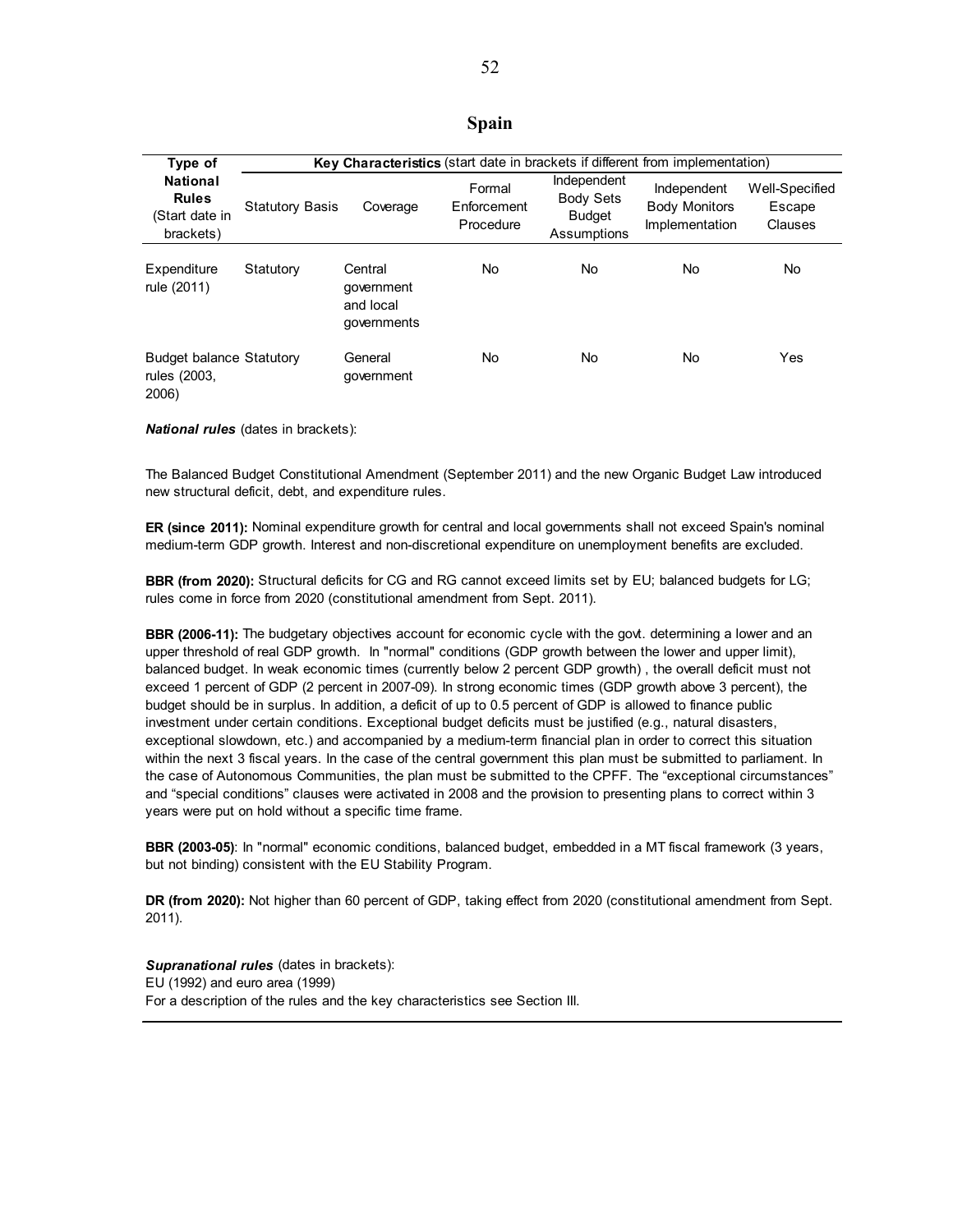### **Sri Lanka**

| Type of                                                        |                        | Key Characteristics (start date in brackets if different from implementation) |                                    |                                                                 |                                                       |                                     |  |  |
|----------------------------------------------------------------|------------------------|-------------------------------------------------------------------------------|------------------------------------|-----------------------------------------------------------------|-------------------------------------------------------|-------------------------------------|--|--|
| <b>National</b><br><b>Rules</b><br>(Start date in<br>brackets) | <b>Statutory Basis</b> | Coverage                                                                      | Formal<br>Enforcement<br>Procedure | Independent<br><b>Body Sets</b><br><b>Budget</b><br>Assumptions | Independent<br><b>Body Monitors</b><br>Implementation | Well-Specified<br>Escape<br>Clauses |  |  |
| <b>Budget balance Statutory</b><br>rule (2003)                 |                        | Central<br>qovernment                                                         | No.                                | No                                                              | No                                                    | No                                  |  |  |
| Debt rule<br>(2003)                                            | Statutory              | Central<br>government                                                         | No.                                | No.                                                             | No                                                    | No                                  |  |  |

*National rules* (dates in brackets):

**BBR (since 2003):** Deficit targets over a multiyear horizon.

**DR (since 2003)**: Falling debt ceilings over a multiyear horizon.

Fiscal Management (Responsibility) Act adopted in early 2003, with the aim to containing the overall budget deficit to 5 percent and debt to 85 percent by the end of 2006. The target could not be achieved and target dates were first modified in 2005, and repeatedly postponed thereafter.

### **St. Kitts and Nevis**

| Type of                                                        | <b>Key Characteristics</b> (start date in brackets if different from implementation) |          |                                    |                                                                 |                                                       |                                            |  |
|----------------------------------------------------------------|--------------------------------------------------------------------------------------|----------|------------------------------------|-----------------------------------------------------------------|-------------------------------------------------------|--------------------------------------------|--|
| <b>National</b><br><b>Rules</b><br>(Start date in<br>brackets) | <b>Statutory Basis</b>                                                               | Coverage | Formal<br>Enforcement<br>Procedure | Independent<br><b>Body Sets</b><br><b>Budget</b><br>Assumptions | Independent<br><b>Body Monitors</b><br>Implementation | Well-Specified<br>Escape<br><b>Clauses</b> |  |

-- *Supranational rules* (dates in brackets):

Eastern Caribbean Currency Union (1998)

For a description of the rules and the key characteristics see Section III.

### **St. Lucia**

| Type of                                                        | Key Characteristics (start date in brackets if different from implementation) |          |                                    |                                                                 |                                                       |                                            |  |
|----------------------------------------------------------------|-------------------------------------------------------------------------------|----------|------------------------------------|-----------------------------------------------------------------|-------------------------------------------------------|--------------------------------------------|--|
| <b>National</b><br><b>Rules</b><br>(Start date in<br>brackets) | <b>Statutory Basis</b>                                                        | Coverage | Formal<br>Enforcement<br>Procedure | Independent<br><b>Body Sets</b><br><b>Budget</b><br>Assumptions | Independent<br><b>Body Monitors</b><br>Implementation | Well-Specified<br>Escape<br><b>Clauses</b> |  |

*Supranational rules* (dates in brackets):

--

Eastern Caribbean Currency Union (1998)

For a description of the rules and the key characteristics see Section III.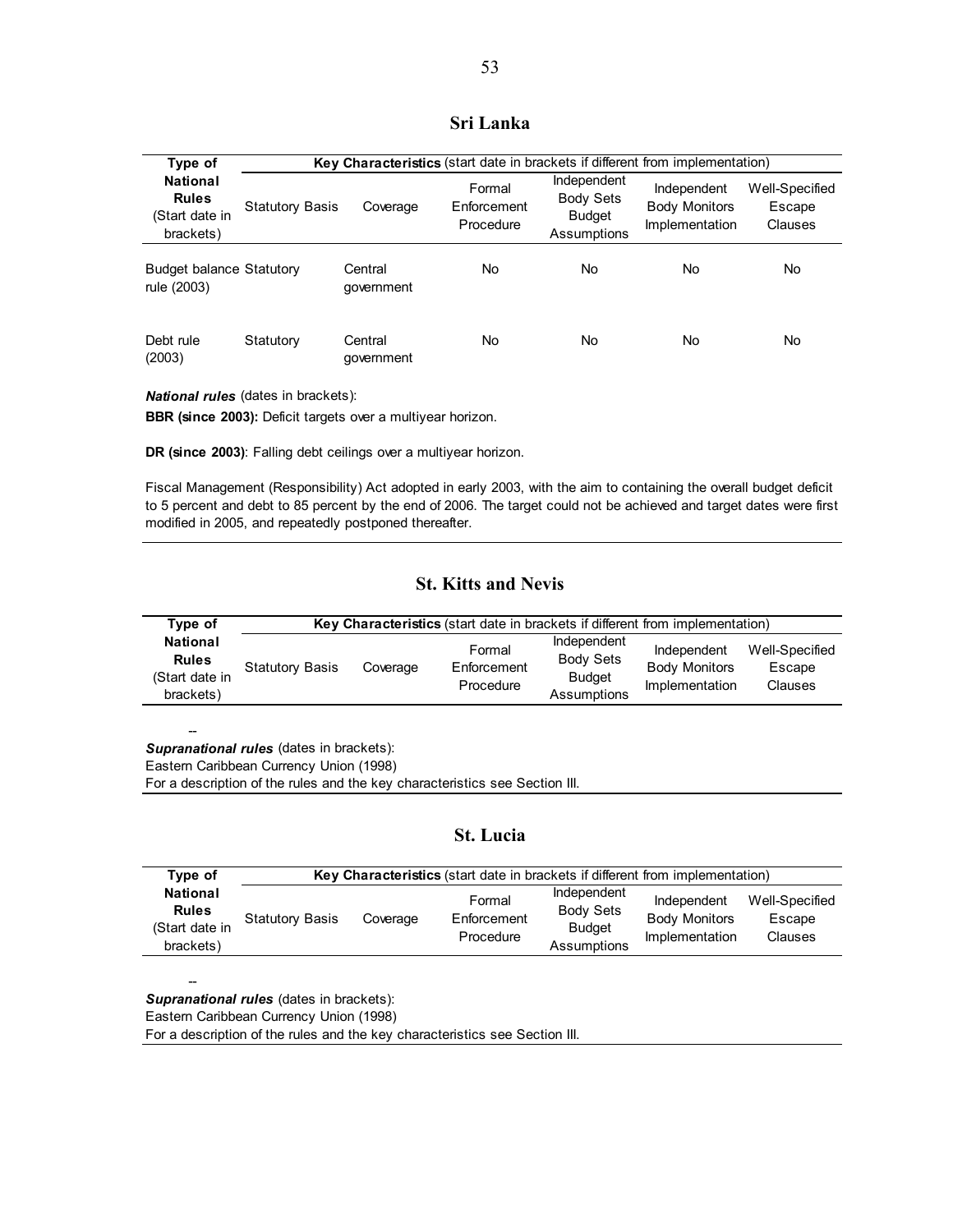|  |  |  |  |  | <b>St. Vincent and the Grenadines</b> |
|--|--|--|--|--|---------------------------------------|
|--|--|--|--|--|---------------------------------------|

| Type of                                                        | Key Characteristics (start date in brackets if different from implementation) |          |                                    |                                                                 |                                                       |                                     |  |  |
|----------------------------------------------------------------|-------------------------------------------------------------------------------|----------|------------------------------------|-----------------------------------------------------------------|-------------------------------------------------------|-------------------------------------|--|--|
| <b>National</b><br><b>Rules</b><br>(Start date in<br>brackets) | <b>Statutory Basis</b>                                                        | Coverage | Formal<br>Enforcement<br>Procedure | Independent<br><b>Body Sets</b><br><b>Budget</b><br>Assumptions | Independent<br><b>Body Monitors</b><br>Implementation | Well-Specified<br>Escape<br>Clauses |  |  |

-- **Supranational rules** (dates in brackets):

Eastern Caribbean Currency Union (1998)

For a description of the rules and the key characteristics see Section III.

#### **Sweden**

| Type of                                                        |                        | Key Characteristics (start date in brackets if different from implementation) |                                    |                                                                 |                                                       |                                            |  |  |
|----------------------------------------------------------------|------------------------|-------------------------------------------------------------------------------|------------------------------------|-----------------------------------------------------------------|-------------------------------------------------------|--------------------------------------------|--|--|
| <b>National</b><br><b>Rules</b><br>(Start date in<br>brackets) | <b>Statutory Basis</b> | Coverage                                                                      | Formal<br>Enforcement<br>Procedure | Independent<br><b>Body Sets</b><br><b>Budget</b><br>Assumptions | Independent<br><b>Body Monitors</b><br>Implementation | Well-Specified<br>Escape<br><b>Clauses</b> |  |  |
| <b>Budget balance Statutory</b><br>rule (2000)                 | (2010)                 | General<br>government                                                         | No.                                | No.                                                             | Yes (2007)                                            | No.                                        |  |  |
| Expenditure<br>rule (1997)                                     | Statutory<br>(2010)    | Central<br>government<br>and social<br>security                               | No                                 | No                                                              | Yes (2007)                                            | No                                         |  |  |

*National rules* (dates in brackets):

**BBR (since 2000):** A surplus target for the GG over the cycle. From 2000-07, the surplus target was 2 percent of GDP. Since 2007, it is 1 percent of GDP. The fulfillment is measured by several indicators without a clear weighting scheme (they include the average GG balance since the adoption of the target, a seven-year moving average, and the annual structural balance).

**ER (since 1997):** Nominal expenditure ceiling for CG and pension system set for a three-year period with the outer year added annually. Ceilings cannot be adjusted except for technical issues. A budgetary margin is used as a buffer. Interest expenditure is excluded from the ceiling. The independent Fiscal Policy Council was created in 2007.

Under the "fiscal compact" signed March 1, 2012, the government commits to adopt a structural budget balance rule in its constitution or in durable legislation, as well as an automatic correction mechanism.

*Supranational rules* (dates in brackets): EU (1995) For a description of the rules and the key characteristics see Section III.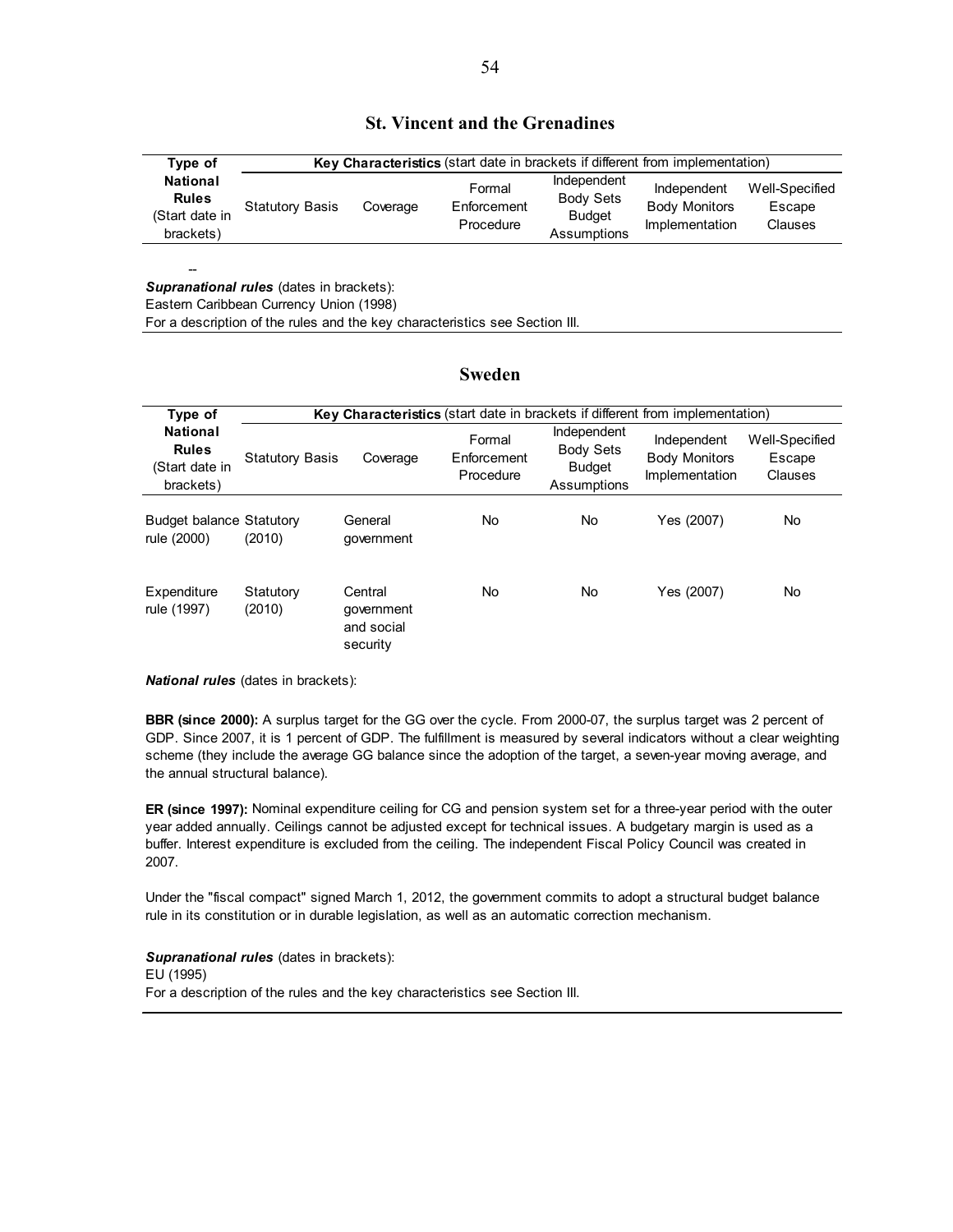### **Switzerland**

| Type of                                                        |                        | Key Characteristics (start date in brackets if different from implementation) |                                    |                                                                 |                                                       |                                     |  |  |
|----------------------------------------------------------------|------------------------|-------------------------------------------------------------------------------|------------------------------------|-----------------------------------------------------------------|-------------------------------------------------------|-------------------------------------|--|--|
| <b>National</b><br><b>Rules</b><br>(Start date in<br>brackets) | <b>Statutory Basis</b> | Coverage                                                                      | Formal<br>Enforcement<br>Procedure | Independent<br><b>Body Sets</b><br><b>Budget</b><br>Assumptions | Independent<br><b>Body Monitors</b><br>Implementation | Well-Specified<br>Escape<br>Clauses |  |  |
| <b>Budget balance Constitutional</b><br>rule (2003)            |                        | Central<br>qovernment                                                         | Yes                                | No                                                              | No                                                    | Yes                                 |  |  |

*National rules* (dates in brackets):

**BBR (since 2003):** The structural budget has to be balanced. Operationally this implies that one-year-ahead ex ante central government expenditure need to equal predicted revenues, adjusted by a factor reflecting the cyclical position of the economy. Any deviations of actual spending from the ex post spending ceiling, independent of their cause, are accumulated in a notional "compensation account." If the negative balance in that account exceeds 6 percent of expenditure (about 0.6 percent of GDP) the authorities are required by law to take measures sufficient to reduce the balance below this level within three years. Effective 2010, the rule was enhanced to tackle also deficits that may arise from "extraordinary expenditure and revenue" not covered under the structural balance rule. Deficits accumulate in an "amortization account" and need to be eliminated over the next six years by running structural budget surpluses (via reducing expenditure). The negative balance in the amortization account only needs to be reduced once the compensation account is balanced or in surplus. Escape clause: Government can approve by supermajority a budget deviating from the rule in "exceptional circumstances."

#### **Togo**

| Type of                                                        | Key Characteristics (start date in brackets if different from implementation) |          |                                    |                                                                 |                                                       |                                            |  |  |
|----------------------------------------------------------------|-------------------------------------------------------------------------------|----------|------------------------------------|-----------------------------------------------------------------|-------------------------------------------------------|--------------------------------------------|--|--|
| <b>National</b><br><b>Rules</b><br>(Start date in<br>brackets) | <b>Statutory Basis</b>                                                        | Coverage | Formal<br>Enforcement<br>Procedure | Independent<br><b>Body Sets</b><br><b>Budget</b><br>Assumptions | Independent<br><b>Body Monitors</b><br>Implementation | Well-Specified<br>Escape<br><b>Clauses</b> |  |  |

-- *Supranational rules* (dates in brackets):

West African Economic and Monetary Union (2000)

For a description of the rules and the key characteristics see Section III.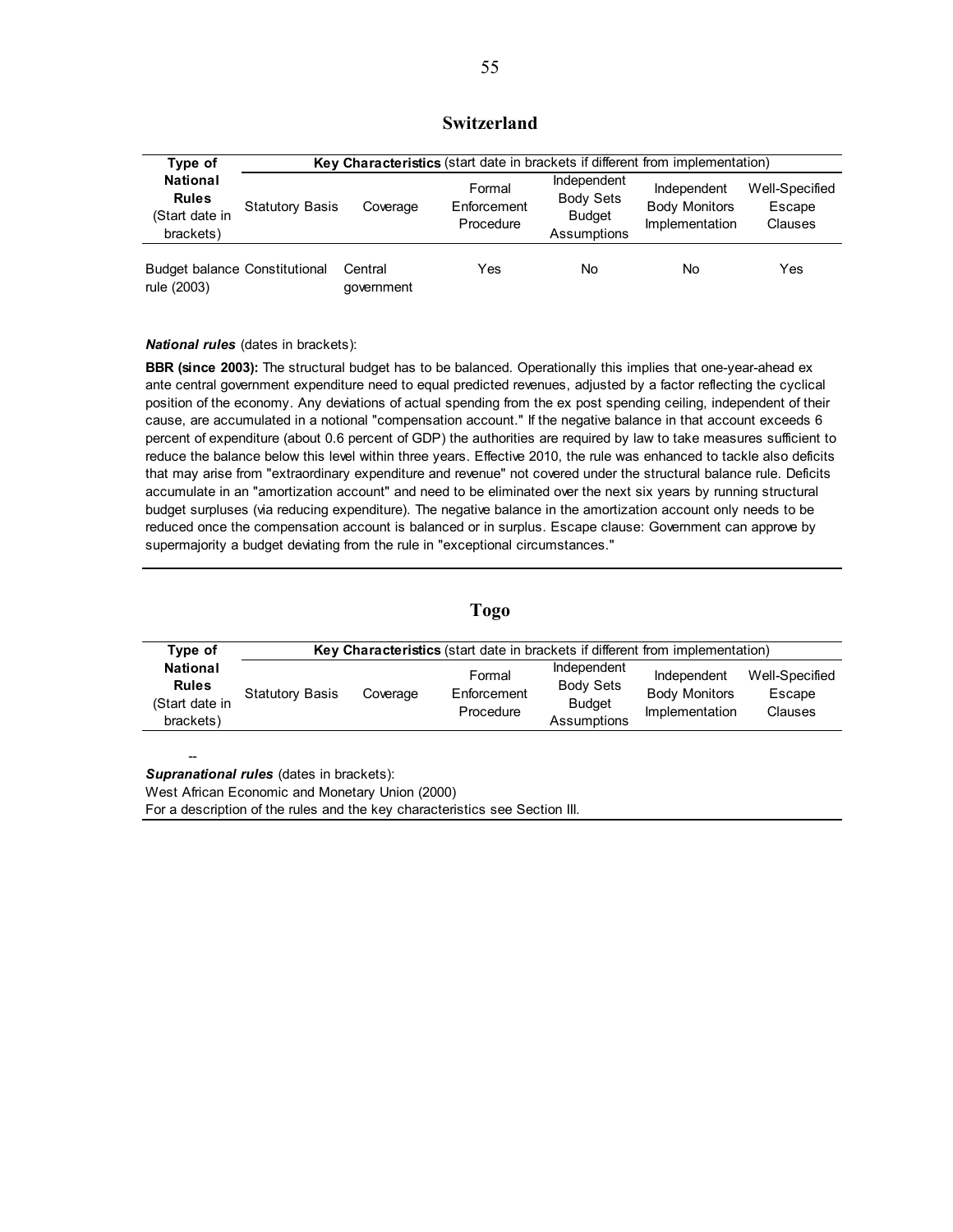### **United Kingdom**

| Type of                                                        |                        | Key Characteristics (start date in brackets if different from implementation) |                                    |                                                                 |                                                       |                                     |  |  |
|----------------------------------------------------------------|------------------------|-------------------------------------------------------------------------------|------------------------------------|-----------------------------------------------------------------|-------------------------------------------------------|-------------------------------------|--|--|
| <b>National</b><br><b>Rules</b><br>(Start date in<br>brackets) | <b>Statutory Basis</b> | Coverage                                                                      | Formal<br>Enforcement<br>Procedure | Independent<br><b>Body Sets</b><br><b>Budget</b><br>Assumptions | Independent<br><b>Body Monitors</b><br>Implementation | Well-Specified<br>Escape<br>Clauses |  |  |
| <b>Budget balance Statutory</b><br>rules (1997,<br>2009, 2010) |                        | Public sector                                                                 | No                                 | Yes (2010)                                                      | Yes (2010)                                            | No.                                 |  |  |
| Debt rule<br>(1997, 2009,<br>2010)                             | Statutory              | Public sector                                                                 | No                                 | Yes (2010)                                                      | Yes (2010)                                            | No                                  |  |  |

#### *National rules* (dates in brackets):

**BBR (since May 2010):** Achieve cyclically adjusted current balance by the end of the rolling, five-year forecast period (currently by FY2016/17).

**BBR (2009-2010):** Require a year-on-year reduction in public sector net borrowing to FY2015/16, so that public sector net borrowing as a percentage of GDP is more than halved over the four years to FY2013/14 (from FY2009/10).

**BBR (1997-2008)**: Golden rule over the cycle: GG borrowing only allowed for investment, not to fund current spending. Performance against the rule is measured by the average surplus on the current budget in percent of GDP over the economic cycle.

**DR (since 2010):** Achieve a falling public sector net debt-to-GDP ratio by FY 2015/16.

**DR (2009-2010):** Ensure that public sector net debt as a percentage of GDP is falling in FY2015-16.

**DR (from 1997-2008):** Sustainable investment rule: public sector net debt in percent of GDP should be held at a stable and prudent level over the cycle. Other things equal, net debt will be maintained below 40 percent of GDP over the cycle.

There is a FRL to support these rules. From Nov 2008-Dec. 2009, the government departed temporarily from the fiscal rules and adopted a temporary operating rule: "to set policies to improve the cyclically adjusted current budget each year, once the economy emerges from the downturn, so it reaches balance and debt is falling as a proportion of GDP once the global shocks have worked their way through the economy in full." The Office for Budget Responsibility, which was established in 2010, provides economic and fiscal forecasts for the budget and examines and report on the sustainability of public finances.

*Supranational rules* (dates in brackets): EU (1992) For a description of the rules and the key characteristics see Section III.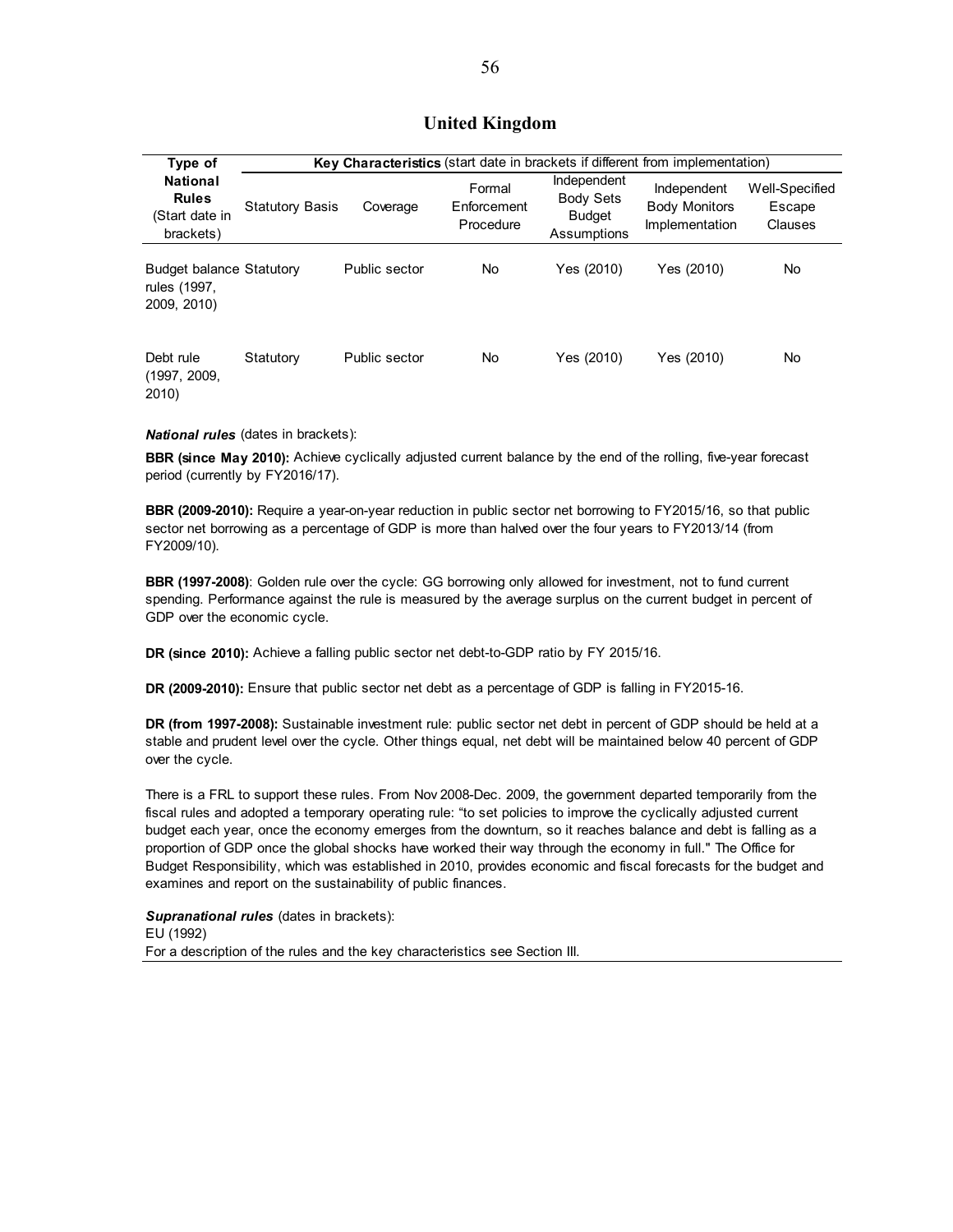### **United States**

| Type of                                                        |                        | Key Characteristics (start date in brackets if different from implementation) |                                    |                                                                 |                                                       |                                     |  |
|----------------------------------------------------------------|------------------------|-------------------------------------------------------------------------------|------------------------------------|-----------------------------------------------------------------|-------------------------------------------------------|-------------------------------------|--|
| <b>National</b><br><b>Rules</b><br>(Start date in<br>brackets) | <b>Statutory Basis</b> | Coverage                                                                      | Formal<br>Enforcement<br>Procedure | Independent<br><b>Body Sets</b><br><b>Budget</b><br>Assumptions | Independent<br><b>Body Monitors</b><br>Implementation | Well-Specified<br>Escape<br>Clauses |  |
| Expenditure<br>rules (1990,<br>2011)                           | Statutory              | Central<br>qovernment                                                         | Yes                                | No.                                                             | Yes                                                   | No                                  |  |
| <b>Budget balance Statutory</b><br>rule(1986)                  |                        | Central<br>government                                                         | Yes                                | No                                                              | Yes                                                   | No                                  |  |

#### *National rules* (dates in brackets):

**ER (from 2011):** In August 2011, Congress enacted discretionary spending caps, saving about \$900 billion over the next decade. If Congress does not take legislative action, additional automatic spending cuts (the so-called sequester) are scheduled to take effect from January 2013 to produce savings of US\$1.2 trillion over a decade with one-half coming from defense spending and the other half from domestic programs, excluding Social Security, Medicaid, parts of Medicare, and certain other entitlement programs.

**ER (1990-2002):** Annual appropriations limit adopted under the Budget Enforcement Act (BEA) of 1990 for discretionary spending (allowed to lapse in at the end of FY 2002). The rule was not adhered to from 1998 onwards under the large budget surpluses.

**BBR (1986-90):** The Gramm-Rudmann-Hollings (GRH) bill, passed in late 1985, specified a series of annual deficits targets with a balanced budget to be achieved in 1991. The balanced budget target was moved up in 1987 to 1993. If legislated policy was projected to miss the deficit target an automatic "sequestration" process (i.e., an enforcement process) would ensue (the latter process was modified in 1987 after the first version of the GRH was found unconstitutional by the Supreme Court).

**PAYGO (1990-2002):** The PAYGO rule was adopted under the BEA and allowed to lapse at the end of FY 2002. The rule applied to newly legislated entitlement spending or tax changes, i.e. a new proposal must be budget neutral. **PAYGO (from 2010):** The Statutory Pay-As-You-Go Act of 2010 stipulates that deficit-raising policies must be financed by other measures over a specified time period. However, a number of programs were exempt (e.g., legislation with an "emergency" designation, Social Security, and the Bush tax cuts for the middle class). Pay-asyou-go rules were used to ensure compliance of additional measures with budget neutrality. Since they do not set numerical limits on large budgetary aggregates, they are typically considered procedural rules and thus not included in the coding of this dataset.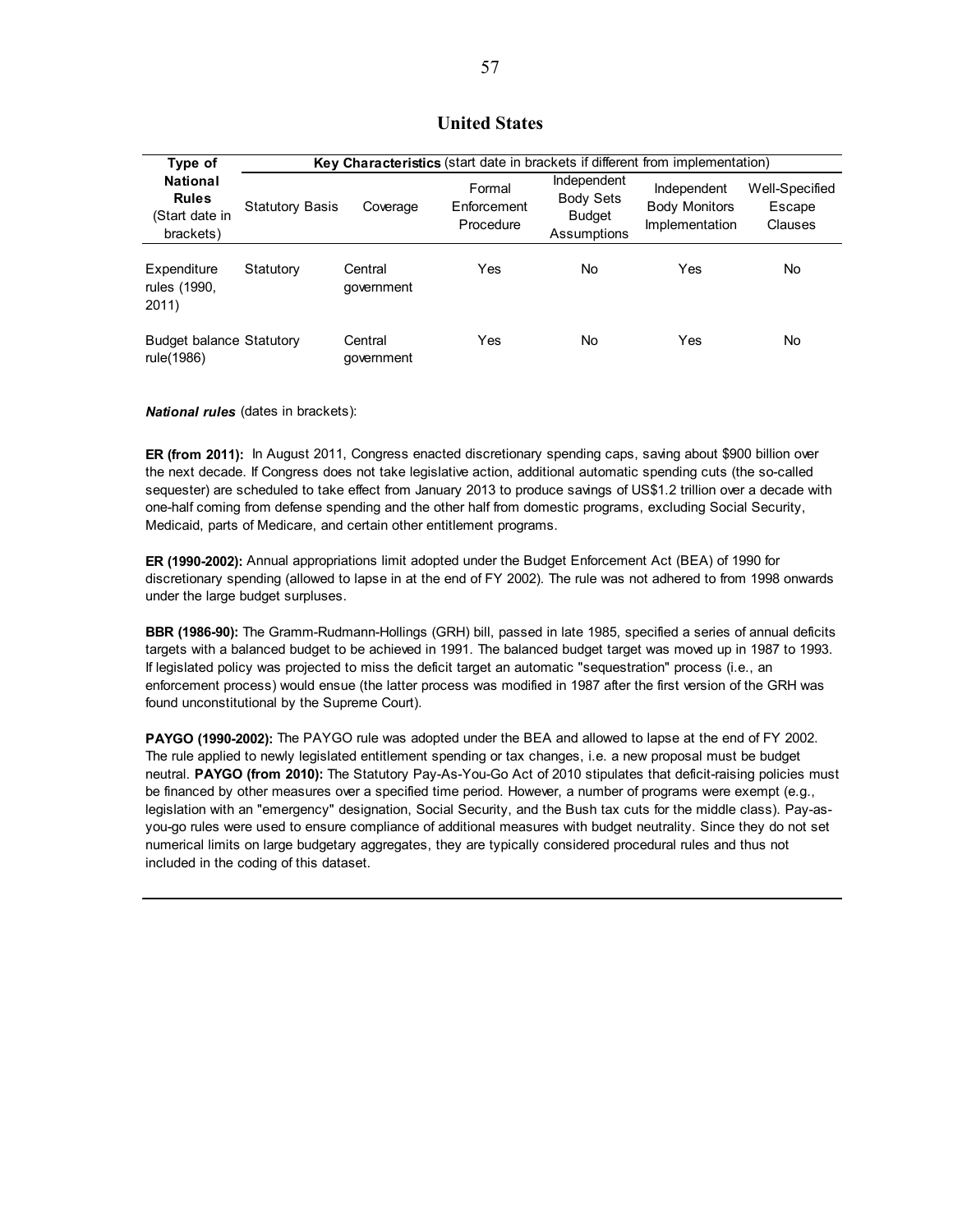### **III. SUPRANTIONAL FISCAL RULES: KEY CHARACTERISTICS**

### **Central African Economic and Monetary Community**

*Member States:* Cameron, Central African Republic, Chad, Republic of Congo, Equatorial Guinea, Gabon

|                                                                         |                       | Key Characteristics (start date in brackets if different from implementation) |                                    |                                     |                                                                                      |                                                                                       |
|-------------------------------------------------------------------------|-----------------------|-------------------------------------------------------------------------------|------------------------------------|-------------------------------------|--------------------------------------------------------------------------------------|---------------------------------------------------------------------------------------|
| Type of<br>Supranational<br><b>Rules</b><br>(Start date in<br>brackets) | Coverage              | Monitoring of<br>Compliance<br>Outside<br>Government                          | Formal<br>Enforcement<br>Procedure | Well-Specified<br>Escape<br>Clauses | BB target in<br>cyclically-<br>adjusted/<br>structural<br>terms or over<br>the cycle | Rule(s) exclude<br>public<br>investment or<br>other priority<br>items from<br>ceiling |
| <b>Budget balance Central</b><br>rules (2002,<br>2008)                  | government            | Yes                                                                           | Yes                                | No.                                 | No                                                                                   | Yes                                                                                   |
| Debt rule<br>(2002)                                                     | Central<br>qovernment | Yes                                                                           | No                                 | No                                  |                                                                                      | Yes                                                                                   |

*Supranational rules* (dates in brackets):

**BBR (from 2008):** In 2008 the CEMAC Commission introduced two supplementary criteria: (i) the basic structural fiscal balance in percent of nominal GDP should be in balance or surplus—this concept is derived from the main criterion by replacing actual oil revenue with its three-year moving average; and (ii) the non-oil basic fiscal balance in percent of non-oil GDP should be in balance or in surplus.

**BBR (since 2002):** The basic fiscal balance, defined as total revenue net of grants minus total expenditure net of foreign-financed capital spending, should be in balance or surplus.

**DR (since 2002):** The stock of external plus domestic public debt should be kept below 70 percent of GDP.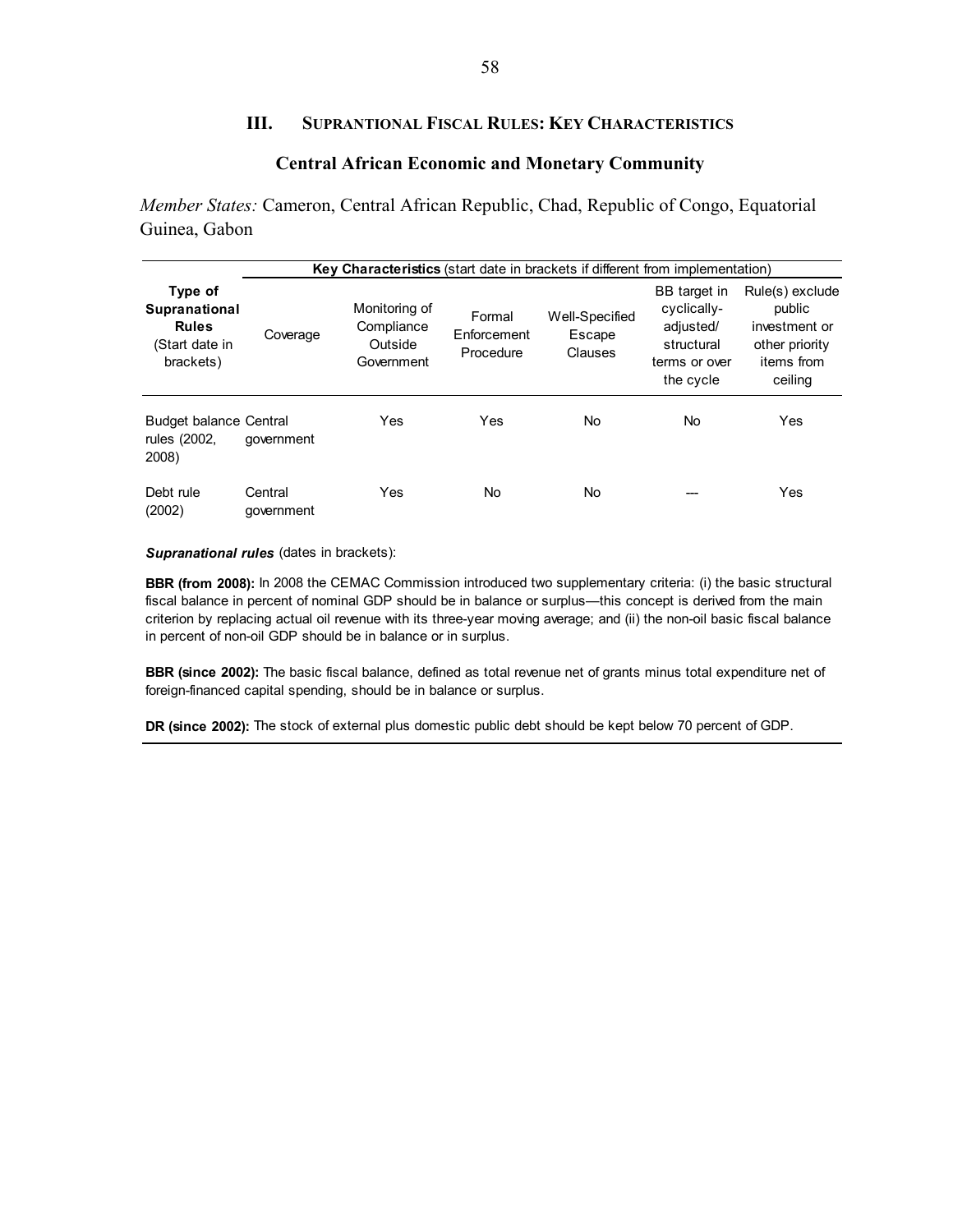# **Eastern Caribbean Currency Union**

*Member states:* Antigua and Barbuda, Dominica, Grenada, St. Kitts and Nevis, St. Lucia, St. Vincent and Grenadines

|                                                                         |                       | Key Characteristics (start date in brackets if different from implementation) |                                    |                                     |                                                                                      |                                                                                       |
|-------------------------------------------------------------------------|-----------------------|-------------------------------------------------------------------------------|------------------------------------|-------------------------------------|--------------------------------------------------------------------------------------|---------------------------------------------------------------------------------------|
| Type of<br>Supranational<br><b>Rules</b><br>(Start date in<br>brackets) | Coverage              | Monitoring of<br>Compliance<br>Outside<br>Government                          | Formal<br>Enforcement<br>Procedure | Well-Specified<br>Escape<br>Clauses | BB target in<br>cyclically-<br>adjusted/<br>structural<br>terms or over<br>the cycle | Rule(s) exclude<br>public<br>investment or<br>other priority<br>items from<br>ceiling |
| <b>Budget balance General</b><br>rule (1998)                            | government            | Yes                                                                           | No                                 | No                                  | No                                                                                   | No.                                                                                   |
| Debt rule<br>(1998)                                                     | General<br>government | Yes                                                                           | No                                 | No                                  |                                                                                      | No.                                                                                   |

#### *Supranational rules* (dates in brackets):

**DR (from 1998):** The member countries aim at reducing public debt to 60 percent of GDP by 2020.

**BBR (1998-2005):** Overall deficit target of 3 percent of GDP.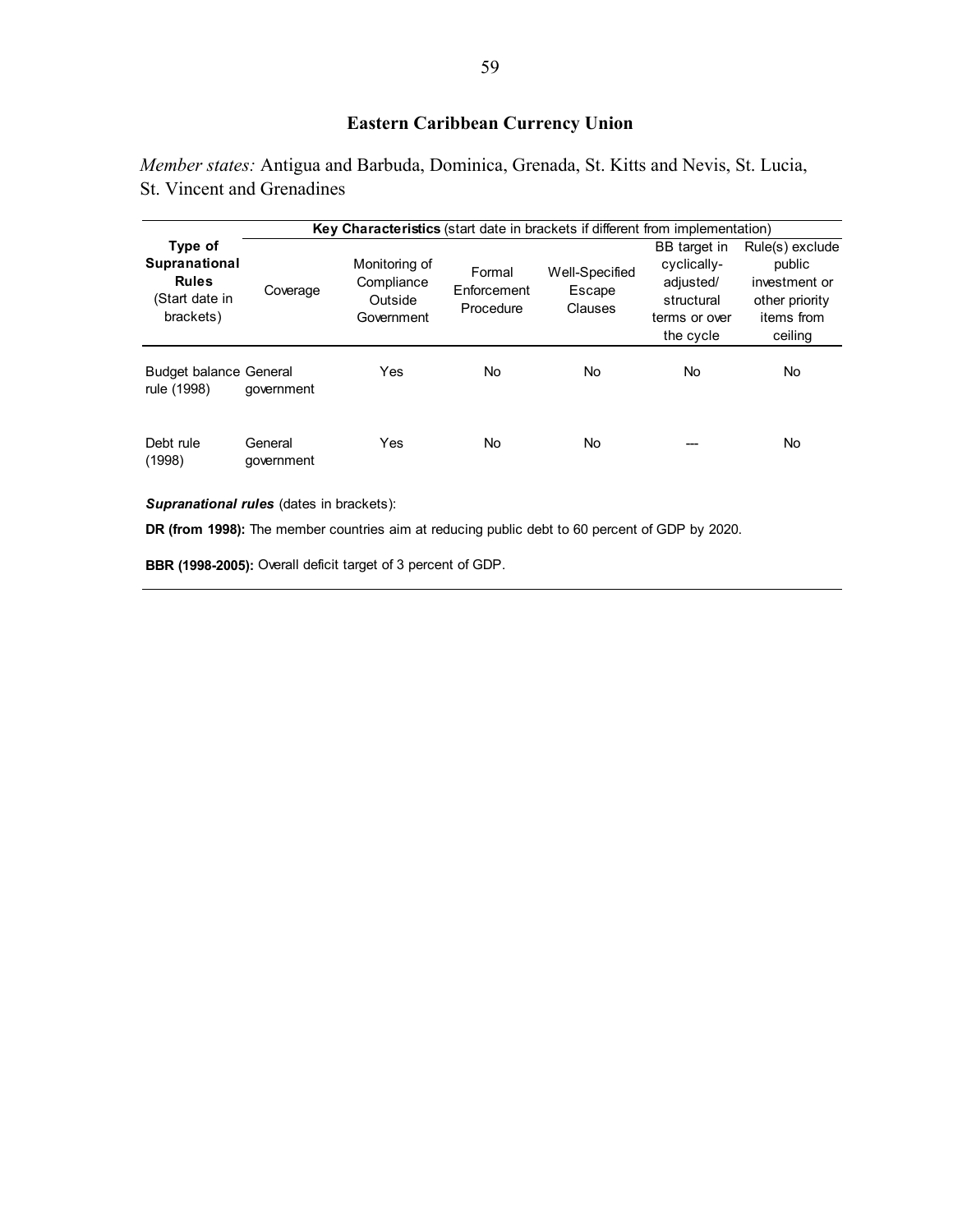#### **European Union**

*Member States:* Austria, Belgium, Bulgaria, Cyprus, Czech Republic, Denmark Estonia, Finland, France, Germany, Greece, Hungary, Ireland, Italy, Latvia, Lithuania, Luxembourg, Malta, the Netherlands, Poland, Portugal, Romania, Slovakia, Slovenia, Spain, Sweden, United Kingdom

|                                                                         | <b>Key Characteristics</b> (start date in brackets if different from implementation) |                                                      |                                    |                                  |                                                                                   |                                                                                       |
|-------------------------------------------------------------------------|--------------------------------------------------------------------------------------|------------------------------------------------------|------------------------------------|----------------------------------|-----------------------------------------------------------------------------------|---------------------------------------------------------------------------------------|
| Type of<br>Supranational<br><b>Rules</b><br>(Start date in<br>brackets) | Coverage                                                                             | Monitoring of<br>Compliance<br>Outside<br>Government | Formal<br>Enforcement<br>Procedure | Well-Specified<br>Escape Clauses | BB target in<br>cyclically-<br>adjusted/<br>structural terms<br>or over the cycle | Rule(s) exclude<br>public<br>investment or<br>other priority<br>items from<br>ceiling |
| Budget balance<br>rule (1993,                                           | General<br>qovernment                                                                | Yes                                                  | Yes                                | Yes (2005)                       | Yes $1/$                                                                          | No                                                                                    |
| Debt rule (1993)                                                        | General<br>qovernment                                                                | Yes                                                  | Yes (2012)                         | Yes (2005)                       |                                                                                   | No                                                                                    |

*Supranational rules* (dates in brackets):

**BBR (from 1992):** The Maastricht criteria include a limit of 3 percent of GDP for the fiscal deficit. If the deficit exceeds that limit an excessive deficit procedure is normally opened ("corrective arm"). With the 2005 reform of the Stability and Growth Pact (SGP), an excessive deficit procedure (EDP) may not be opened when two conditions are simultaneously met: (i) the deficit exceeds only temporarily and exceptionally 3 percent of GDP, and (ii) if the deficit is close to the 3 percent deficit threshold. The 2011 governance reform added further flexibility for countries with a debt-to-GDP ratio below 60 percent. The ECOFIN Council sets a timeframe with the annual fiscal effort to be at least 0.5 percent of GDP in structural terms. Deadlines for the correction of the excessive deficit can be extended by the ECOFIN council in case of adverse economic developments. Insufficient progress can lead to closer surveillance and sanctions (0.2 percent of GDP non-interest-bearing deposit at the launch of the EDP) and fines (0.2 to 0.5 percent of GDP in case of no effective action) for euro area members. A qualified majority of the Council is needed to open an excessive deficit procedure; a reversed qualified majority is needed to impose sanctions. In addition to the ceiling for the headline deficit, medium-term budgetary objectives (MTO) are set for the structural budget balance ("preventive arm"). Until 2005, MTOs were defined as a budgetary position "close to balance or in surplus." As part of the 2005 reform of the SGP, country-specific MTOs were introduced with MTOs not to be less than 1 percent of GDP deficit (in structural terms). When euro area members have not reached their MTO, they should make annual efforts of at least 0.5 percent of GDP to reach them. No enforcement procedures related to MTOs were in place in the past, but with the 2011 governance reform, lack of action to correct a significant deviation from the MTO can lead to the imposition on an interest bearing deposit (0.2 percent of GDP) for euro area member states.

**DR (from 1992):** The Maastricht criteria include a limit of 60 percent of GDP for general government debt. With the November 2011 governance reform, a required annual pace of debt reduction was introduced (based on a benchmark of 1/20th of the distance between the actual debt ratio and the 60 percent threshold on average over three years), starting three years after a country has left the current excessive deficit procedure (EDP). If progress is insufficient during the transition period, an excessive deficit procedure can be opened, with sanctions and fines (for euro area members). Opening an excessive deficit procedure requires a qualified majority of the ECOFIN council.

**ER (from 2012):** With the November 2011 governance reform, the annual growth of primary expenditure—excluding unemployment benefits and subtracting revenue discretionary increases—should not exceed long-term nominal GDP growth. This benchmark applies only when a country is not in excessive deficit procedure and is thus part of assessing adequate progress toward the MTO (i.e., structural budget balance target). No excessive deficit procedure can be opened when the rule is violated but sanctions can be applied to euro area members (0.2 percent of GDP interest-bearing deposit).

For more details on the rules and enforcement procedures, see http://ec.europa.eu/economy\_finance/economic\_governance/index\_en.htm.

1/ The 3 percent deficit criterion is in headline terms. The medium-term budgetary objectives (MTO) are defined in structural terms.